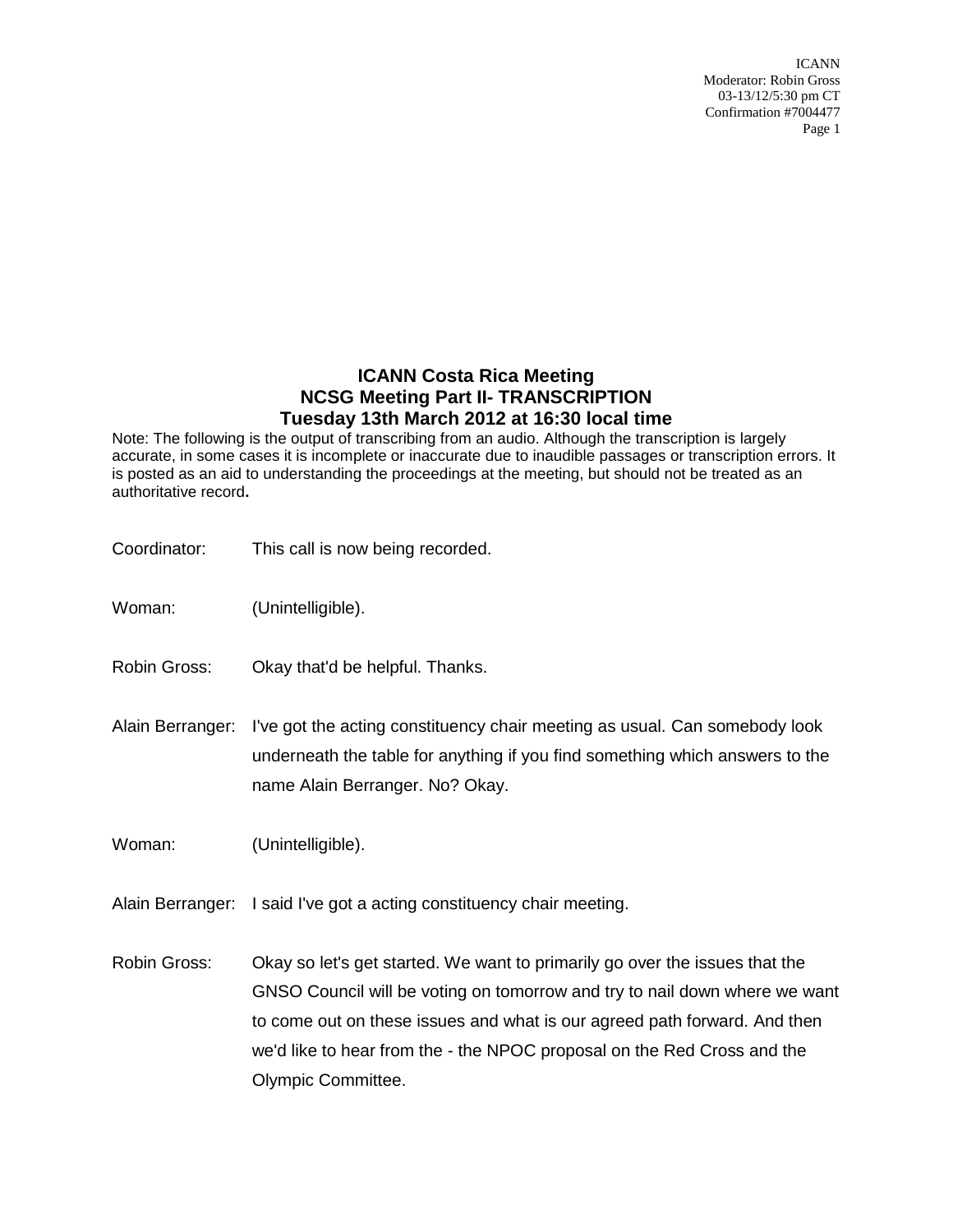But first let's first let - go through the motions that are on the table for the Council tomorrow so we've got some understanding of how we're voting. Okay so there's a motion on the initiation of a policy development process on thick Whois. It was made by Stephane, seconded by Yoav, amended by David.

Okay. Resolve the GNSO will initiate a PDP on the issues defined in the final Whois - excuse me the final issue report on thick Whois. Resolve DT - I assume they mean drafting team - will be formed to create a charter for the working group which will be submitted to the GNSO Council for its approval. Resolve following the approval of the charter a working group will be created for the purpose of fulfilling the requirements of the PDP.

Okay so councilors, in particular, but of course we want to hear from everyone. How are we going to - you need to - thinking we ought to vote on these motions? Wendy.

Wendy Seltzer: We discussed two points so I think we are inclined to vote against this motion as it is. Why start a PDP on thick Whois when we don't want thick Whois and it applies only to one registry, namely VeriSign.

> And yet we also discussed would we want to - since it takes very little to start a PDP and this is likely to pass would we want to instead amend it so it became a PDP on thick Whois everywhere as supported by the issue report rather than just thick Whois for the incumbent registries so that thick Whois are new gTLD applicants to use thick Whois and then make that a matter of GNSO policy rather than just contractual agreements.

Robin Gross: Great, thank you for that, Wendy. Bill.

Bill Drake: Oh I sound like Konstantinos.

((Crosstalk))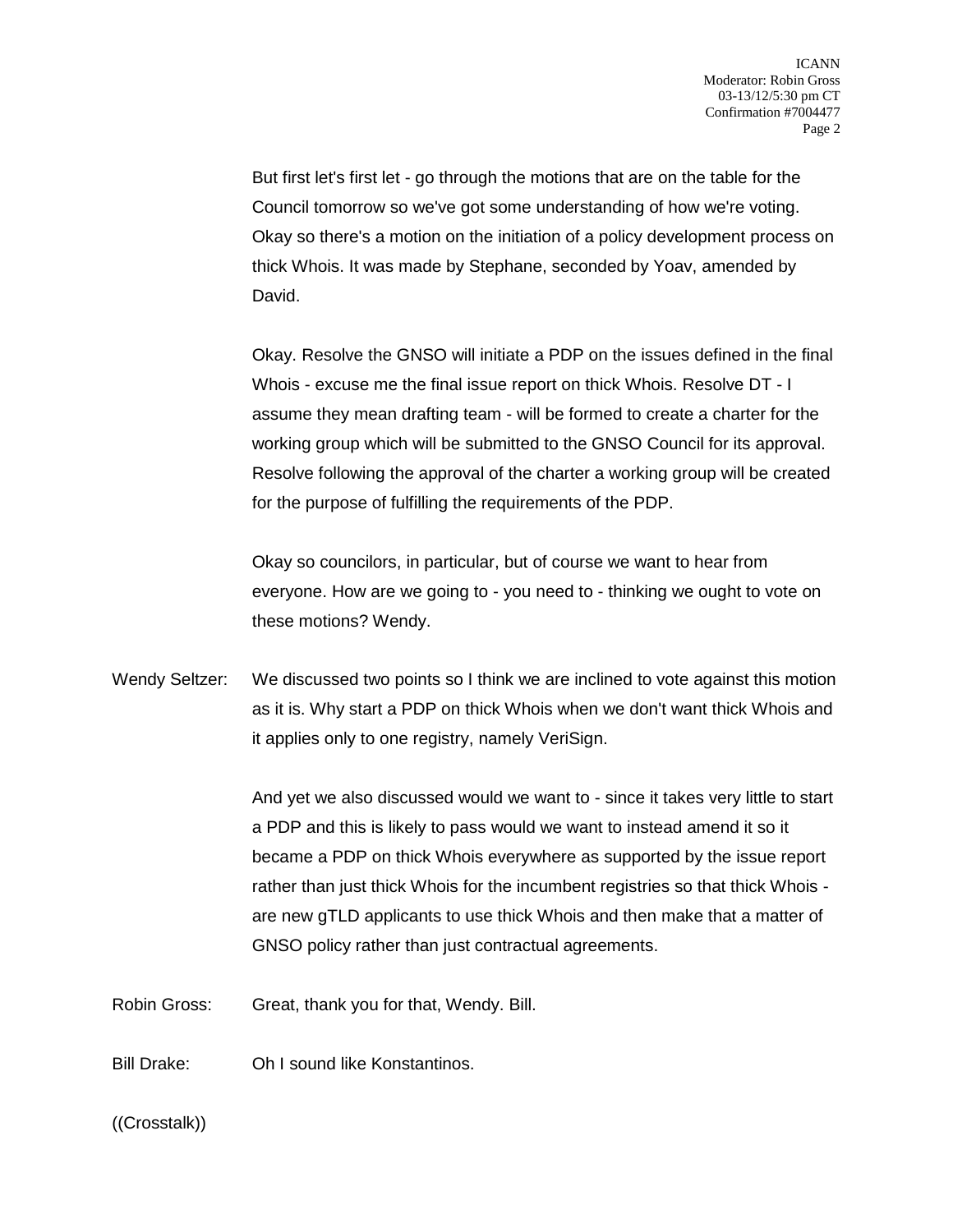Bill Drake: No I don't. You know, to be honest because this is basically - I mean, the battle is already lost to a substantial degree with the new gTLDs and so on, you know, just about VeriSign, you know, I almost at this point feel like we're voting no on the principle that we don't like thick Whois but it has almost no impact and signals nothing by doing that.

> I'm more than willing to vote that way anyway but if you could think of some alternative to the amendment that made it less annoying - but I can't imagine really how even generalizing it makes that much difference.

I mean, I mean, the point is is, you know, this is going to go forward and it's not a vote on whether you like thick Whois, right? It's a vote on whether to simply harmonize at some level a set of practices. I don't know how much it matters.

- Robin Gross: Wendy.
- Wendy Seltzer: Well as for making it less annoying I would think that a PDP scoped to the entirety of those who are going to be implementing Whois in the future has the option of saying thick Whois is not required which is less annoying to me.
- Bill Drake: What do you think the chance of that outcome are? Anyway if you wanted to put forward an amendment like that, I mean, I would certainly be fine with it. Mary is...
- Robin Gross: Mary.
- Mary Wong: I like Wendy's idea for a number of reasons two reasons at least. One, I think wasn't there a point someone has said in our group - it might have been Wendy or Avri or both of them - that the requirement of thick Whois for the new registries - the new gTLD registries did no go through the GNSO process, correct? So I think that's one substantive reason.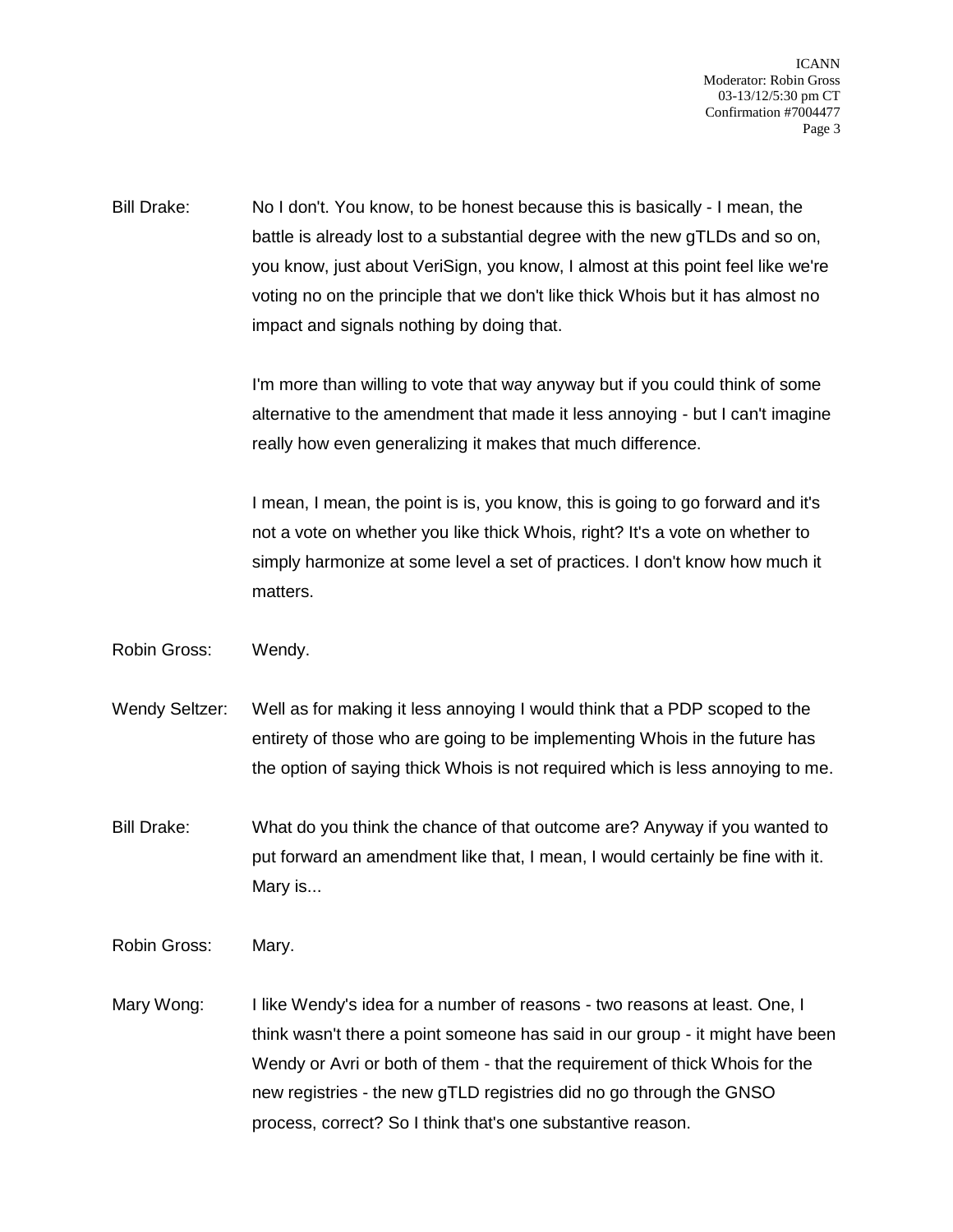I think the other one is probably more strategic because we could then reintroduce the motion specific to, you know, after the program launch or the application window is closed or something like that. So I'm not - you know, I like the idea in concept but I think these are some supporting reasons for it.

Bill Drake: It seems unlikely to pass. We haven't discussed it with anybody. Don't you think people would can it? And if they - I mean, that's fine. Let's do it but then if they can it do we vote no on the original then?

Wendy Seltzer: For the record that would be my plan. And since we were the ones who deferred this to this meeting I think it is appropriate that we raise a new motion changing it.

- Robin Gross: Thanks, yes, I think that sounds like a good path forward. Does anyone else have any other suggestion on this particular motion?
- Bill Drake: Do we need to form like a I think we're going to have several amendments. Do we need to like sit together and do drafting later or how do you want to do this?

((Crosstalk))

- Bill Drake: You want to just go off asynchronously, independently and then email each other with these things?
- Wendy Seltzer: Yes, yes I think so that's probably a good way.

Bill Drake: All righty.

Wendy Seltzer: As we haven't sat together yet today.

Bill Drake: So everybody...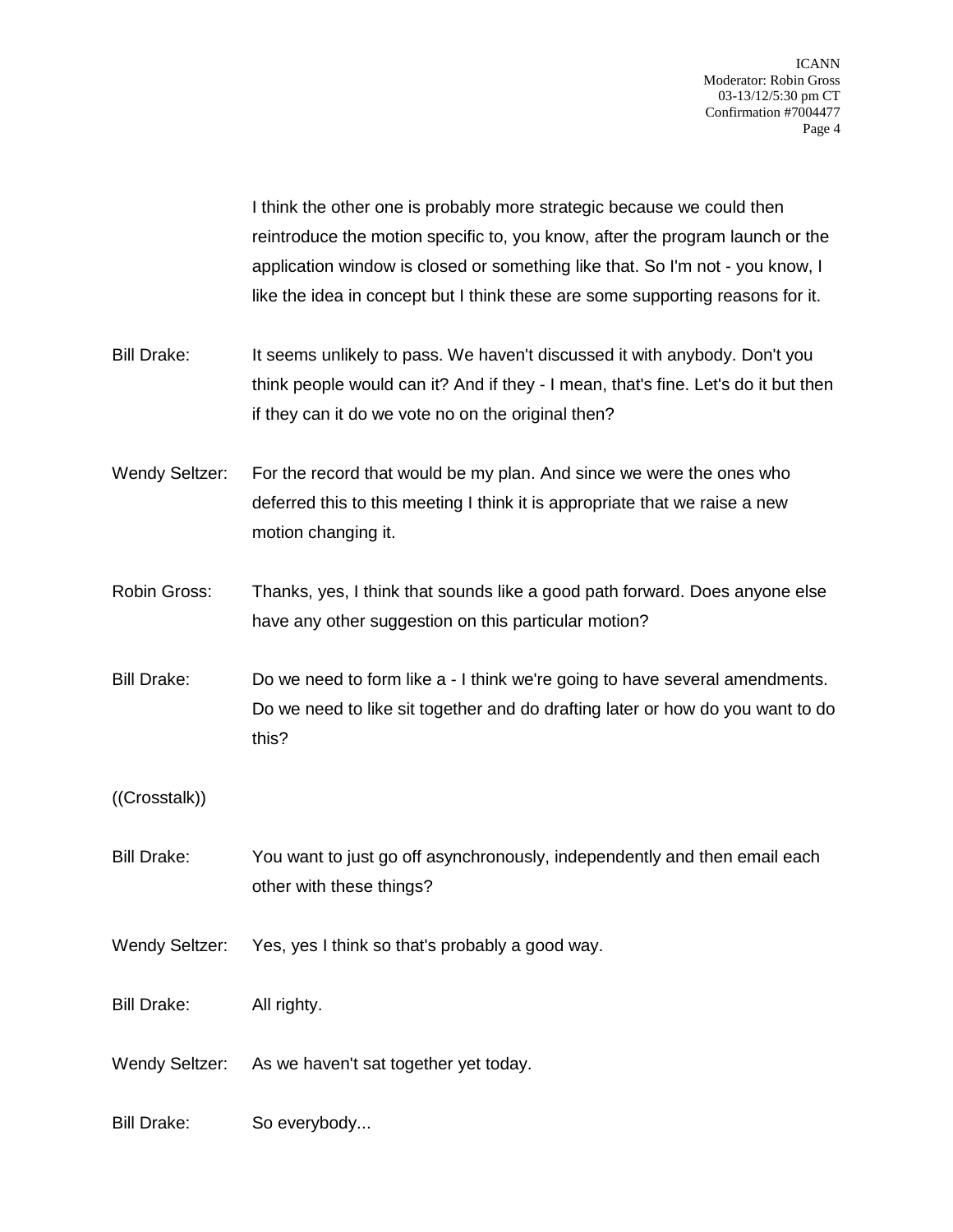#### ((Crosstalk))

Robin Gross: ...together at music night.

((Crosstalk))

Robin Gross: Okay. Rafik.

Rafik Dammak: Maybe just to summarize. So we will try to make some friendly amendment and then we will vote no or what?

Robin Gross: So if the friendly amendment is defeated and the motion stays as it's currently drafted we vote no. Okay we'll summarize this as we go. Okay great.

> So let's go on to the next issue that will be voted on; the approval of a charter for the locking of a domain name subject to UDRP proceedings PDP working group. Joy, can you speak to this issue and give us some guidance please?

Joy Liddicoat: Sure, thanks. So this is the draft charter of a working group - I mean, the discussions among the drafting team have been perfectly amiable. I've had a lot of feedback from the NPOC just - basically supporting this and so that's all good.

> And I've heard no objection on the list for any of it so what we are looking for is a seconder. So in the event I think Thomas - is it Thomas - indicated to me he might be interested in seconding it informally. I can't recall. But if we do need a seconder then, you know, perhaps someone can volunteer to do that.

Robin Gross: Thanks - thanks, Bill. It shows on the Website it was seconded by Carlos Aguirre.

Joy Liddicoat: Oh okay so Carlos...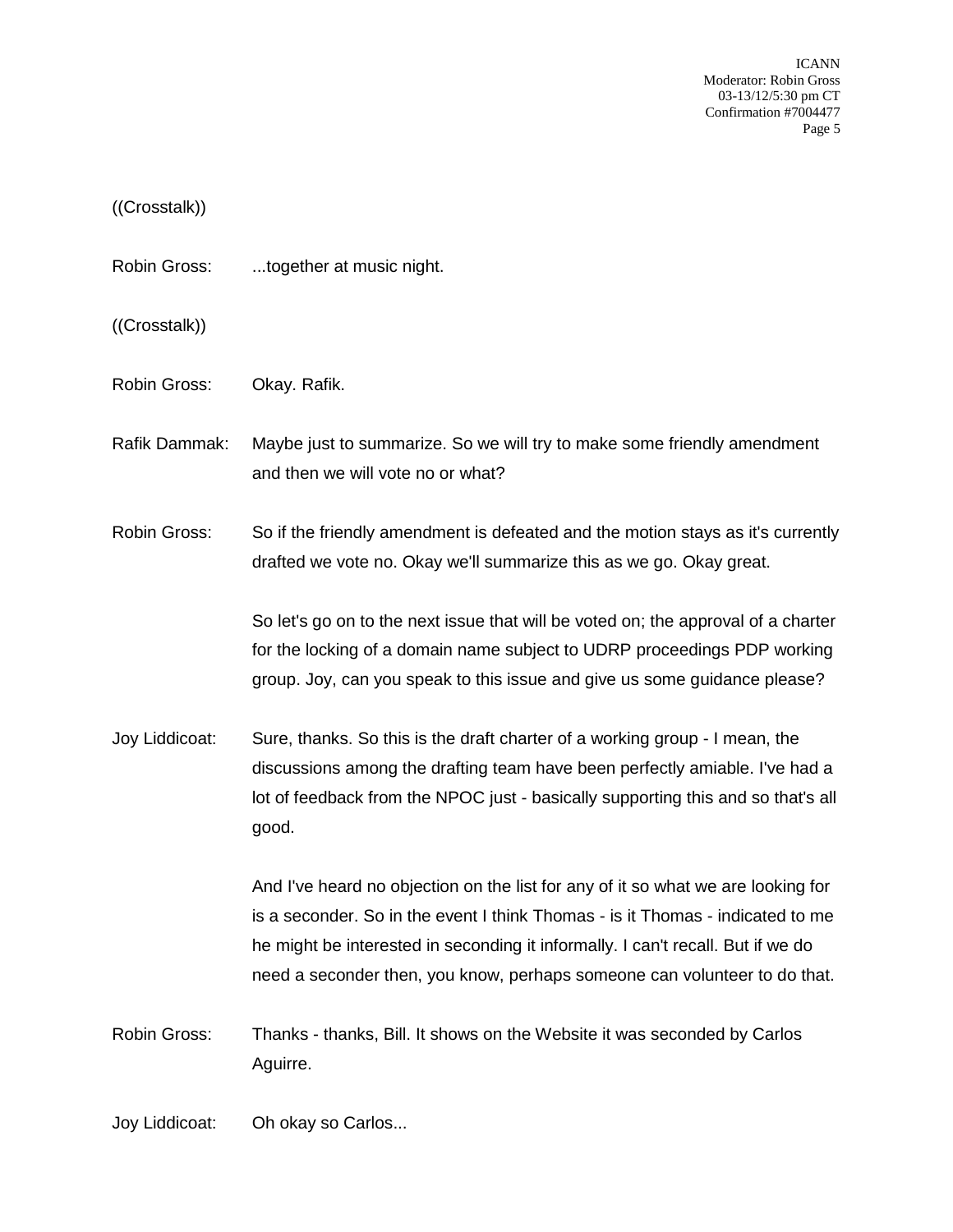#### ((Crosstalk))

- Robin Gross: That's what it says in the GNSO Website.
- Joy Liddicoat: Okay. I don't now. Okay...

((Crosstalk))

- Joy Liddicoat: You get to pass out.
- Robin Gross: Thanks. Thank you all. Okay any other...
- Joy Liddicoat: So we vote yes.
- Robin Gross: So we vote yes. Thank you. So we vote yes on the UDRP proceedings PDP working group.

Okay the next motion - motion to approve cross community working group principles was made by Jonathan Robinson; seconded by Jeff Neuman. Resolve that the GNSO Council hereby approve the draft principles for cross community working groups for its own guidance and requests staff to disseminate them to the chairs of the SOs and ACs making - asking them to provide input to the GNSO Council in 60 days on both the principles themselves and the route forward for community-wide adoption or development of a related set of principles for the operation of a cross community working group.

That's seriously all one sentence?

Resolve further the GNSO - oh thanks - okay. So how are we - what are our thoughts on this one? Mary?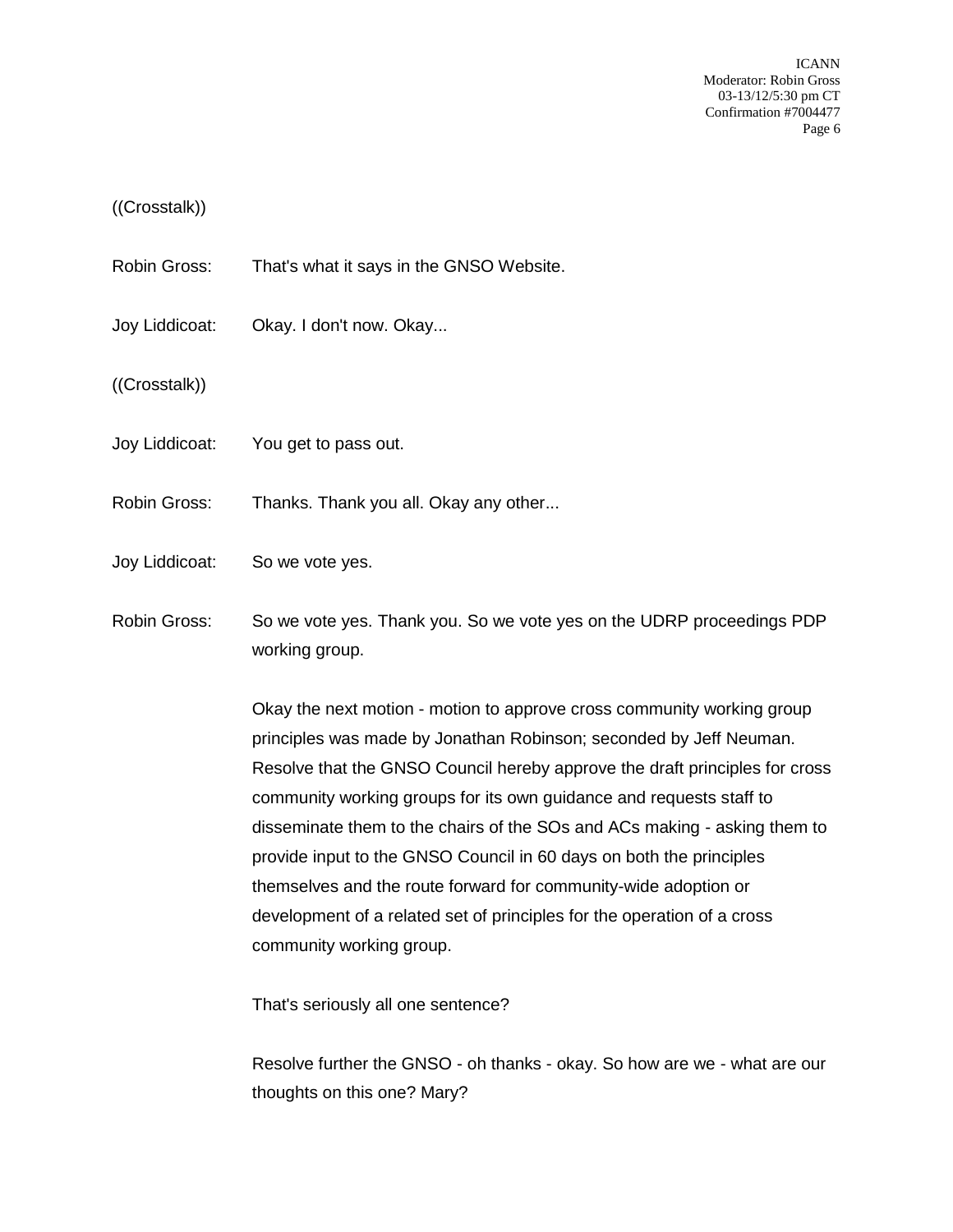Mary Wong: I had a thought on the first resolve - the exceedingly brief one that you just read. I think in light - and this may or may not be moot depending on how we decide to vote. But in light of the discussion that the Council had over the weekend and the feedback and the blowback that we've been getting from ALAC and other groups of oh the Council is trying to tell - the GNSO is trying to tell everybody else what to do.

> I think it's actually worded too strongly. I think - if we want to suggest anything to this motion I'll actually say something like requesting their feedback as to the way forward and how they believe these principles might apply in their community; something like that because right now it just looks like the Council is trying to tell people you've got 60 days to tell us something otherwise we're going to impose it on you.

Robin Gross: Bill, you look like you have something to say.

Bill Drake: Well, you know, I'm the one who caused trouble on this one for a while because it was back in the day of JAS when everybody was, you know, people were being very indignant in the contracted party house in particular about the ways the JAS process unfolded and how ALAC was - and the JAS itself were acting etcetera.

> So if you recall, I don't know, three, four meetings ago or more, Avri, I think Rafik, I can't remember if anybody else raised a number of ways the problem of, you know, why there couldn't be a somewhat non uniform charters, the possibility for people to work on different elements and so on and so forth.

> But, you know what, at this point I feel like we created this - we dragged this out, we created the space for ALAC people to come in. I encouraged ALAC people to come to the meeting and speak their peace about it. They did. The Council heard them.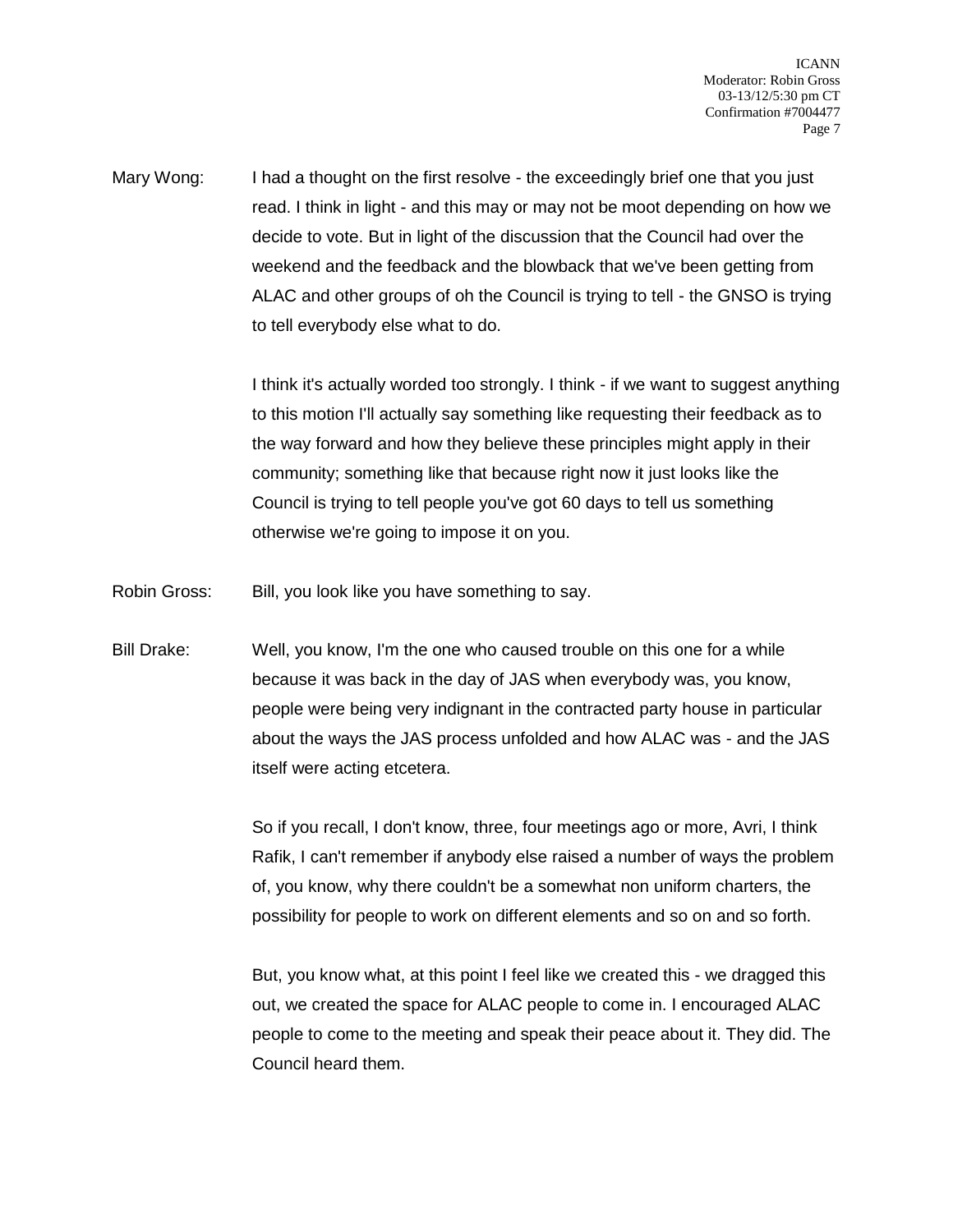I think everybody knows that, you know, should any cross community working groups be formed that they're going to have to negotiate the fact that the Council's tech says we'd like a uniform doesn't, you know, bind other SOs and ACs at the end of the day. So at this point I don't really see the point of fighting over this anymore. I mean, I think, you know, fine we raised the issue, we created the space. People have had their say.

If the Council wants to follow the drafting team plan, which I don't really see that it has any particular negative impact. And Jonathan was a good - was an honest broker about it. So I'm perfectly prepared to just say fine, just go with it.

- Robin Gross: Okay any other thoughts on this one the cross community working group issue? Rafik.
- Rafik Dammak: I am really tempted to vote no because it (unintelligible) mess that happened and the accusation by that one - that person from the contracted party, call it, Jeff Neuman. I'm still not convinced by what's the proposal there but I will follow what NCSG members would decide given I am really tempted to vote no or at least abstain.

Bill Drake: Rafik, if it still bothers you that much we could propose an amendment to put back, you know, the (unintelligible) phrase which I insisted on at the beginning that the drafting team then took out of, you know, the uniform charter when advisable or as advisable or something like that.

> If you want - if this really bothers you enough to want to propose an amendment like that certainly I'm sure we would vote for that amendment. I think - I don't know whether anybody would support it in the other houses. There were people way back when like Jaime who's no longer on the Council and others who favored that as well; if you wanted to try that.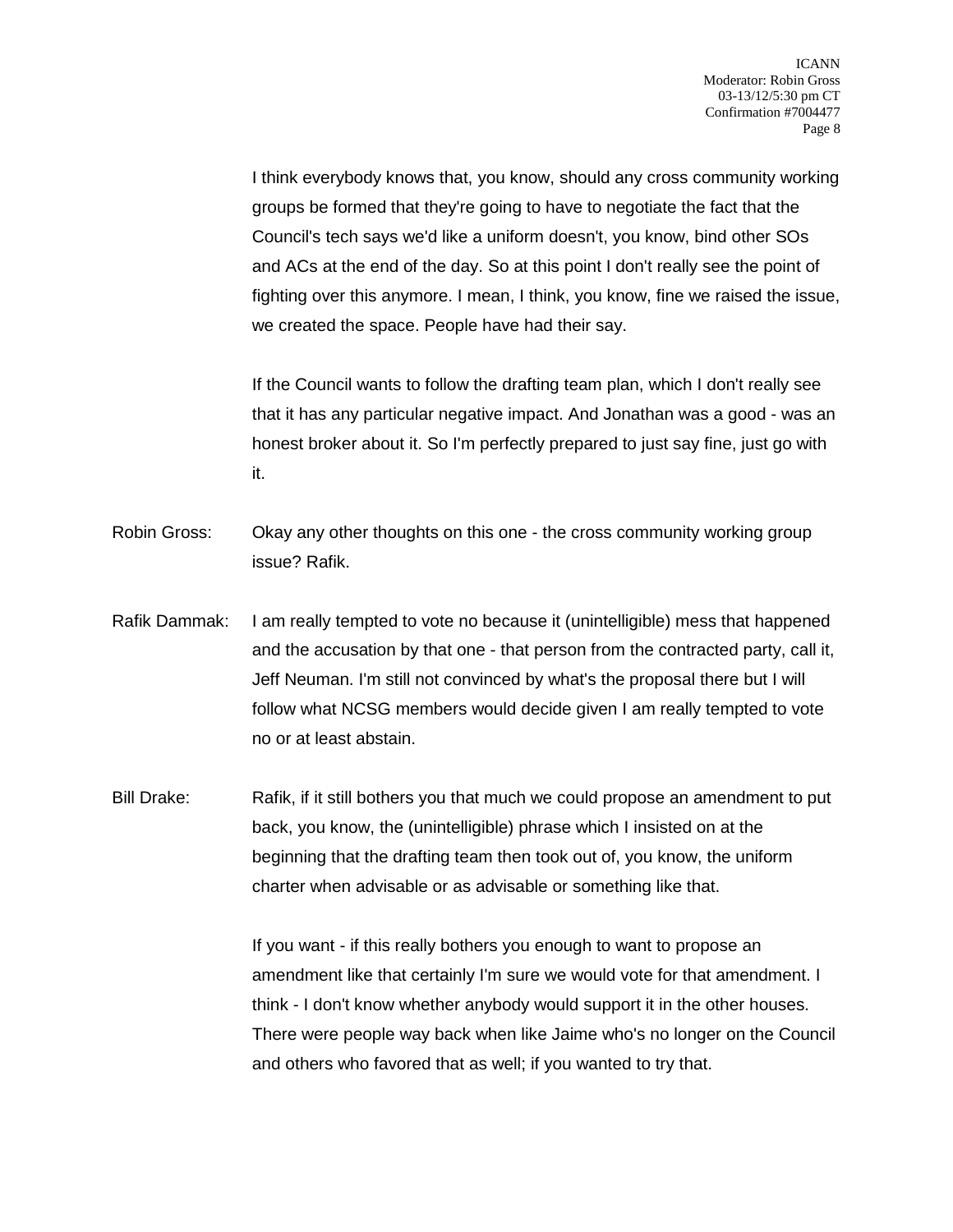But, I mean, to the point of just voting - I mean, why - if you want to change it why don't you propose the amendment to soften it? It's up to you but I just that'd be my...

- Robin Gross: Any other thoughts on this one? Okay. I guess, Rafik, you want to think about if you want to propose some amended language or - Mary has something to say on this, yes.
- Mary Wong: I'm just wondering and others can help me remember I think there have been some attempts in the past that - when something was proposed that changed the substance of the motion. And I think in this case it would be actually changing the sections of the principle. That somebody said it's a new motion, they asked to defer it again.

I'm not sure that anybody is going to do that. But going to Bill's point, you know, let's just put it to bed. So that - for what it's worth.

Man: (Unintelligible).

Robin Gross: Okay. Any other thoughts on this one? All right let's get down to the big issue for - of the - for voting on tomorrow which is the motion to recommend special privileges for the Red Cross and the Olympic Committee. And I'm not going to read it because it's like four pages long.

> It was made by Jeff. It says here it isn't seconded by anyone. And I know there have been - it will be seconded and there are amendments currently in the process; is that right, Konstantinos? Why don't I just kind of turn it over to you as a member of this drafting team to give us an update of where this motion is.

Konstantinos Komaitis: Yes, thanks, Robin. There is a new version that was circulated some half an hour ago basically the changes under Recommendation 2. And the Recommendation 2 current now reads, in addition - no the GAC has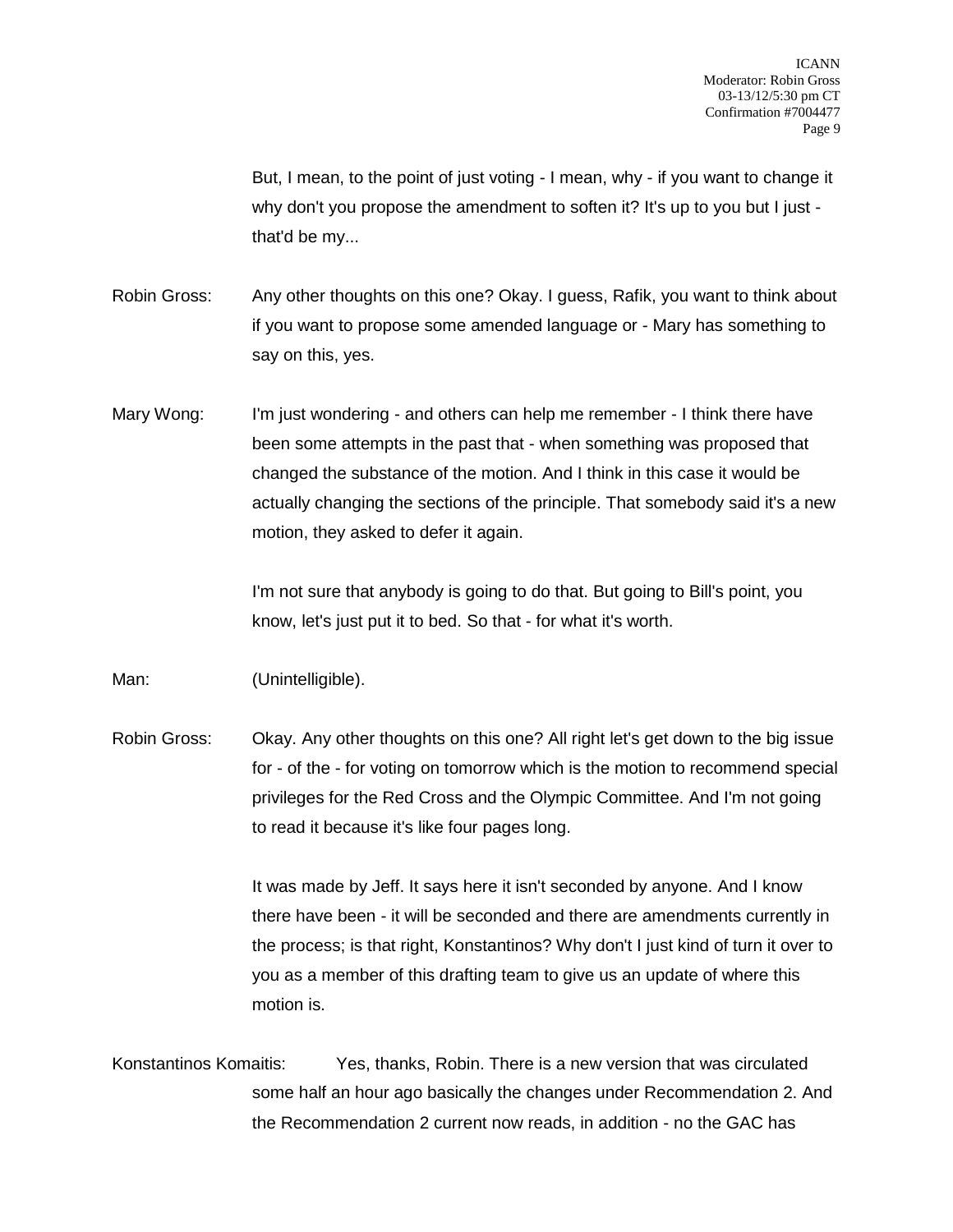proposed that the IOC and RC-RC names should be protected in multiple languages, all translations of the listed names and languages used on the Internet.

The list of protected names of the IOC and RC-RC have provided are illustrative and representative not exhaustive. The drafting team recommends that at the top level for this initial round the list of languages currently provided in Section 2.2.1.2.3 of the Applicant Guidebook are sufficient.

In addition the drafting team also notes that even in the unlikely event that a third party applies for an IOC or RC-RC term in a language that was not contained on the list the IOC or the RC-RC as applicable may still file an applicable objection as set forth in the Applicant Guidebook.

Basically the difference here is that simply because these two organizations decided not to provide a list that we are stuck basically with a list that the Board already included in the Applicant Guidebook for the other reserve names.

So this is the only change that has taken place in the motion. The rest applies as-is. Yes, Joy?

Joy Liddicoat: I'm sorry, wasn't there also a couple of changes in the preamble? Yes.

Man: (Unintelligible).

Joy Liddicoat: Yes.

Konstantinos Komaitis: Yes. There are also three whereas inserted. Whereas the GNSO is mindful that implementation of the Board's resolution is needed to be available before the end of the application window. Whereas the GNSO intends that these recommendations be solely limited to the IOC and RC-RC.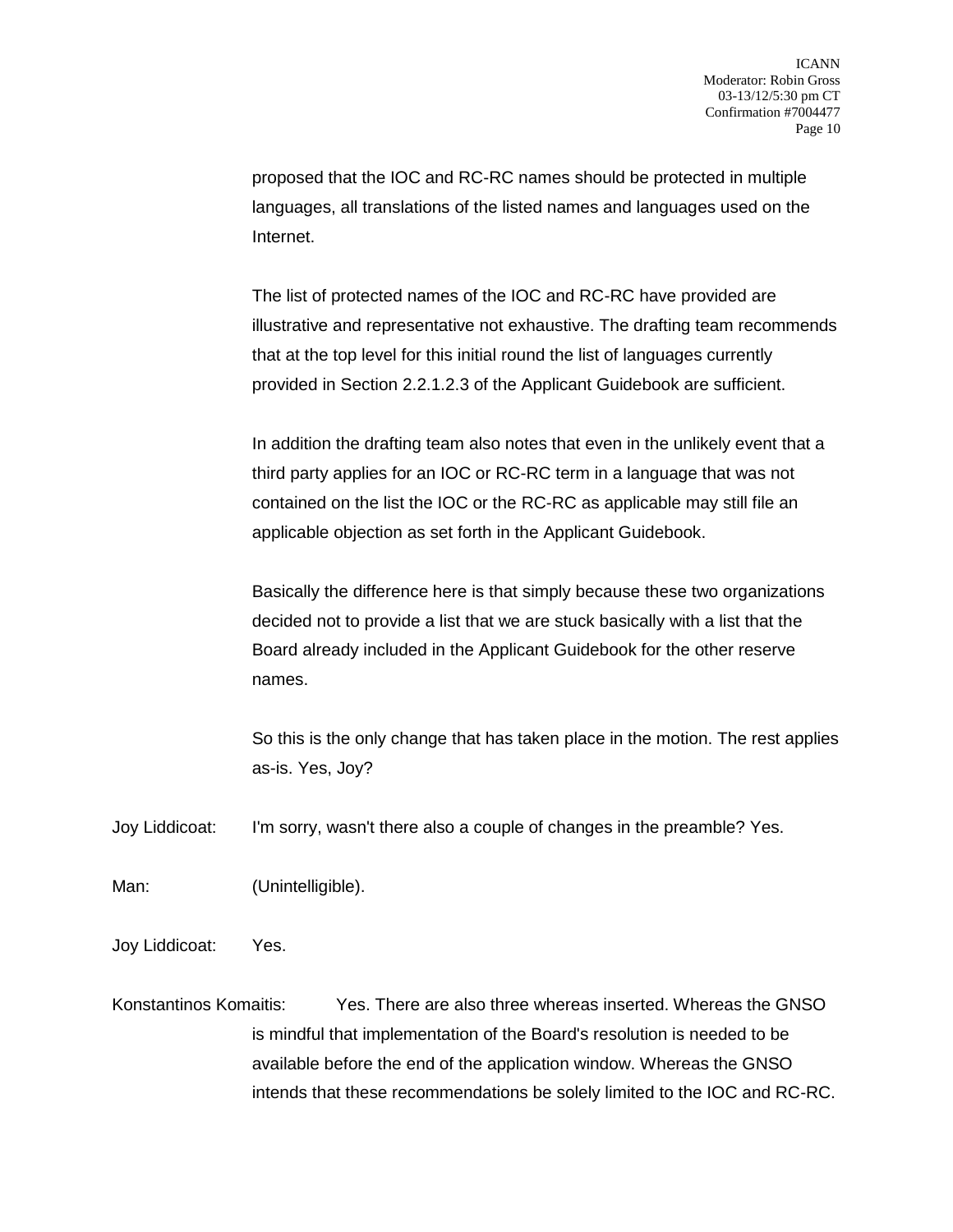And whereas the GNSO recognizes that there might be a policy impact of the protection for the IOC RC-RC for future rounds and at the second level.

That's it. Basically those were the three whereas. And actually the last one the potential policy implications was a great addition and it was done by Thomas. And it was something that we all accepted because there might be at least this team recognizes that there might be potential policy implications.

And every - this goes - this is for - this was done because the GNSO members of the GNSO better yet - feel sort of exposed through this motion and each of the floodgates that this might open.

Robin Gross: Thank you, Konstantinos. Let me try to get a sense for where the other stakeholder groups are on this issue. So NCSG is very much against this proposal as it is. And now we're starting to hear that maybe some registrars who are going to vote no. And do we have some sense on - Wendy maybe you - were you the one who was talking with the registrars or Konstantinos, were you the one talking with the registrars?

((Crosstalk))

Konstantinos Komaitis: Yes, nothing is confirmed. I - there is a rumor - there is a very strong indication - that I was even told by Mary that they normally vote in batches. But I was told that two at least registrars are not - are voting against this. Yes.

Robin Gross: Well but...

((Crosstalk))

Konstantinos Komaitis: But, I mean, right now we don't know. But this is what I was told...

((Crosstalk))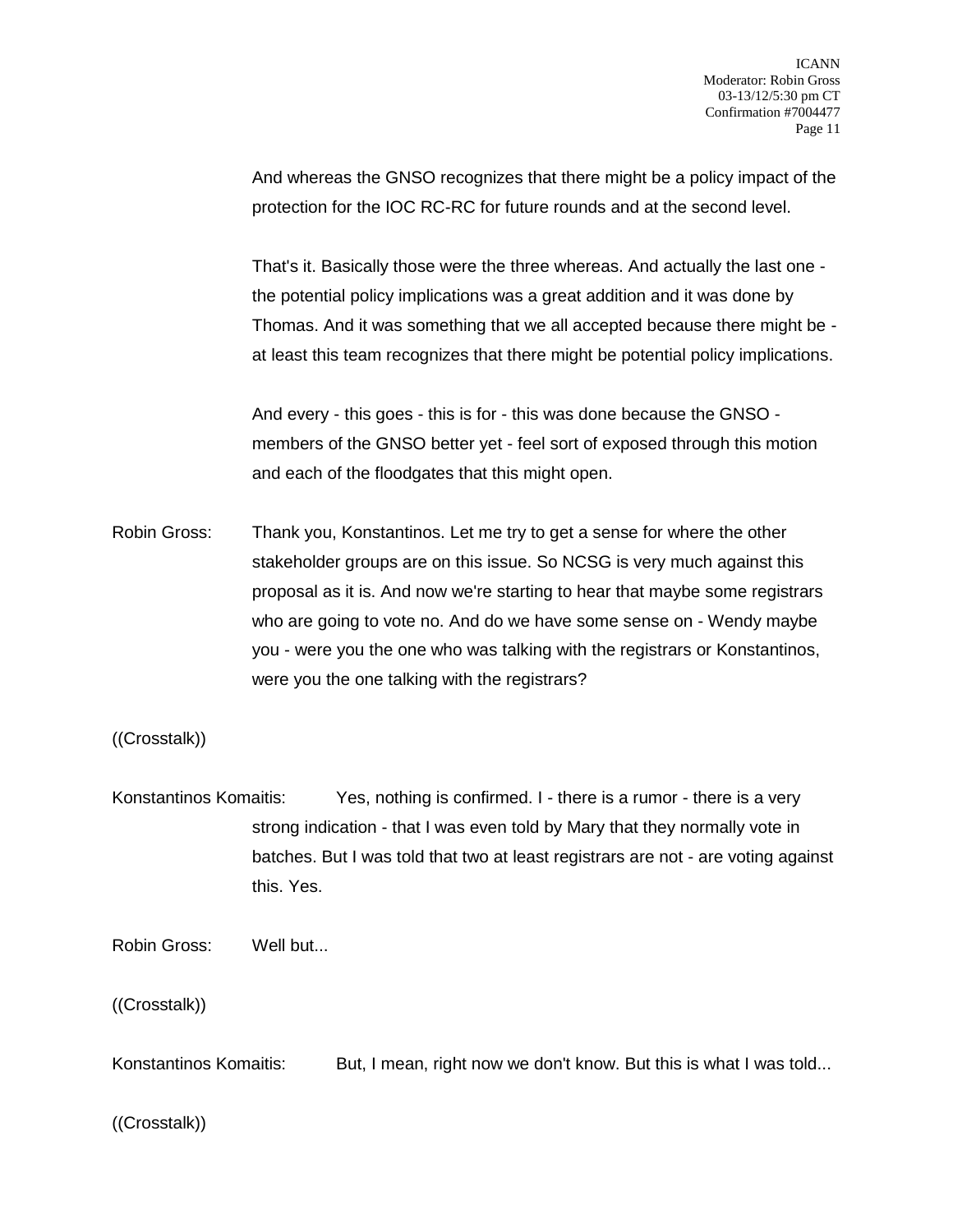Konstantinos Komaitis: ....from one of the registrars. And I know that (Elliot) is working on something on this issue; I don't know what it is. Mary.

Mary Wong: Well, Konstantinos, I guess my question is what you were told by your source, who I shall not name for the record just in case. But is it that two registrars amongst the members are objecting to voting yes or is it that the two registrar councilors are saying they don't want to vote yes?

> Because that makes a big difference since they always vote as a block. And I would be kind of surprised if on this one they break ranks. So I think it does make a difference whether it's two registrar members saying don't vote this way or two registrar councilors saying we don't want to vote this way.

Konstantinos Komaitis: At the time I was told that it was at the GNSO. But of course, you know, this is - nothing is confirmed; this is what I was told that two members of the registrar community in the GNSO would vote no - councilors councilors.

Mary Wong: But can I - I'm trying to quess who those might be. I can collar them later. But the follow up point that I had is it still may not make any difference because the bylaws for the GNSO - this is not a PDP vote; this is a normal motion vote - a simple majority of the house.

> And so I would imagine all three registries - again the registries vote as a block and this is Neuman's motion. So all three registries plus Thomas who is, you know, for this motion. That's four votes versus three in the contracted parties house.

Robin Gross: Do we have any sense when Lanre will be voting on this...

Mary Wong: Not with us. He's already voted yes as a member of the drafting team I believe or had some comments about that. So unless someone can talk to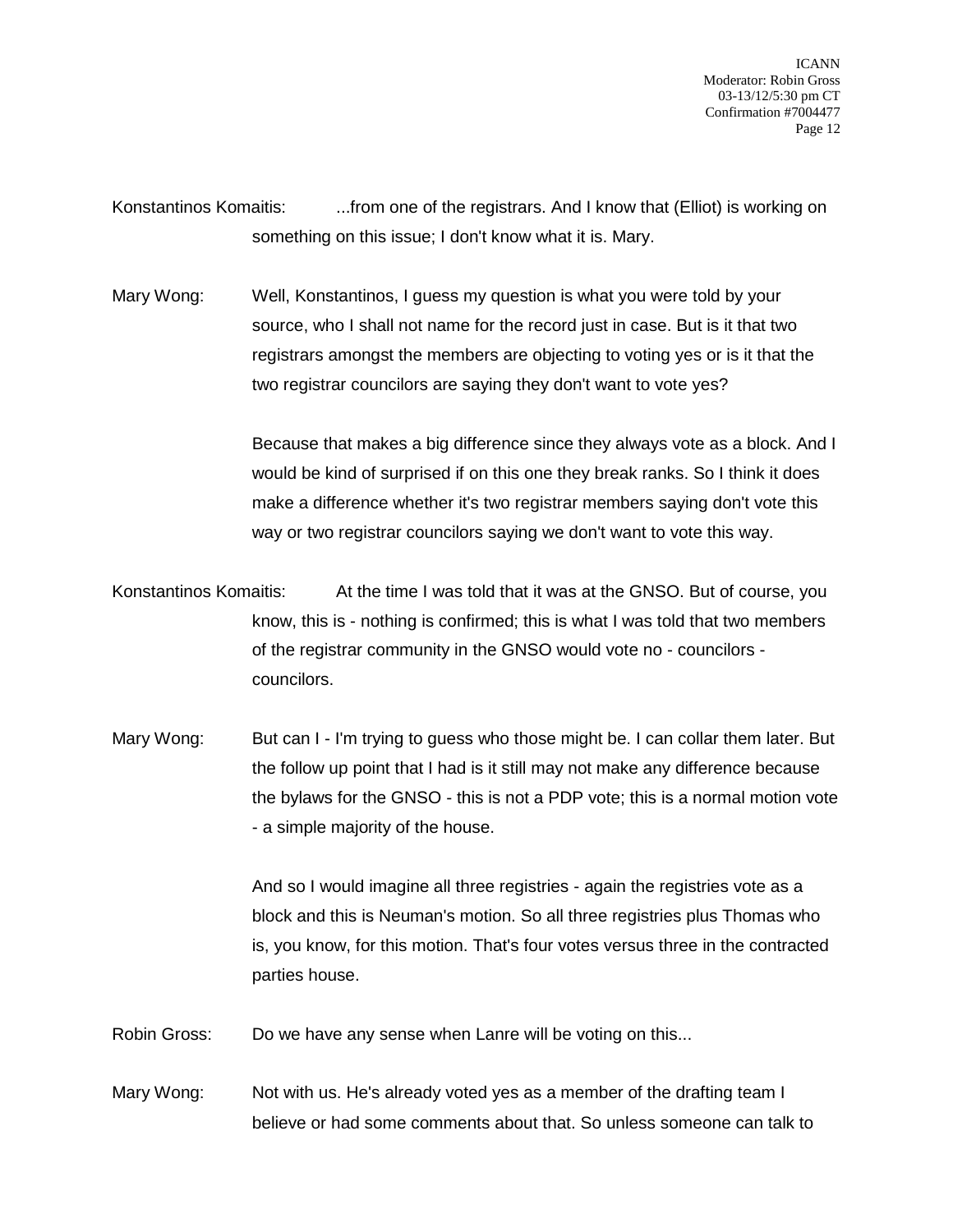him between today and tomorrow - but I haven't actually seen him. And also for further information whatever it was that the BC councilors may have said at the table on - over the weekend the indications - the latest indications I've gotten is that - it's probably not how they will be voting so they will probably be voting yes from the BC. And the IPCs already said they will vote yes.

Konstantinos Komaitis: Can I say something? Can we discuss then this motion without caring what other people are doing basically? I mean, this is you know, an NCSG issue so I suggest that, you know, irrespective of what everybody else will be voting for let's discuss what we do.

Robin Gross: Yes, it's just...

Konstantinos Komaitis: ...how you feel we should be voting.

Robin Gross: I was going to propose that if we believe we can defeat the motion let's defeat it. If we don't believe we can defeat the motion we want to defer it. So that's why we were - that's why we were saying, you know, how are others going to vote.

> So it sounds like - you know, and it is kind of interesting that by doing it this way the Council can essentially create policy with a - with only a majority of votes as opposed to had they gone through the PDP process. But let me get Klaus and then Mary - Mary.

Mary Wong: I talk more than you, Klaus, I think you should go first.

((Crosstalk))

Mary Wong: No I appreciate it.

Klaus Stoll: To be absolutely honest I'm not so experienced as you are in these things. But I think - I (unintelligible) we vote no, refer it which would, by the way, hurt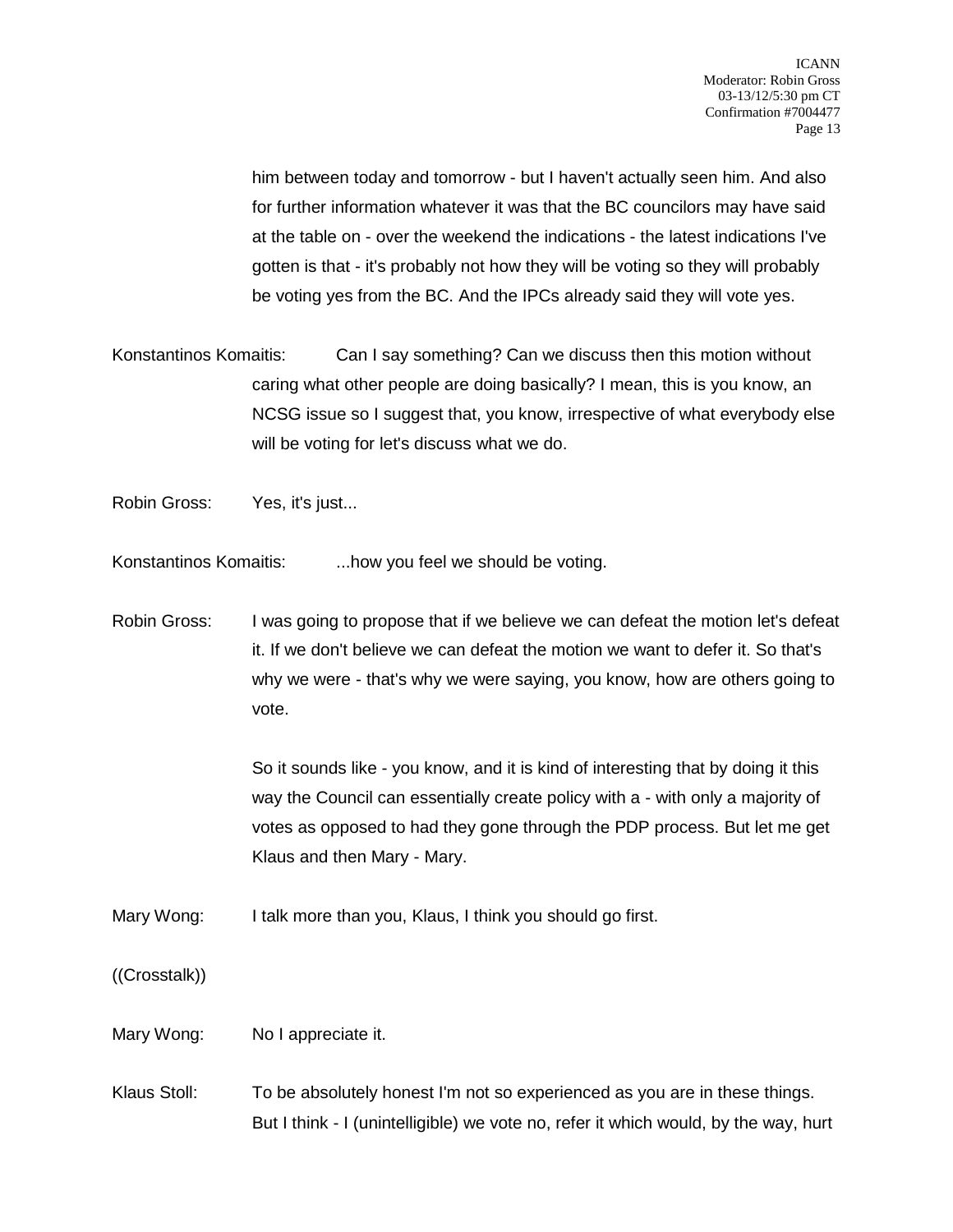the Red Cross and the IOC the most. No seriously they're okay with a yes or a no but they can't spend - with the refer, yes.

But the thing is I'm still waiting for somebody to explain to me what's wrong with getting away from specific names into categories. And if we could get a deal somehow, look, yes we vote yes under the conditions that in the second round a new set of rules will be applied along these lines.

((Crosstalk))

- Robin Gross: Let me just sort of respond to that. It strikes me that if we do defer we can take the time to make the amendment and build the support in the community. I mean, I'm just sort of imagining...
- Klaus Stoll: Yes.
- Robin Gross: ...a way forward. So we've got Mary and...
- Klaus Stoll: On this one I'm...
- ((Crosstalk))
- Klaus Stoll: I'm not as experienced of these things as you are.

Robin Gross: Thanks.

Mary Wong: So, Klaus, I think that actually in the abstract that is an excellent suggestion. Just that from my limited experience here - and Robin and others have been here for longer - just because you've got someone to agree on a deal does not mean they will remember that they agreed on a deal when the time comes to deal.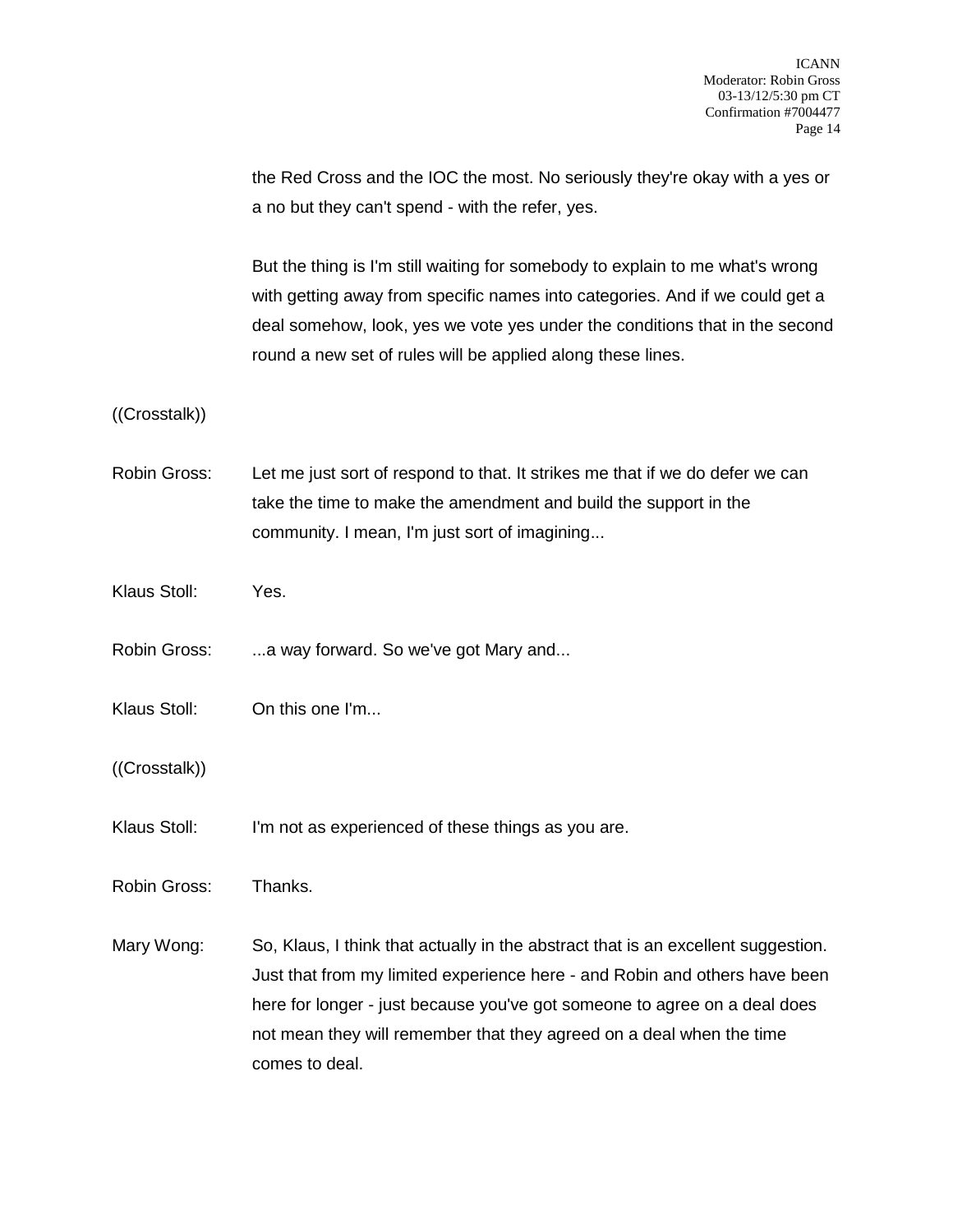So I would be very cautious about striking a deal on this one. Although I think it is something that we should be discussing how best can we achieve the objectives. And I think one of the objectives for us as a stakeholder group is to ensure that there is consideration of the NPOC proposal at some point.

Partly because, as we know, those special requests are not going to go away even if the first round is closed they're going to keep coming back for the second round. So I think that's a good opportunity to discuss the NPOC proposal.

And so I'd like to say that I don't support a deferral. I think I said this several times before. I think we should say that we would ordinarily defer but offer a proposed amendment which will probably be considered unfriendly.

And I would suggest that the proposed amendment take maybe one of two forms, I mean, one possibility would simply to say the modified reserve names proposal that has been suggested - lots of work, great stuff - really actually a really cool idea but something to be considered for the second round.

And in that context then the NPOC proposal could also come in in terms of the criterion to be applied for requests that we know are going to come in. And the basis for that would be that allows the GNSO time to consider what would be the appropriate thing to do.

And in the meantime, as Avri has said, the IOC and the Red Cross are already protected. So that would be my first suggestion for the proposed amendment which I said before is going to go down in flames and then we can then justify we vote no on the rest of the motion.

Then I have a follow point which is somewhat different but still on the motion. I don't know what's happened to the idea to split the motion but to the extent that it is split it may be possible for us to vote no to the substantive things and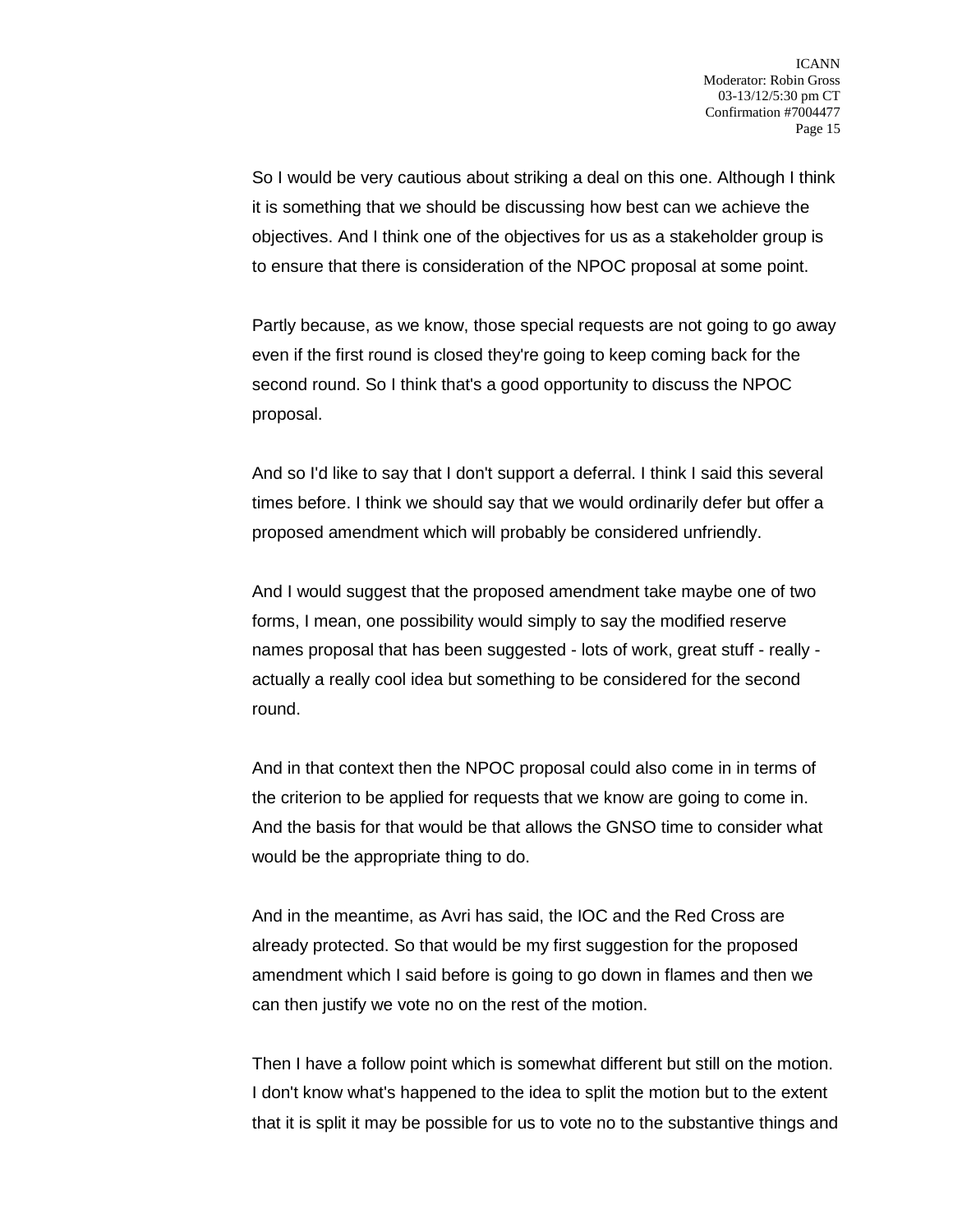still suggest a change to the review mechanism which I think still stands at may be reviewed.

And I think all of us would want it to be shall be reviewed before the second round because then that will allow us to bring in the NPOC proposal again as well. I don't know if I made any sense.

Klaus Stoll: Just for your information on the - it puzzles me really how - how to say that frank and how corrupt some people can operate in this world. And I will give you an example what happened since we put the NPOC proposal on the list.

> We received three or four emails already from people who are clearly associated with certain interests and who are basically interpreting the NPOC motion completely against legal precedence and the letter of the law so that it just happens to include the group they are representing.

And if that is the level we have to fight, I mean, boys and girls, I mean, sorry beloved, have we gone all mad?

- Robin Gross: Welcome to ICANN.
- Klaus Stoll: The law is the law. If somebody has the international definition of a term and then suddenly it will be changed...

((Crosstalk))

Robin Gross: I think it's also important we talk about the - one of the other reasons why we need to defer which is the principle of following the policy development process and hearing from all of the communities who will be impacted by this.

> And, you know, we're out for public comment now. We're in the middle of public comment. I mean, what is going to happen with this public comment if the vote has already happened? I mean, it's a fait accompli.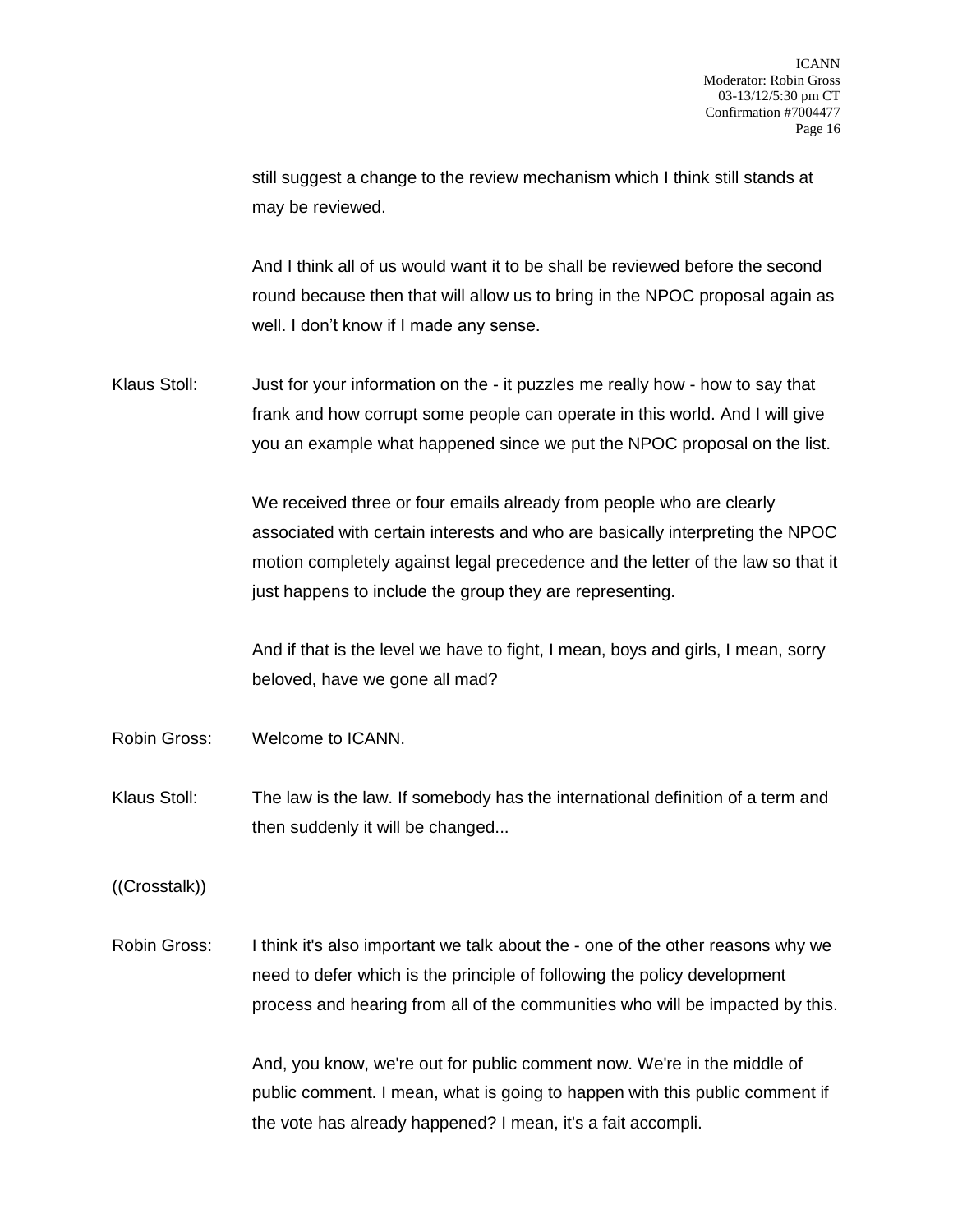So it really strikes me that a very, very unrefutable reason to defer is because we need to hear from the community. We need to close out the public comment period and then the appropriate time to have a motion and a vote on the issue. So I've got Bill and I've got Joy next. Anyone else?

Bill Drake: Just on the specific point of the public comment period it's just another one of the obnoxious procedural problems that have been associated with this entire escapade. And so at the level of principle certainly it's easy to say, you know, we should never be doing this before the period is closed.

> In fact for reality how much difference is that going to make? Do you imagine that if we defer that in the time that is made by doing that that there would be a - a big upswing of fresh interventions by people that would be taking the conversation in a new direction and opening up new avenues or changing any minds or anything like that? I have to kind of wonder.

> I just kind of feel like this has been going on for freaking ever. And really? We want to - I don't know.

- Robin Gross: Okay let me get Joy and then I'll respond to your point.
- Joy Liddicoat: Thanks, Bill. And, I mean, it is on this point that I was going to raise is what the public comment period which closes on the 23rd of March, right? And, you know, right now the resolution that's out for public comment is not the resolution that the drafting team is proposing to the GNSO Council.

So that does certainly make me more than a little uncomfortable with taking a motion - a vote on a motion on which there hasn't been any public - obviously there's no public comment because it's - it's a different version of the motion which is currently available for public comment.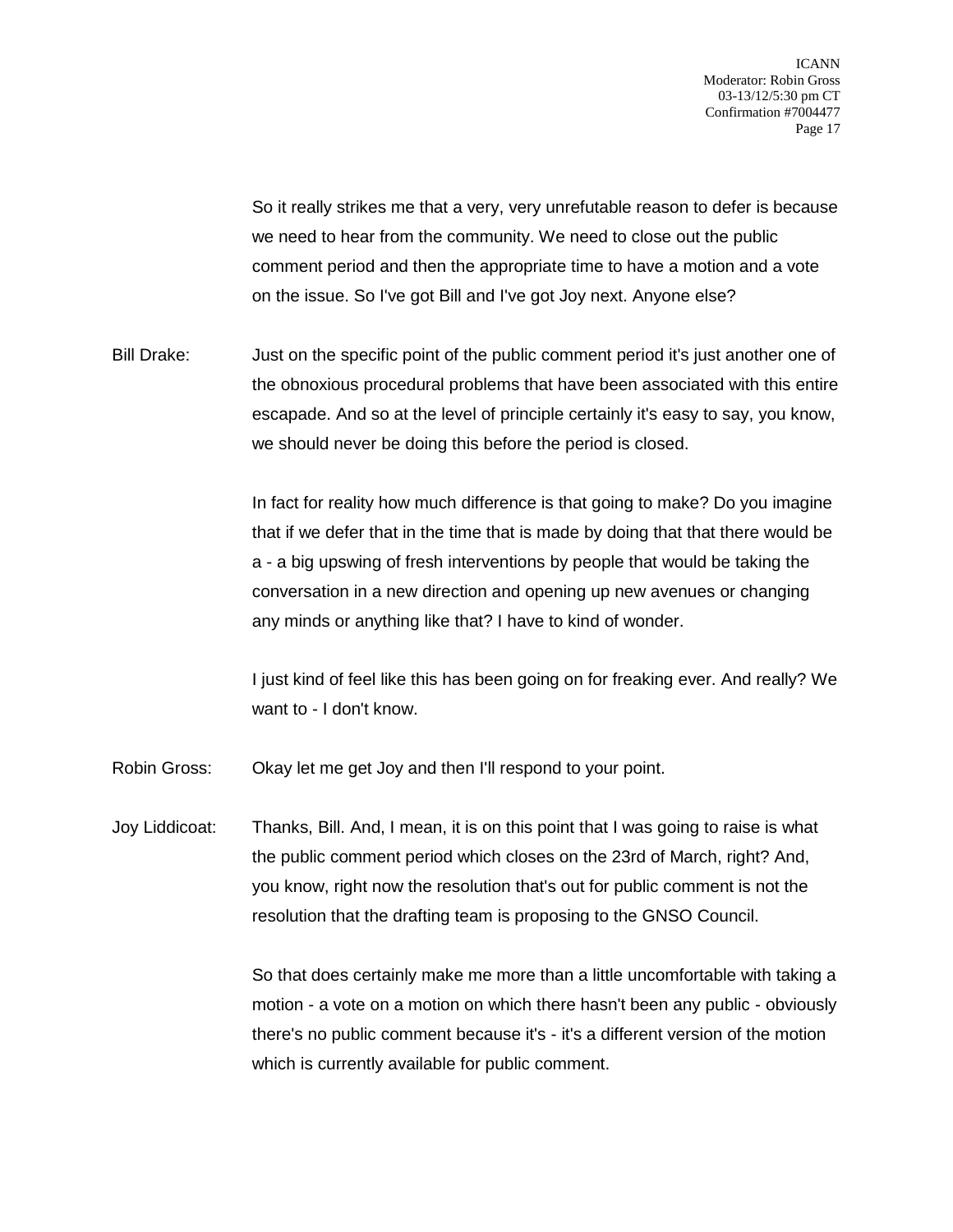Further I was thinking this, I mean, I don't know how these procedural things work in terms of a deferral but it didn't - I wondered whether a deferral until at least the end of the public comment period was possible or is it only possible until the next GNSO Council meeting? How does that actually work?

- Robin Gross: That's a good question. Okay I got Milton and then Mary.
- Milton Mueller: For me the only question about the deferral would be can you pick up votes on a deferral that you wouldn't get on a no? So, yes, what's the difference?
- Robin Gross: So I've got okay Wendy.
- Wendy Seltzer: Just to answer that question a deferral pushes this out beyond the end of the period where it matters to anyone.
- Milton Mueller: I understand a deferral would be a nice way to kill it. But if there isn't anybody that would vote for a deferral who wouldn't vote for killing it then we should just vote to kill it, right?
- Robin Gross: Well we can't. We don't have the vote...
- Wendy Seltzer: A single vote can defer it; it takes votes multiple votes to kill it.
- Milton Mueller: A single vote...
- Wendy Seltzer: A single councilor can ask to defer.
- Milton Mueller: Oh okay then it...
- Robin Gross: So it's really very easy.
- Milton Mueller: Why didn't you say so?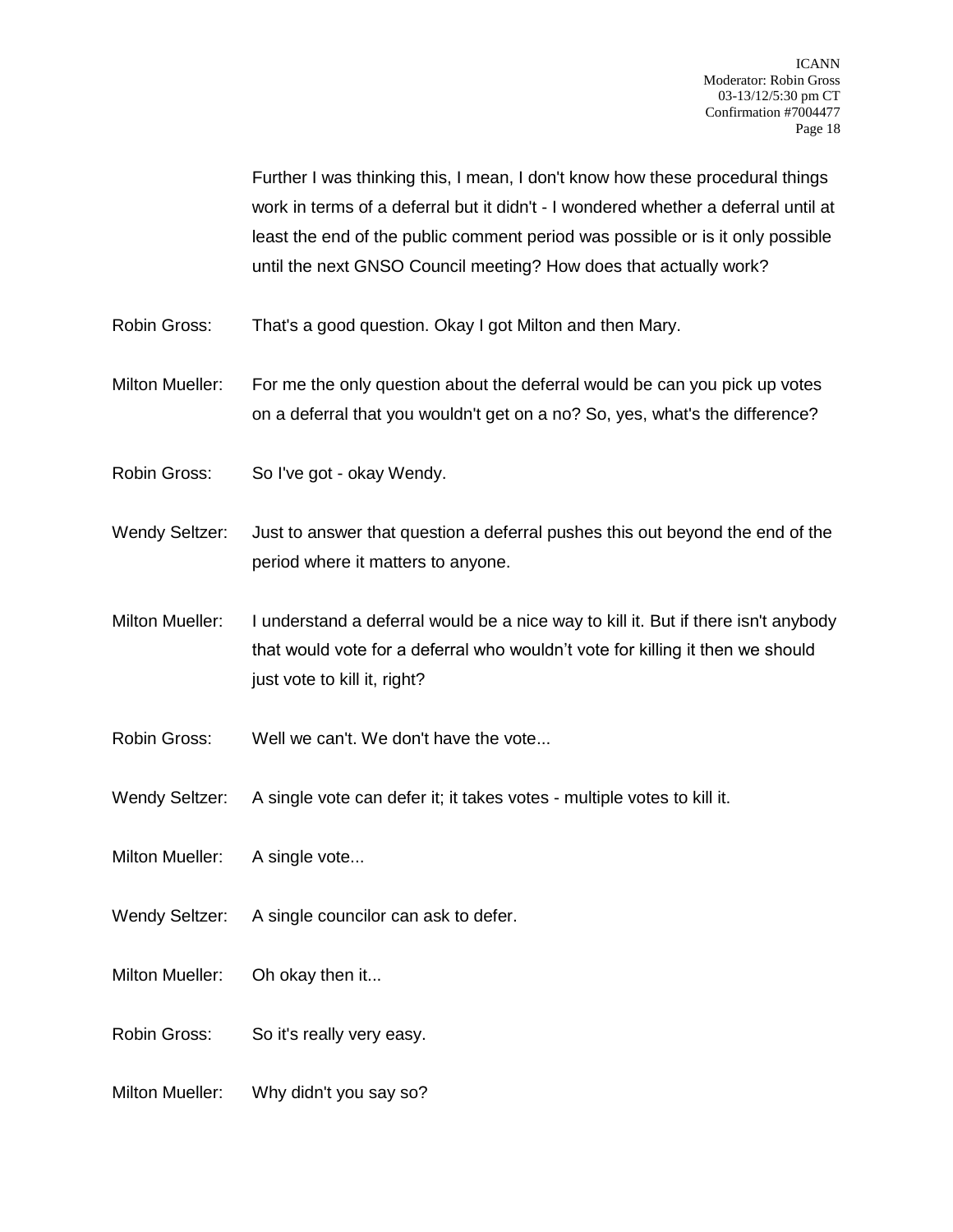Robin Gross: Because that - everyone knows that.

Milton Mueller: I just - I just said do you pick up any votes by deferral and you didn't say we don't have to pick up any more votes because a single vote can defer.

Joy Liddicoat: All right next the question - the question is, you know, should we ask for a deferral. And I hear Mary's comment - I mean, I also, you know, I had worked to some extent as time permitted in the drafting team. And I think - I think we started out with some degree of good will and in the spirit of cooperation to try and craft something that was a workable solution to the, you know, poisoned chalice that we've been given.

> And I think Recommendation 1, you know, was, you know, worked through and, you know, it's actually a workable proposal even though one might even though I might disagree with it I think it's practically workable in that sense.

But I do have issues with Recommendations 2 and 3. And, you know, I think if I look at the - at the proposed changes that are going round within the drafting team they're basically on Recommendations 2 and Recommendations 3 in relation to saying only with the names in the Applicant Guidebook which was a major source of concern amongst EC - UC and EC - EC-UC - at least members of the drafting team and also - but no change to the may be reviewed; there's no change to the - it's still may be reviewed.

So, yes, I mean, I'm looking for guidance. I'm happy to take guidance on either a deferral or a friendly amendment (unintelligible) approach. A number of people have lobbied, you know, me at least in the last week since this since Wendy raised the issue of deferral at the GNSO Council meeting.

Some saying, you know, quite privately, you know, that it would be great; others saying, you know, we can't possibly do that, it's going to destroy things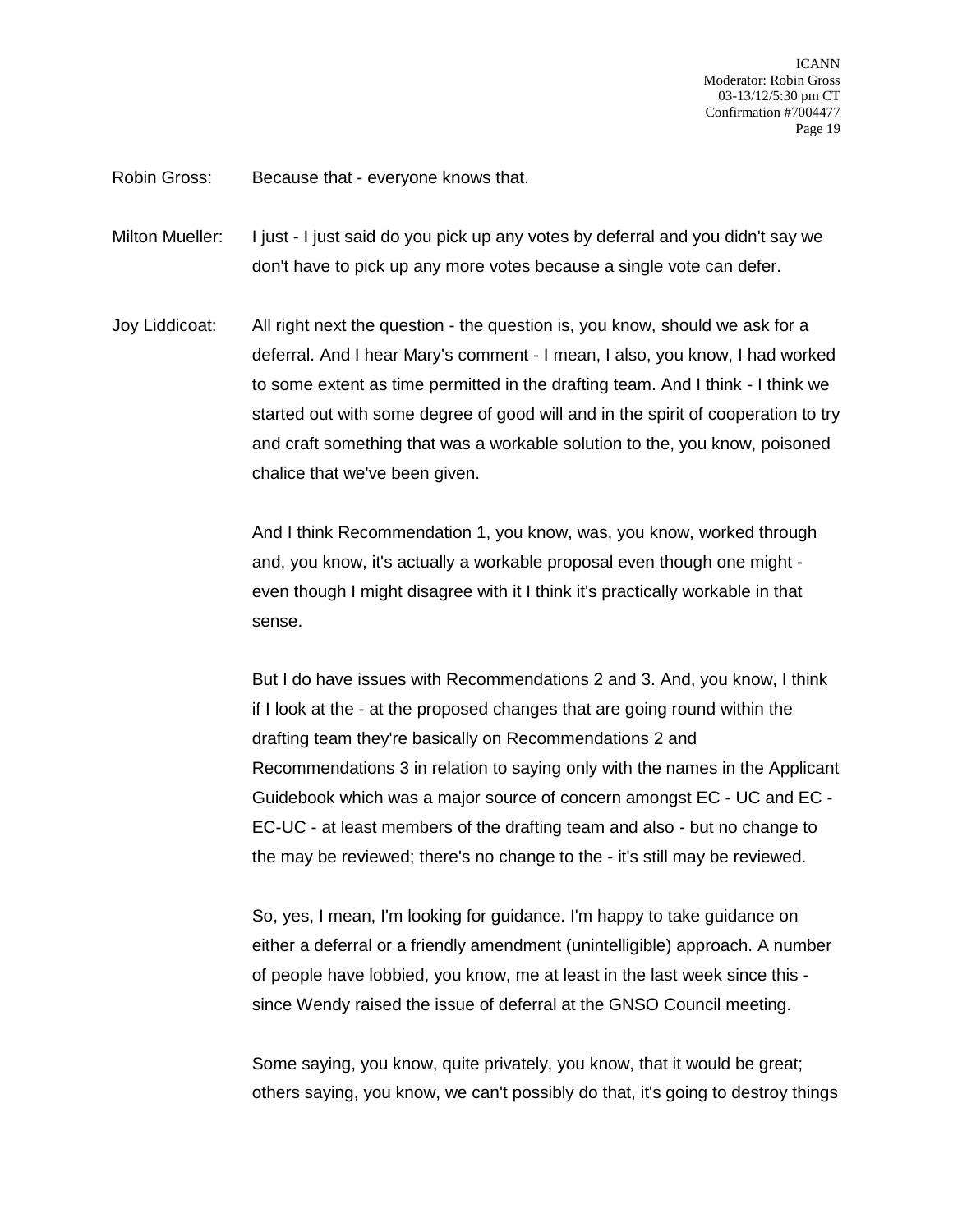with the GAC. Others saying well, you know, the BC screwed us over on the outreach taskforce and all abstained and got deferrals and dah-dah-dah.

So leaving all that to one side I guess the question is right at this moment in time what does the best option? Is it to go for deferral or is it go for friendly amendment? And I did - I should also say that I started to draft some comments for a possible statement on behalf of the stakeholder group but I had got nowhere with them because I've been doing other things.

Robin Gross: Well it's - the more I think about this and hear the different views that are being expressed the more I'm thinking the way forward for tomorrow in particular is to defer and then take the time that we've got between the when it comes up again in the next meeting to bring some discussion forward on the NPOC proposal, on the Portugal proposal and see what we can do to make this not so horrible because we know something is going to happen.

> But what can we do to make this not so horrible so when it comes back up for a vote and it's got some of these other - so the community has in fact had a chance to have - put some input into this. So I've go a few people's hands up. I've go Wendy, I've got Klaus, I've got Mary. Anyone else? Okay.

Wendy Seltzer: Who will (unintelligible)? Everyone who has recommended deferral has not been sitting on Council. And we, sitting on Council, have all heard the furious allegations that we will be destroying our reputation within Council and outside if we - well that's a fair question. But still if you are recommending deferral who is going to pick that up?

Robin Gross: Klaus.

Klaus Stoll: How do you destroy your reputation you lost years ago? Okay. Just in practical terms if we go for the deferral we really have to come up with a good one. We really have to work like hell in getting that on.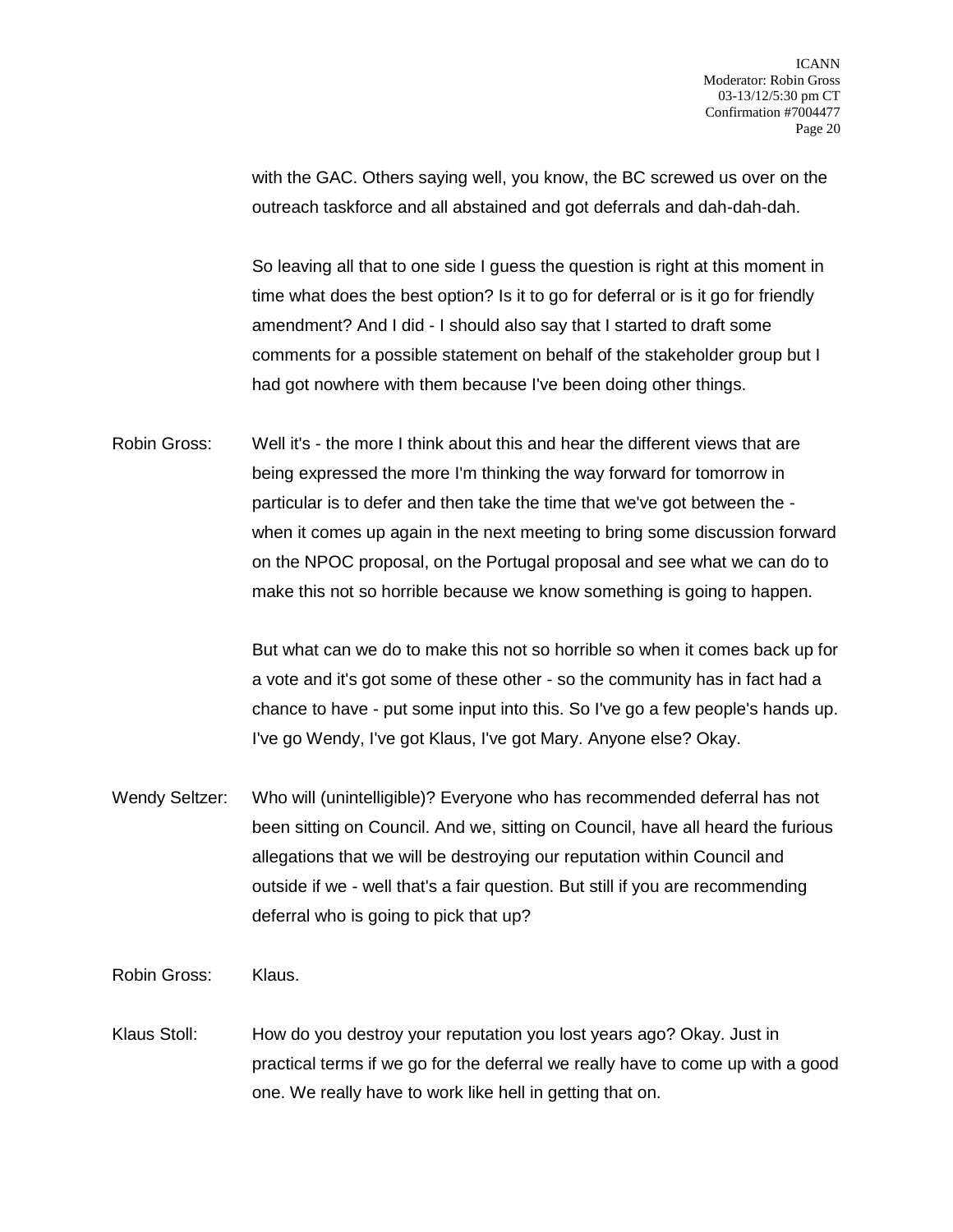And I think we can - I think there's a lot of people who are potentially interested in working with others and making these happen. And just for example with regard - and I'm changing now my hats - to Global Knowledge Partnership as the Executive Director I'm quite happy to make some resources available for that.

Robin Gross: (Unintelligible) Mary, please. Thank you for that, Klaus.

Mary Wong: Yes thank you. And I really, really strongly recommend that we consider deferral. I don't think it's a question of reputation. I think it's a question of being able to get people to cooperate when we talk about some of the things that NPOC might want to talk about.

> There's no guarantee even if we defer that there's going to be that discussion whether now or for the second level. Because the second level fight is coming up and it's going to be horrible. And then it's going to be the second round fight.

> So that's one observation now I'll make. I think the other observation is - and I don't know if this is going to happen and I haven't looked up the bylaws. I'm not sure that somebody is not going to come up and say well okay then let's have a special Council meeting at the end of the comment period and still that (vault) is going to pass because as we said you're not going to change how things go.

So at this point I say recommend again for deferral and I take Joy's point - I agree with it but if you look at Recommendation 1 in and of itself the likelihood that is really going to change anything for anybody at this point is really small.

And I think there is some leverage there for us with some of the other recommendations particularly the (need) to review that we might able to shift people. There's going to be a lot - there'll have to be a lot of discussions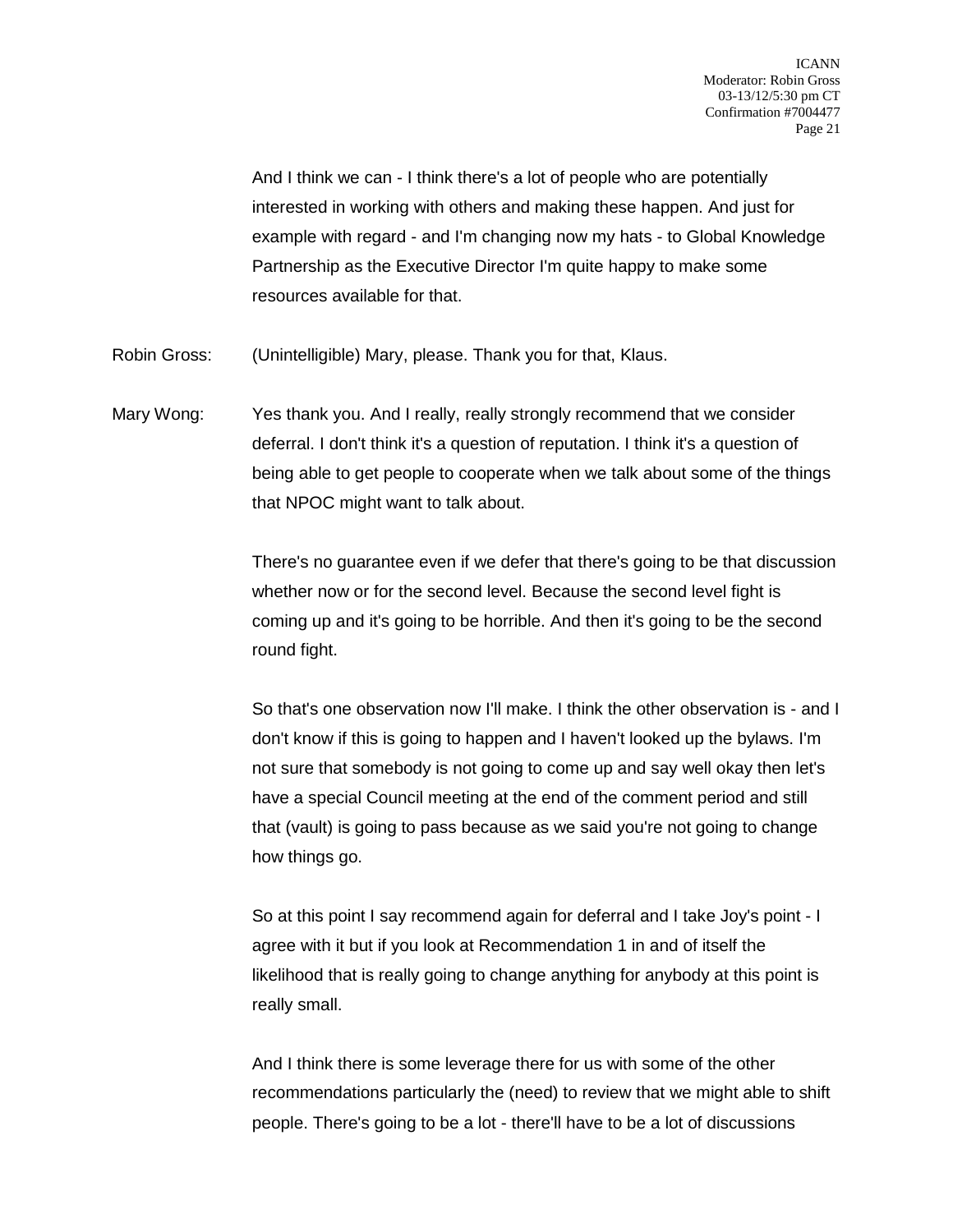between us and the other groups between now and tomorrow afternoon. But, as Wendy says, who is going to bell the cat and it's not going to be me.

Robin Gross: Okay so I've got Konstantinos and I've got Rafik.

Konstantinos Komaitis: Thanks, Robin. I think that this whole discussion and - well basically to answer to Mary I totally get what you're saying about the second level but this presupposes that if we vote no right now and the motion pass we're going to have people supporting us in the second level which you're not going to (having).

> So it's going to be a bloodshed. I mean, the second level is going to be terrible. My problem with voting yes is Recommendation 3 which basically says that the protection extends - should extend to all future rounds.

Mary Wong: But that's why I said we wanted to - we want to amend Recommendation 3. And I think we might get some support for amending Recommendation 3.

Konstantinos Komaitis: Is it possible to sound people off on that between now and tomorrow?

- Mary Wong: I think that there might have to be an email to the drafting team mailing list to ask. I mean, that's predicated on a split of the motion I think, right?
- Konstantinos Komaitis: Because if we were to split the motion, I mean, your idea of splitting the motion, you're right, I mean, Recommendation 1 doesn't do anything if the motion is split. If the motion is not split then Recommendation 1 becomes extremely relevant because it applies in all future rounds. I think that Milton also wants to speak.

Robin Gross: We've got Rafik and then Milton.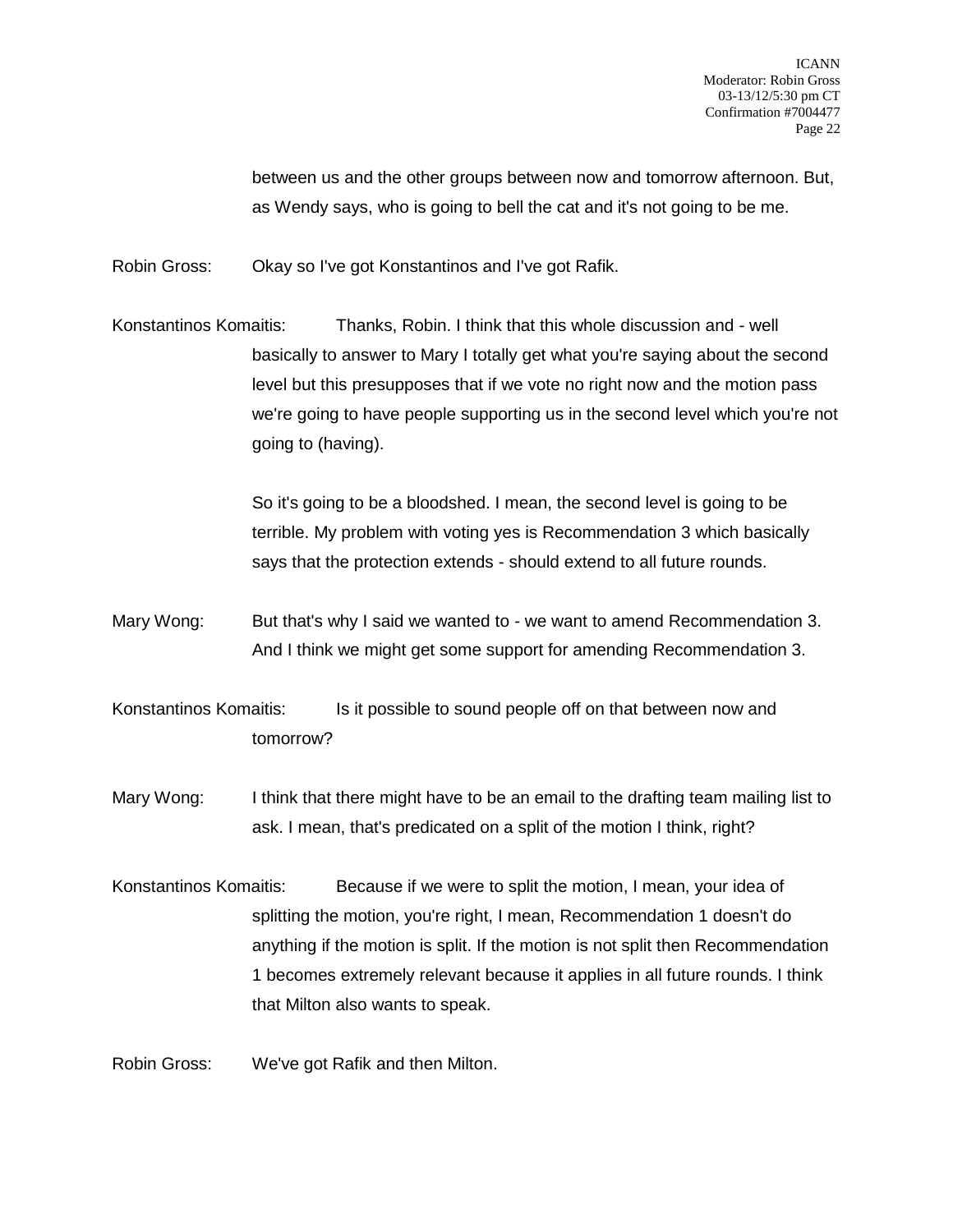Rafik Dammak: Okay. I'm still just trying to understand the strategy problems (unintelligible) Mary. So you think that we can - and then after we can have something from the other parties? Because in the three years in the GNSO I don't see any guarantee that we can - in many issue that we can get from other parties.

> So we - I am just still thinking because you have two things; the matter of principle to defeat this motion and also after to defend for - as you said, for the second level. So we may lose in the two sides. So at least for the matter of principle let's defeat this motion first with deferral because we have to follow the process.

> I still have that bad feeling when there was a complaint about that that we didn't follow process in the procedure and we follow it. So now we have this flow in the process that they don't want to wait for the end of the comment period. So how - why we encourage the other parties in this way? We can defer.

I understand that many are - how do you say - are afraid to piss off other. You can speak; there is...

((Crosstalk))

- Mary Wong: I'm sorry, I just have to say it's not fear and it's not fear of intimidation. I really want that on the record.
- Rafik Dammak: Okay but just, Mary, the problem that they have many times in the way how we are dealing it's the borderline between giving up and compromise. It's not compromise what we are doing it's just we are giving up again over again.
- Joy Liddicoat: Is that an opportune request for deferral or is that are you saying that you would like - you would like to propose a deferral?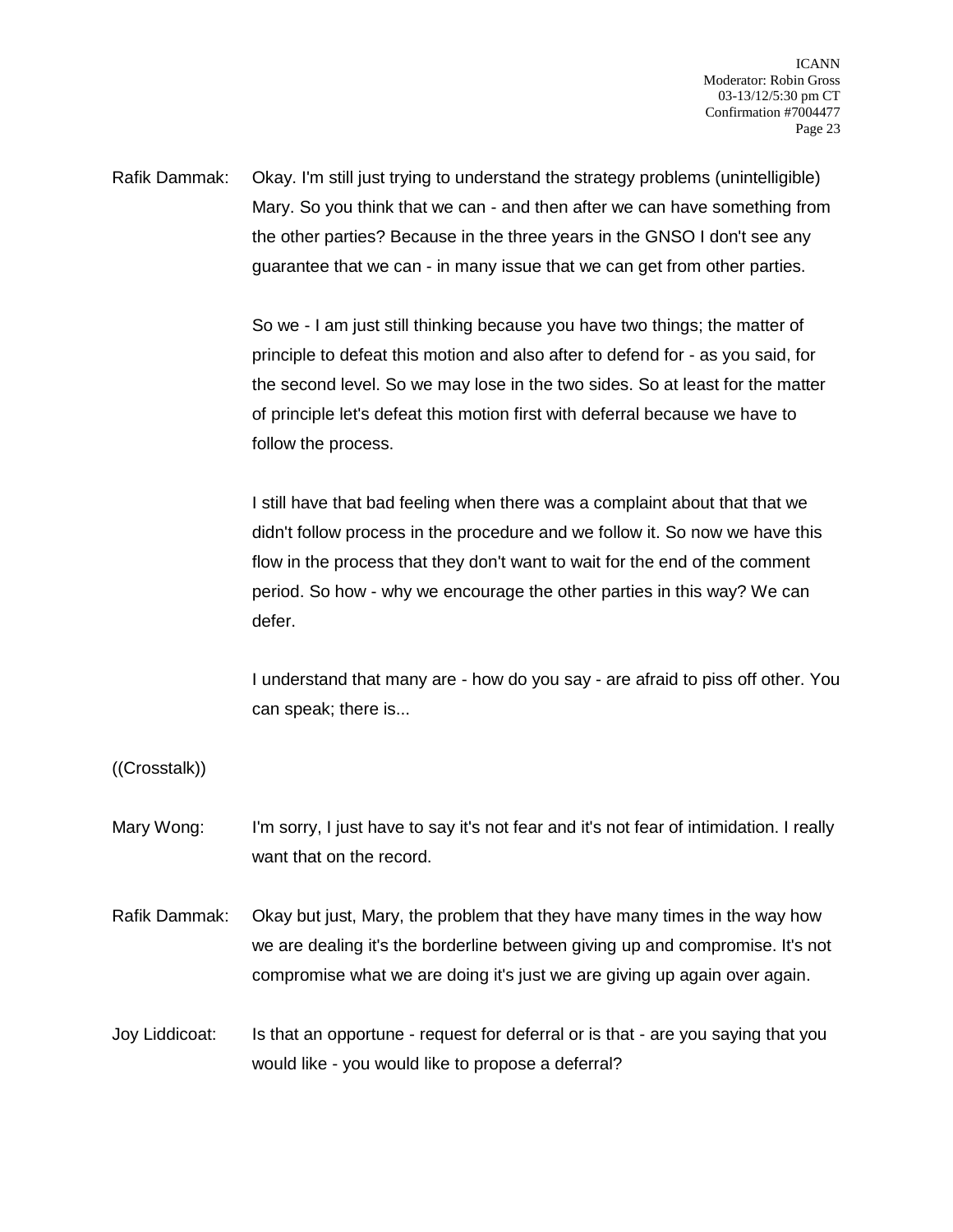- Rafik Dammak: You know, I get a lot of shit for many stuff but I'm just wondering because it's - look, everybody is (unintelligible) to do that. And I'm not sure; if I will do it what kind of support I will have.
- Robin Gross: So I've got Milton next. Anyone else? And then Bill.

Milton Mueller: I just don't believe what I'm hearing. You've got a chance to kill something that you don't think should pass and you're not going to use it; I don't get it.

- Joy Liddicoat: We're debating whether we'll use it.
- Milton Mueller: Okay, we're debating whether we're going to I mean, it's clear you don't have the votes to kill it by voting no. You're not going to get any amendments because you - the same people who are going to vote against you on the overall motion are not going to let you amend it in any way that's significant.

And you have this tool and you can use it to kill it. And what's - what again was the argument for not using it? I don't get it. It's that you're afraid that these people won't like you?

Robin Gross: Yes, what about the issue of public comment too? I mean, does anyone - do any of our councilors want to hear from the community on the motions that are on the table? I mean, is there a...

((Crosstalk))

Milton Mueller: ...public comment issue if you can kill it by deferring it why don't you do it?

Robin Gross: But here - but I'm - but this is an easy (unrefutable) reason to - to refute - to defeat it without having to say because we want to kill it. We can say we are deferring this because we have an obligation to the people who elected us, who send us here to keep them informed, to get their viewpoints, to engage them in this process.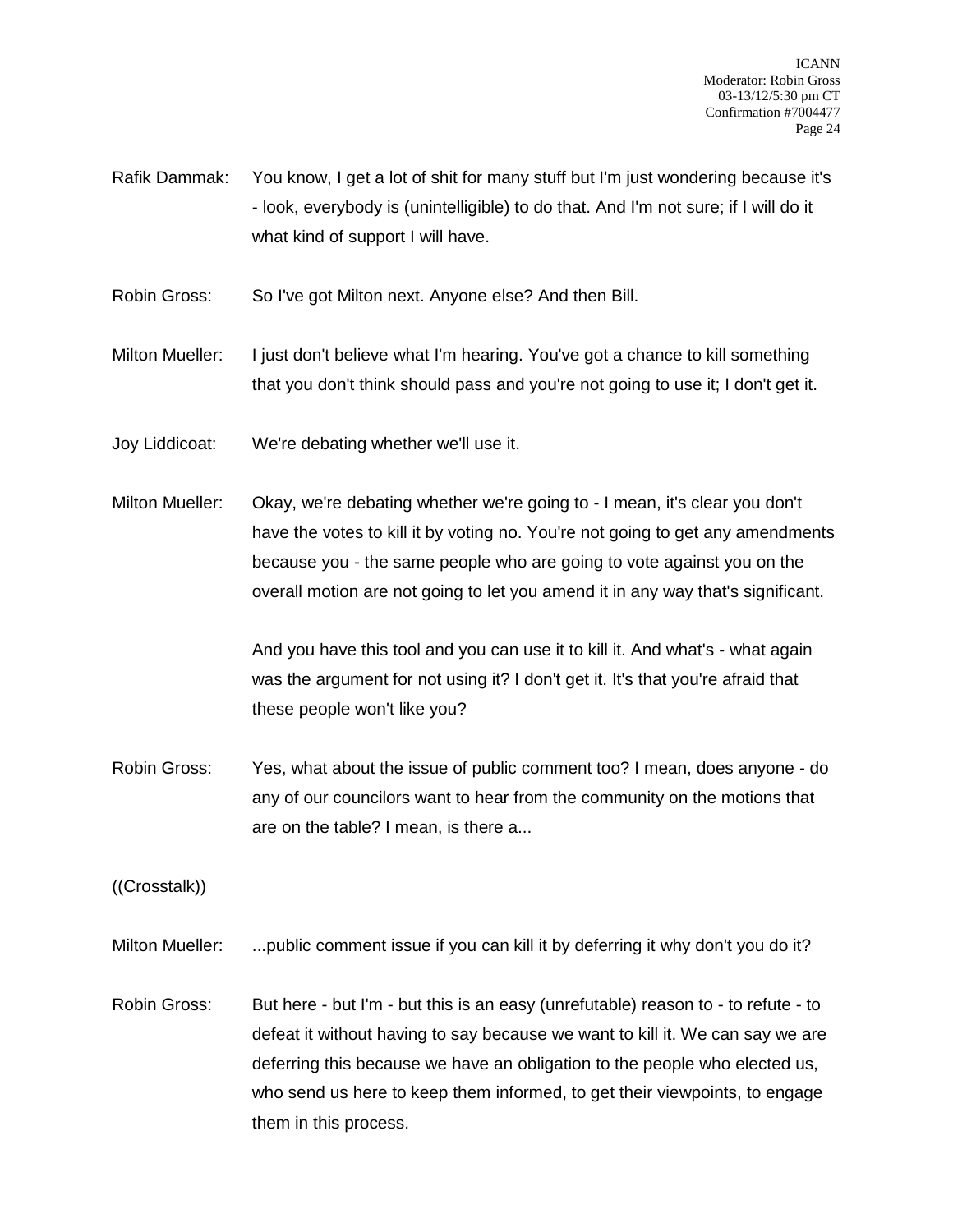That's a (unrefutable) reason to defer this. And every other stakeholder group uses the deferral process every time they want to kill something. I'm with Milton; I don't understand - but I guess Wendy is going to explain to us what exactly we have to gain by voting on this tomorrow.

Wendy Seltzer: Yes. We are trying to engage the GAC in GNSO policy development. We are trying to get - show the GAC that they should be going to the community and not to the board. We're trying to tell the GAC that the community has a process that works and reaches conclusions and isn't subject to petty hold ups.

> And it's - I mentioned it in jest at Council because I didn't feel that I would make a deferral motion. I was trying to get Council to take deferral off the table entirely because I think it's a terrible piece of the mechanism. But I think that we have gotten too focused on voting and thresholds and not enough on consensus.

> And frankly I think if we want ICANN to work we need to get back toward consensus. This issue has been driving me insane because it's been taking everything else off the table and sucking all of the air out of the room and any other bad metaphors I can pile onto it. But I don't think it's worth further weakening our ability to engage in policy making.

- Robin Gross: Okay so I've got Klaus and Milton.
- Klaus Stoll: Okay some of you know that I'm a Lutheran minister by profession. And the Lutheran minister says one thing. How about deciding on the basis of what is the best for the people we are supposed to represent? And I think that needs to be the basis of our decision. The rest is - and if we have to take the rough with the smooth then let's take it.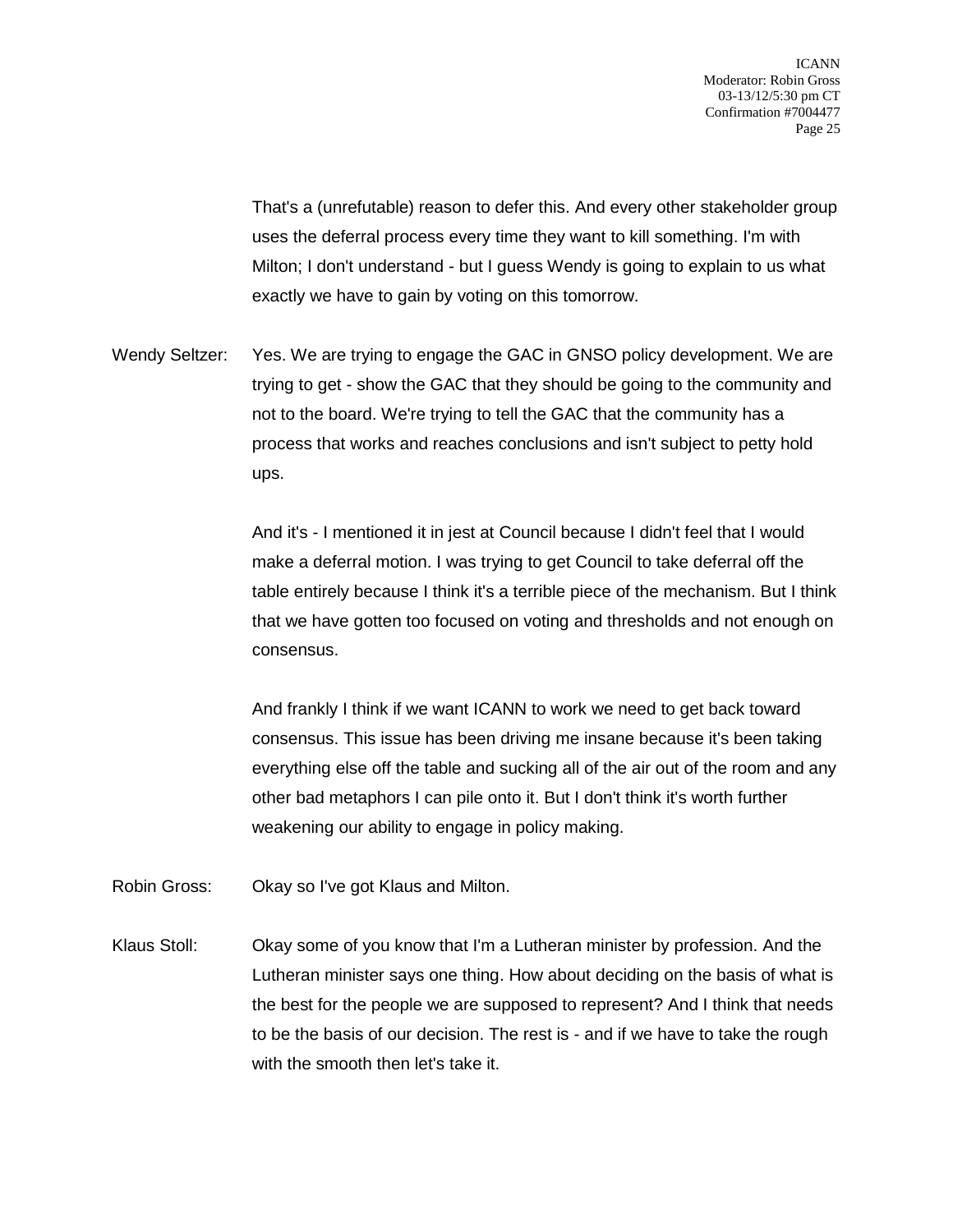Milton Mueller: Okay so I understand the GAC thing. I understand that. I'm not sure I agree with it. But, yes, so the GAC throws a temper tantrum, says they have to have this, disrupts the process, is pandered to by the Board and gives us this steaming turd. And we're supposed to show that we're consensus-prone by I guess passing it just for that - just for that reason.

> I mean, it doesn't strike me as convincing. I think you've convinced me that it's a harder decision than I thought it was. But I still think the right decision, as our Lutheran minister said, is to think about what's best, you know, what's the best result?

> And I think the GAC would possibly interpret this as the GNSO being dysfunctional but might also understand - I think it would be more likely that the community as a whole as well as many members of the GAC such as Portugal and the European Commission would understand that this was just a bad idea and it got killed.

> I say drive a stake through its heart. Build a bonfire, dance around, just kill it. If you have the power to kill it, kill it.

Robin Gross: Bill.

- Bill Drake: I just want to make one small amendment to Milton's characterization. I don't think the GAC would necessarily conclude the GNSO is dysfunctional; I think they would conclude that we are dysfunctional because it would be us against everybody else.
- Wendy Seltzer: They have already concluded that.

Robin Gross: I'm at a loss for understanding...

Milton Mueller: So this is double down on it, is that - that's the idea?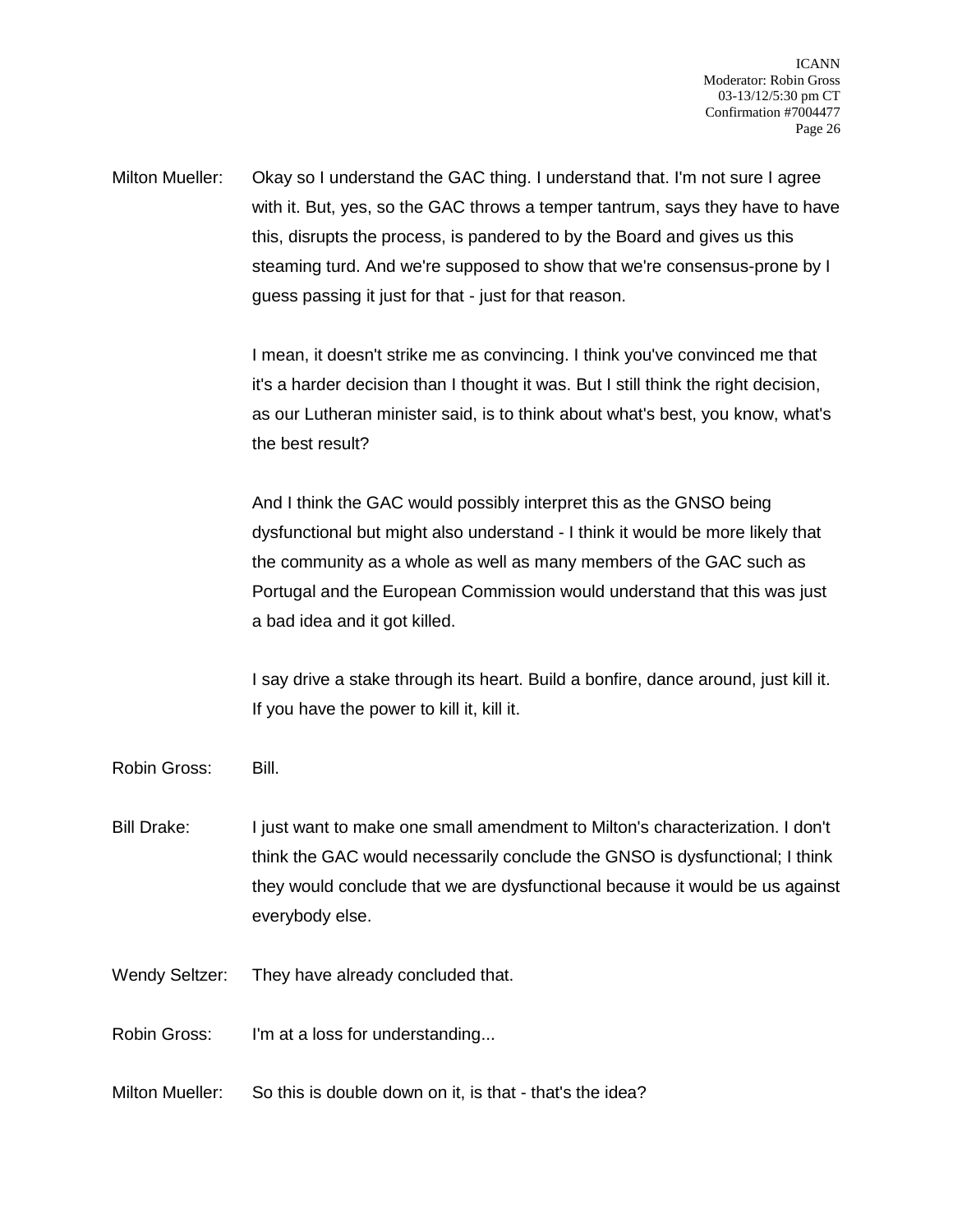## Woman: (Unintelligible).

Robin Gross: I'm at a loss for understanding what bad things are going to happen to us. We're already, as, Bill, you've pointed out, at the bottom of the pile here. So, I mean, come on; let's represent our stakeholder group. Let's represent the people that sent us here who's interests we're supposed to represent and do something good. Here we have an opportunity. Okay we've got Mary.

Mary Wong: I agree entirely with Wendy. And it may not sound too convincing to everybody and it probably doesn't. I mean, like, Milton, as you said, it makes the decision more difficult. And a lot of this stuff we don't actually know how people are going to perceive this.

> I would disagree that it is about how we're perceived. I really think it would be a reflection on the GNSO. For example just one example that PDP discussion - the GNSO had with the GAC in Dakar that was tragic. The GAC already thinks that the GNSO is not only dysfunctional but it's incapable of doing anything.

And as Wendy says it goes beyond this issue. If it would make it more effective I would suggest that we work on a statement that we prepare that reflects all of these concerns especially the process concern, the public comment issue, the restarting of the clock issue that Avri has mentioned and not just have that at the Council meeting but read that out at the public forum and send it as a letter to the GAC and to specific members of the GAC.

Robin Gross: Milton go ahead but in the mic please?

Milton Mueller: Yes, that makes perfect sense. It's not like we don't know what we're doing when we're some idiot dysfunctional group that is just, you know, plain bureaucracy here. We know what we're doing. We are on very strong grounds both substantively and procedurally. We are right.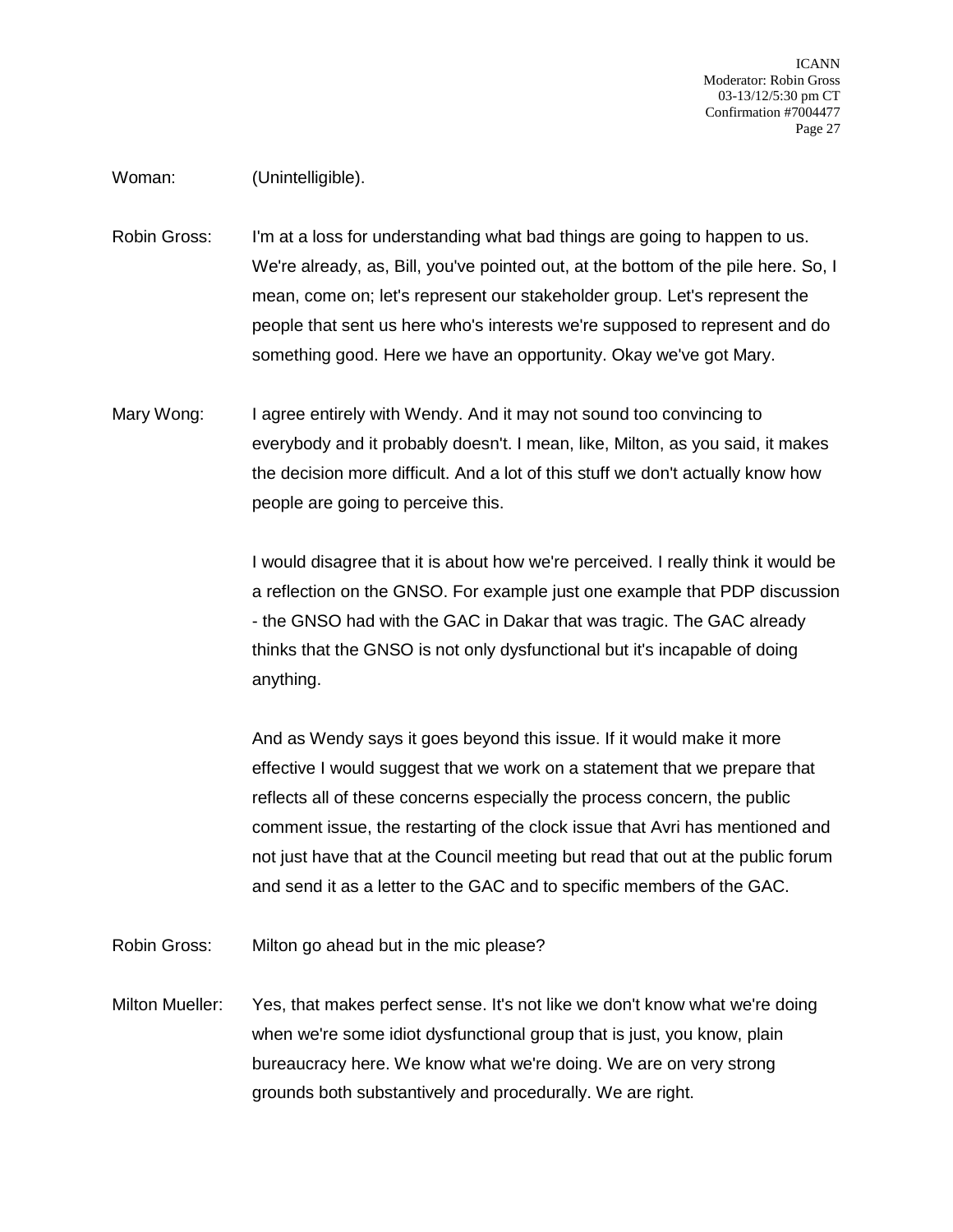Robin Gross: And if I can just add to this, you know, if - they always say the best way to get a bad law changed is to enforce it. So I have not been a fan of the way deferrals are used on Council by every other stakeholder group except us.

> So here's a chance to change, you know, if we think this is going to make people feel upset well great, then let's hear - we'll defer and they'll say oh we can't have deferrals anymore and then they can - the Council can finally put forth a change in this deferral process - this deferral mechanism such that it isn't used the way it is currently used.

> But the idea that, you know, something bad is going to happen to the GNSO or to NCSG; we're going to be ostracized, I mean, keep hearing this. But we've already - that's where we've always been. I don't understand what negative thing is going to happen to us. We use the deferral and if they don't like it they can change the deferral process and here's their chance.

Does anyone else want to get in the queue on this issue? Milton.

Milton Mueller: Just want to say that I had a conversation with someone whose name I can't mention but who had actually been talking to the Chair of the GAC. And the Chair of the GAC thinks that the GAC is dysfunctional.

> And I think that there's a lot of people in the GAC who think that the GAC is dysfunctional. And so the idea that the GAC is going to think the GNSO is dysfunctional if they vote this way...

Robin Gross: Everyone already thinks that. I mean, this isn't going to change anything. Anyone else want to get in the queue on this? Wendy.

Wendy Seltzer: Yes, I will make a strong statement about why I am refraining from seeking a deferral but I personally will not seek a deferral.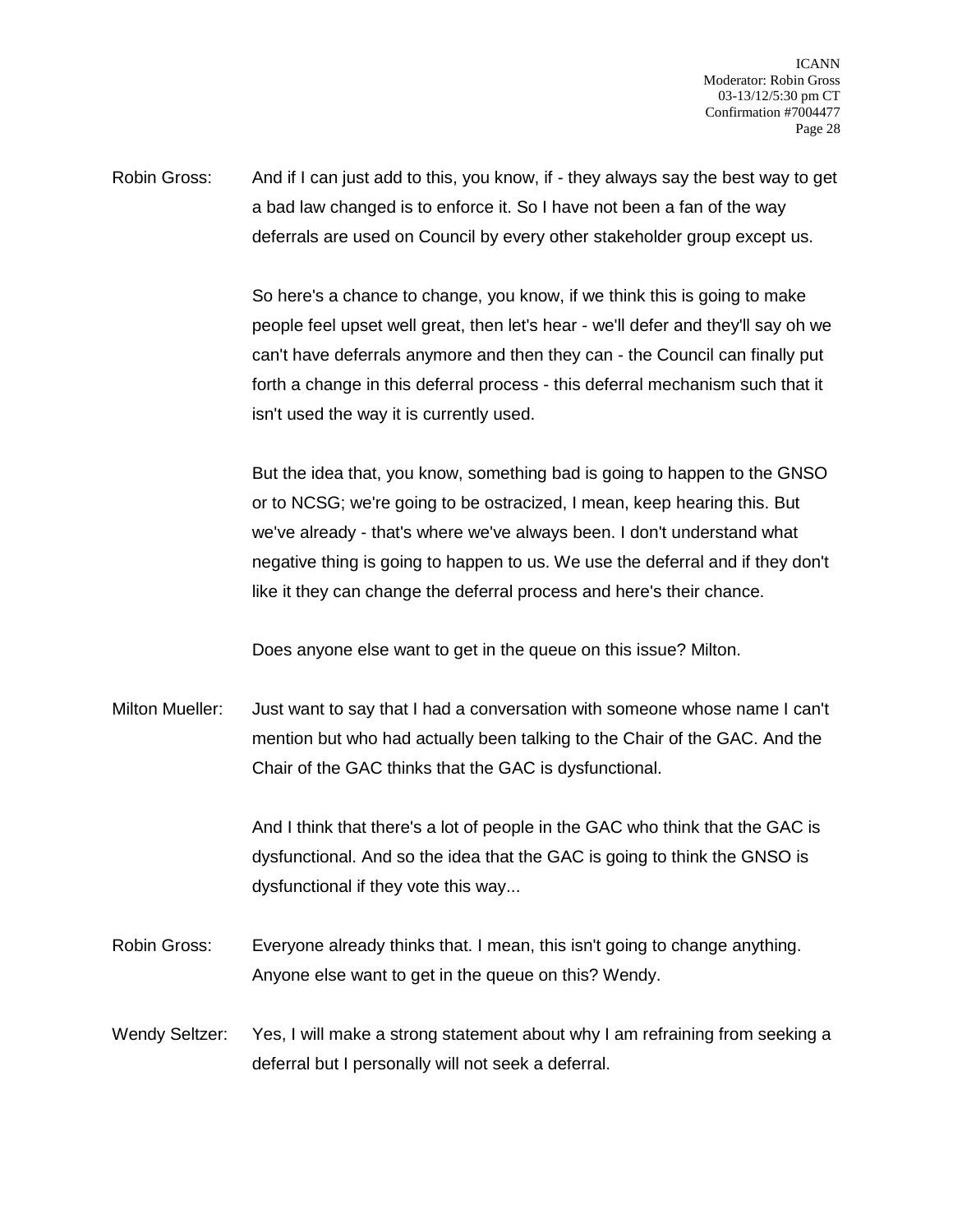- Rafik Dammak: Just to (unintelligible) clarification from Wendy; you want to seek for defer or you are refraining yourself from?
- Wendy Seltzer: Thanks. I will not ask for a deferral. I will note that I will make a statement that this was an option that I took off the table because I think it's more important for Council to be able to take action on an expeditious basis.
- Robin Gross: Part of me understands why the Council is worried about the Council's reputation. But we're concerned - I think our primary concern should really be with the welfare of our stakeholder group and the rights of noncommercial users and the agendas that we're trying to put forward here.

So I think that, you know, the public comment period is still open. We've got an amended motion that nobody outside of maybe five or six people have actually seen. And this is a big deal issue. And it's going to be voted on. And the fact that we're not going to hear public comment and we're not going to intake that is in and of itself a broken process.

I mean, I would like to hear the GAC have to explain how it isn't dysfunctional for us to not have public comment before we have a vote on the issue. Yes, please and then Rafik.

- (Kate Enderis): Okay you name is Wendy?
- Robin Gross: Robin.
- (Kate Enderis): Robin? Okay I am (Kate Enderis). And I'm a Fellowship recipient from Jamaica. I totally agree with your point because the overall aim of ICANN is to ensure stability, transparency and resiliency on - of the Internet domain system. So without public comments I don't see how is it that you are going to ensure transparency on the Internet? So I suggest that you defer and not go ahead with the voting.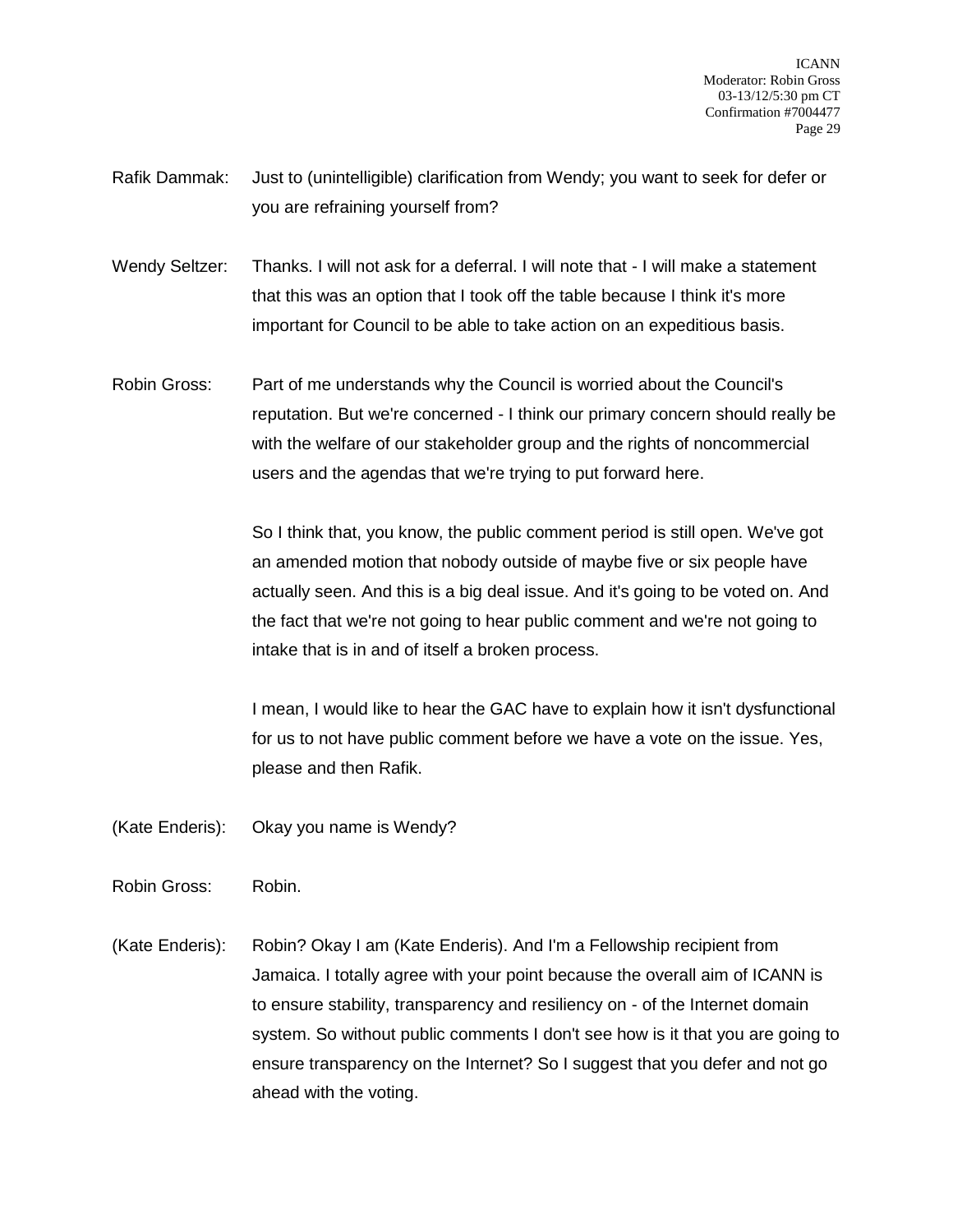Rafik Dammak: So - okay I'm trying still to understand why we need to please the GAC. I don't have any feeling for the - any governments. And okay to be nice and kind but that's not going anywhere.

> And I'm just afraid that when we set this precedent that we don't respect the public comments so we don't listen to the feedback from the community that we are supposed to represent.

So what will prevent that won't happen again - again over again because those party who want to do this are not going to stop doing that in other issues that they want to go to - how to say - to - they want.

So if we don't respect the comment period that will be happen in other issues so that we should really be careful.

Robin Gross: Okay so I've got (Dramon) and then Mary and then Konstantinos.

(Dramon): Okay as much as I support your position (unintelligible) to member groups (unintelligible) input I think I would like to (unintelligible) Wendy can maybe share some of her reservations in the position she was taking (unintelligible) in certainly our position too.

Robin Gross: Mary? Okay.

Mary Wong: So a suggestion to the other members of the drafting team who are here - I think there is at least four of us here. Who wants to send a note to the drafting team right now to add to the questions to say so with this new revised motion can we all be confident that in - given the fact that the Council is expected to vote before the end of the public comment period that you will have had a chance to check with all of your stakeholders before the vote tomorrow.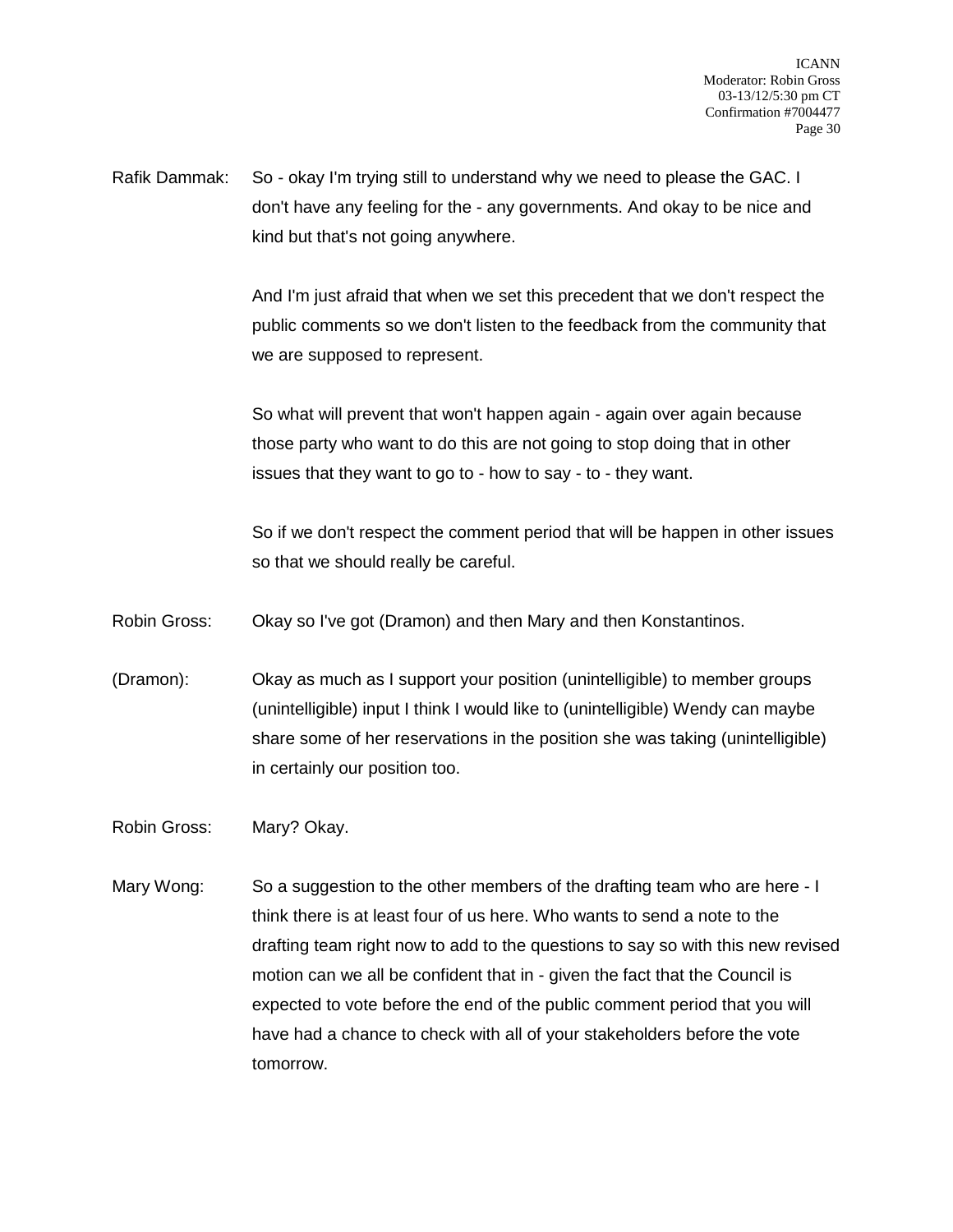I guess - yes, this is not - maybe not constructed to the final point we need to come to. But there is - the last version of the revised motion has not even been sent to the Council list or at least I think it's only been sent to the IOC...

Man: (Unintelligible).

- Mary Wong: To the Council list?
- Man: No, no, no...
- Mary Wong: That's what I'm saying. And I'm looking at one from Jim from about 20 minutes ago which I think essentially takes Jeff's thing. And I suggest that one of us - and I can probably do this, I don't mind doing this, send a note to the drafting team to say so between 5:30 today - or whenever it was - so whatever this afternoon and tomorrow when the Council votes that we would have checked with our stakeholders.

Because they're going to have to say yes and therefore that's why the Council can vote. Because, as Joy says, this revised motion is not going out for public comment. Not that it needs to actually; it doesn't actually need to. There's no mandatory public comment for things that are not policy recommendations. And I'm going to - this is a technical process point.

But, you know, one still hopes that before the Council votes on anything that the councilors would have (unintelligible) from all the constituencies and stakeholder groups. And this is literally in a less than 24 hour thing. Don't we want to know from the rest of the Council that that's what they've done before we even decide to vote? And I'm happy to send that to the Council list now.

I also - when I asked about public comment periods and created a stink two weeks ago anyway.

Bill Drake: I'm not sure what you're trying to accomplish with that. I mean...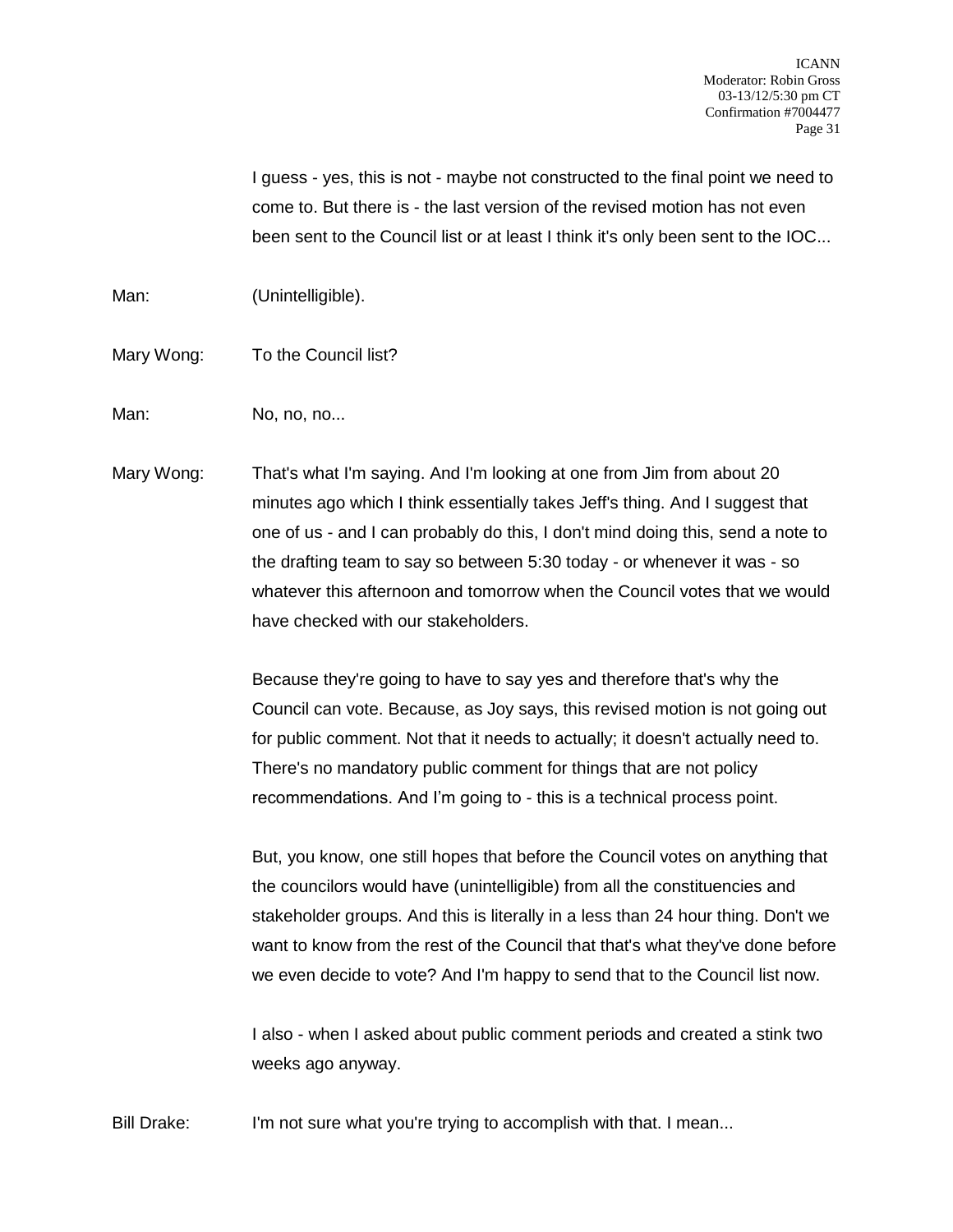- Mary Wong: I'm trying to give us a ground for deferral if you guys really want to do it.
- Robin Gross: You're setting the ground work.
- Mary Wong: Yes.
- Robin Gross: Yes.
- Bill Drake: Setting the ground work that's what I thought you were trying to do. So that seems like a good idea. But I - yes, that could be good.
- Mary Wong: Although they could all write back and lie through their teeth and say yes, we've consulted.
- Wendy Seltzer: Well our stakeholders group isn't going to be a position to have commented in the next 24 hours on this. So, you know, just because the five people in the IPC Constituency room have commented doesn't meant all - everyone else has.
- Konstantinos Komaitis: I don't know there is one point that I want to make here. This process has already set and it's setting too many bad precedents. And I cannot understand why - I understand that it has consumed a lot of time; not as much as time as it has consumed me, trust me, for many, many people.

But the point here is that we have one bad precedent after the other. So it is important on the basis that we have the - you know, we see the bottom up process becoming top down; we see the GAC lobbying the Board and the Board doing what the GAC wants.

We see the public comments not being taken on board. You know, we even had discussions within the group that, yes, let's forget all about the public comment period; we don't really care because this is on a technicality.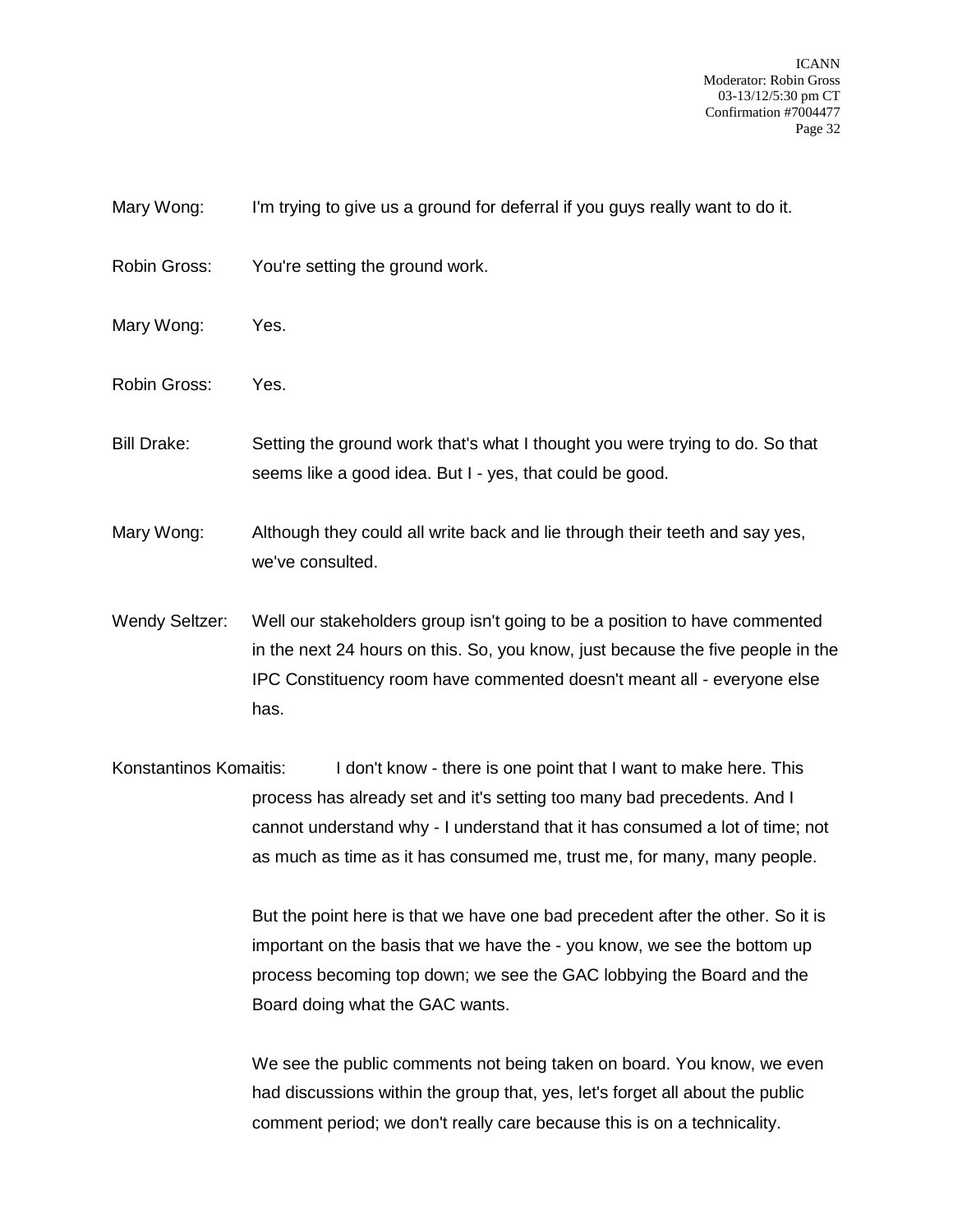For me this is the important - the most important thing; it is not so much (unintelligible) recommendations and I understand that a lot of people might not share, you know, my anger with this recommendations. But when it comes to process this is a mess. And only on the process basis this needs to be deferred. Thanks.

- Robin Gross: Thank you. Rafik.
- Rafik Dammak: About the public comment just remembered now that for the JAS for the final report of the JAS we made the public comment. We had comments from the Chair of the IPC complaining that the Board didn't take care of the comments about that final report and made decision before the end of public comment.

So that constituency which pushing for not waiting for the end of public comment was complaining before about the same thing.

Robin Gross: That's a very good point that the IPC has said in public comments before how dare you come up with a proposal before public comments have been taken onboard. I mean, you know, it just seems like they're rather selective in whether or not we want to hear from the community.

Does anyone else here have something to - Joy?

Joy Liddicoat: Okay so I guess, you know, what I'm hearing from across the stakeholder group and our constituency - what I'm hearing from NPOC and from NCUC is a request for deferral. That's what I'm hearing.

> And I'm hearing Rafik say well if he proposes a request for deferral it wouldn't be supported. Well, you know, I for one, as your fellow GNSO councilor, yes, would support. I think if we make decisions then we should stand together.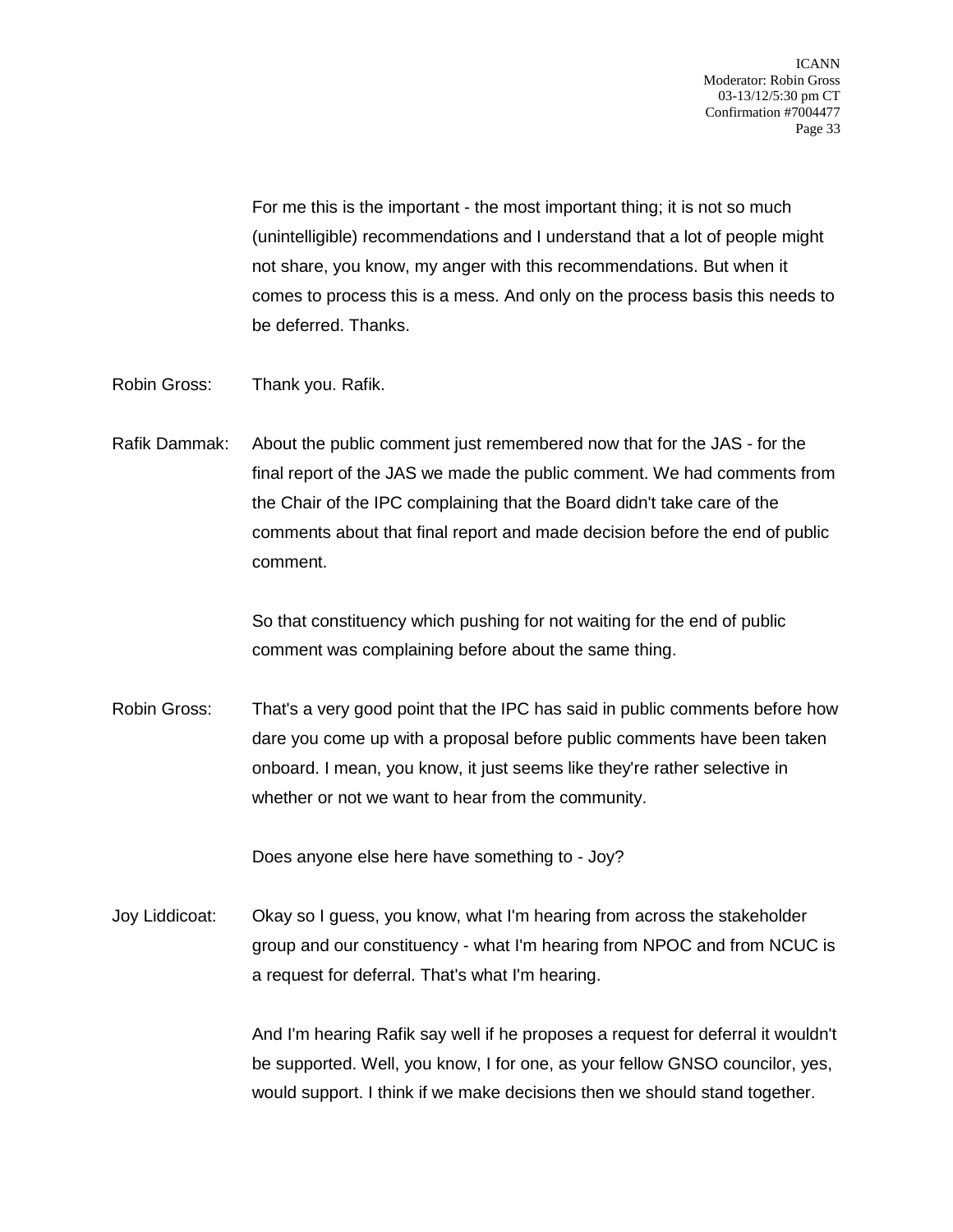But nonetheless I think it's fair that those councilors who for their own reasons have a particular viewpoint about the request for a deferral are able to express that viewpoint whether it's Wendy or (unintelligible). And I know Wolfgang is not here so it's impossible to know what he thinks.

But, yes, I've been elected by membership to represent the interest of the membership and what the membership is saying is that - and this seems to be a clear consensus across our stakeholder group that a deferral to be requested. Then, you know, obviously one has to be guided by that advice.

Robin Gross: Thank you, Joy. Mary.

Mary Wong: So picking up Joy's point I guess - and I appreciate that, Joy, and I think that's part of the beauty of our stakeholder group that we are not, you know, puppets of either our members or our chairs; not like some constituencies we could name so that's definitely a good thing.

> I would think one way to do this I suppose is there have been very strong views expressed by a number of members and new friends to the stakeholder group and our new constituency. We probably need to think around some of that language that we might be using.

But could I then ask, you know, for purposes of that as well as for the record is this a consensus position of the policy committee? Because I think that's something that we need to be able to say if we're going to give reasons for the deferral. I think in this particular case if someone is asking for a deferral I don't think it should be just we want to defer; I think we have to have the statement and then make the request at the end of that statement.

And in that statement you can say it's rough consensus or something like that of the BC I think that's more informative for the record.

Robin Gross: Anyone...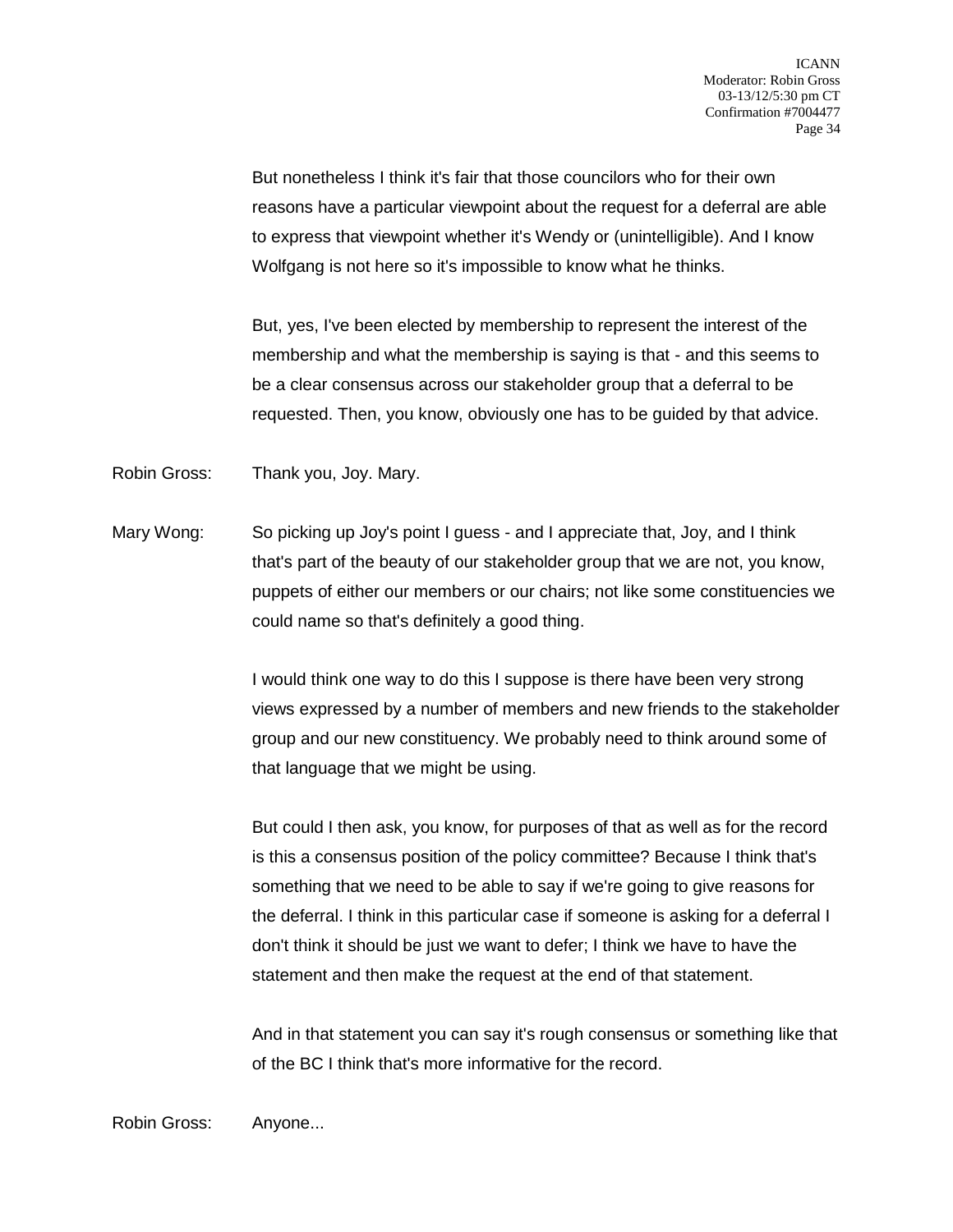### Rafik Dammak: (Unintelligible).

Robin Gross: Yes, right, I mean, you know, I was just - Rafik just showed me the language in the Intellectual Property Constituency comment where how terribly inappropriate it was for them to do something without closing out public comments. I mean, frankly we could just read the statement from the IPC.

Klaus Stoll: So why don't you do it?

Robin Gross: I mean, this is what - this is what we do. We say as has been said by the IPC in previous comments and we read Steve Metalitz's word for word.

((Crosstalk))

- Mary Wong: ...just say just...
- Robin Gross: ...agree with themselves.

Mary Wong: Yes, just say this in many ways echoes statements that have been submitted dated X, Y and Z in response to a public comment period, quote, unquote. Don't even name them; they'll know who they are.

Bill Drake: I would name them.

Robin Gross: I would too because...

Bill Drake: I would name them absolutely.

((Crosstalk))

Bill Drake: Are you kidding? So who's writing this statement compiling all of the reasons for doing this? Okay, you want to take the pen on this and then circulate and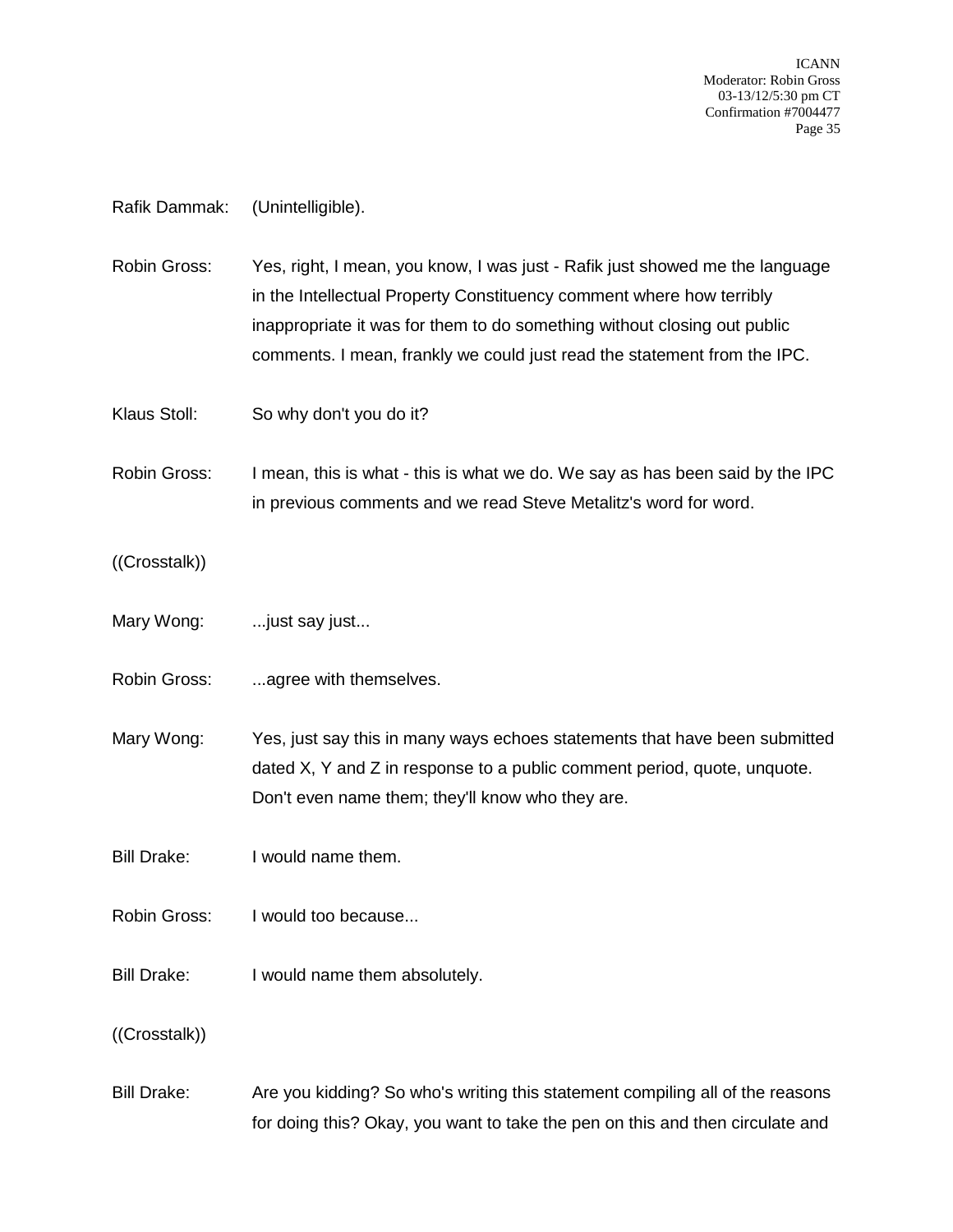then we'll amend it and let's make it a group thing and fine. Do you still want to do what you were suggesting about outreaching?

((Crosstalk))

- Klaus Stoll: Who is paying the bill for the heart attacks of the people who are representing the Red Cross and the IOC? You.
- Mary Wong: And the rest of NPOC.

((Crosstalk))

- Klaus Stoll: I said who is paying the bill for the heart attacks of the representatives of the IOC and - I mean, now I know why the ambulance is outside.
- Mary Wong: So if this is the consensus if not unanimous position of the policy committee. I guess there's no need for me to send the tweaky email - eh - eh to the Council to say you guys sure you've consulted? I can just send that anyway since we're going to ask for a deferral.

Actually who else is listening on this call? Maybe somebody else from another group is listening in. I can send that email anyway. So just a point of clarification for those of you if I should send it and I think also the other point going back to Joy's point I think we really should make it clear that this was a difficult, difficult thing and there was not consensus amongst either the some of the members or the policy committee and some of us may speak to that.

And I don't want that to come as a surprise to the members when it goes on the record tomorrow.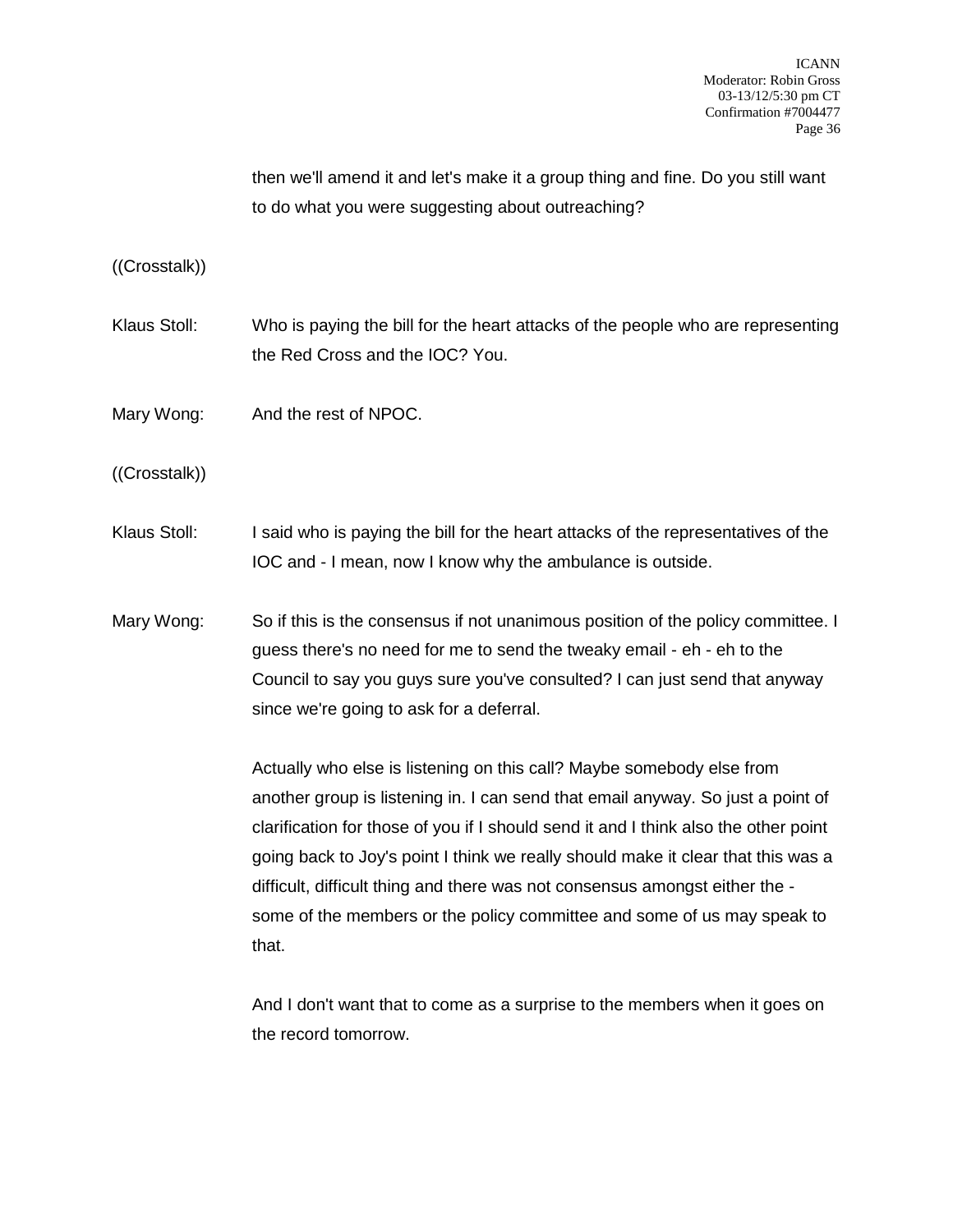- Klaus Stoll: Klaus. I just would say also for the record that the contributions are made were my contributions and not the contributions of NPOC as a whole because my acting chair at the moment was not available.
- Robin Gross: Yes, no I think we're all just sort of speak for ourselves here. Go ahead, Mary.
- Mary Wong: Although I would say in this circumstance that someone needs to talk to Alain before we actually do this for obvious reasons based on...
- Klaus Stoll: We will be in half an hour outside sipping a glass of white wine so I invite Robin or whoever wants to go over to the - in front of the swimming pool there is a NPOC reception and we can talk to him. Yes.
- Woman: (Unintelligible).
- Klaus Stoll: Everybody got invited but you had to reply because we are so cheap in NPOC that we brought the wine ourselves and didn't it buy it from - didn't buy it from the hotel so we needed to know how many people are actually coming.
- Robin Gross: Did you make the wine yourselves?
- Klaus Stoll: No but I know a very good family which is in (unintelligible) it's called the Family (Dome) and I recommend you to go when you come to Germany to drink our wine. And a lot of it and thank you for contributing to my pension plan.
- Robin Gross: Thank you, Klaus. Joy.
- Joy Liddicoat: Okay so I just want to be really clear about what happens next and what happens at the Council meeting tomorrow. So my understanding from the discussion is that a statement will be prepared. That there'll be a discussion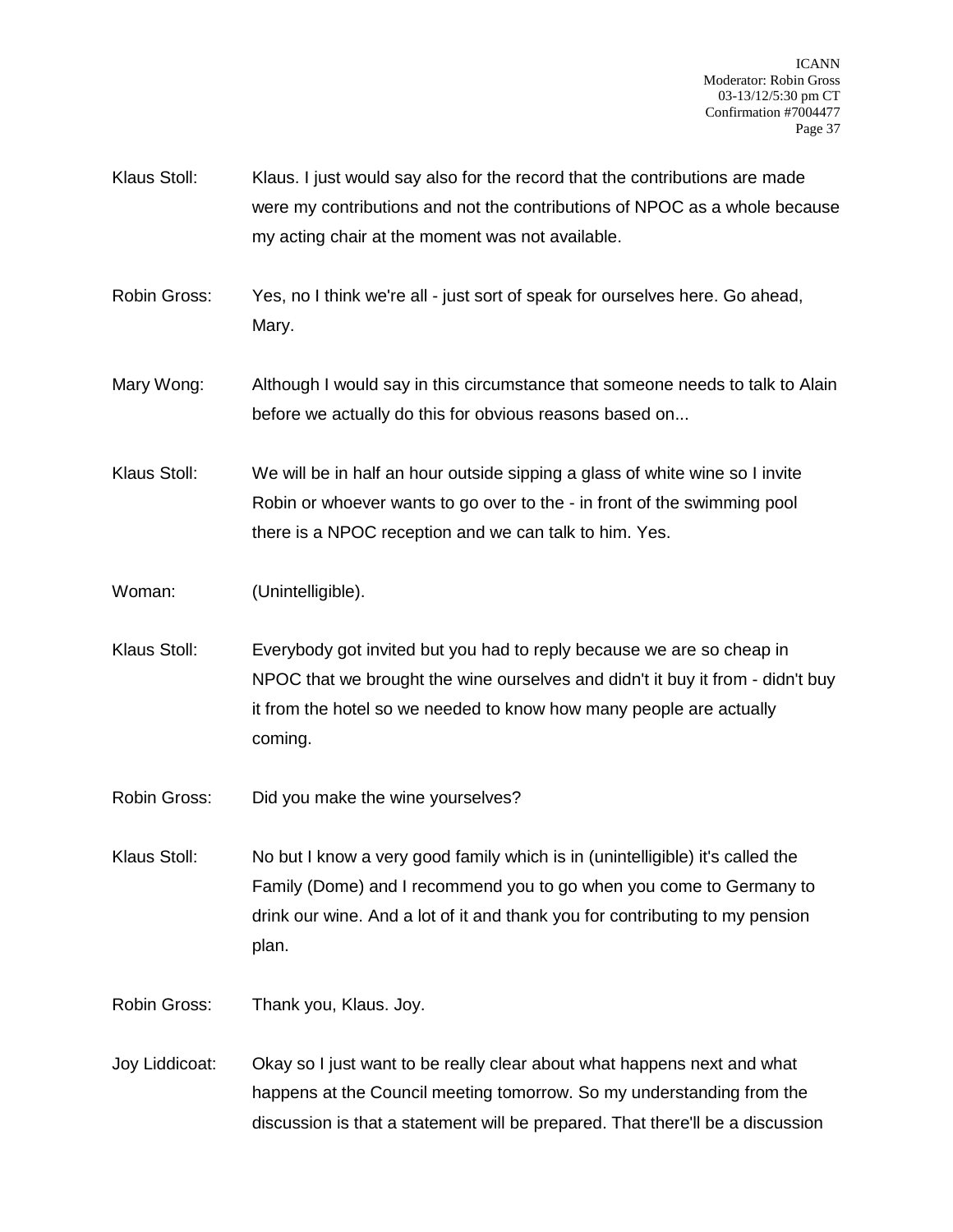with Alain about the fact that the policy committee has agreed to go for - has asked GNSO councilors to propose a request for a deferral, yes?

And that that statement will be drafted overnight. And then - am I clear that it's Rafik who will be making a request for submitting the statement?

- Robin Gross: Is that true, Rafik? Can we count on you?
- Klaus Stoll: Just make sure you got your travel reimbursement before you make it.
- Rafik Dammak: Okay. Okay.
- Robin Gross: Okay, Rafik said okay. And then we've got a view from Mary.
- Mary Wong: Oh it's not so much a view but a question and actually more of a suggestion phrased as a question. I think that in all fairness to the work that the drafting team has done that someone talk to Jeff and tell him. I said it's...
- Robin Gross: Okay Milton volunteered to talk to Jeff.
- ((Crosstalk))
- Mary Wong: I think it would be the appropriate thing to do in this...
- ((Crosstalk))
- Robin Gross: Okay so Milton will do that.
- Joy Liddicoat: I think that's a good point as a courtesy. I mean, it was signaled albeit though Wendy may have suggested it in jest; and as no good deed goes unpunished. I don't know. But try not to be too gloat - but try not to be too gloating; try to be, you know...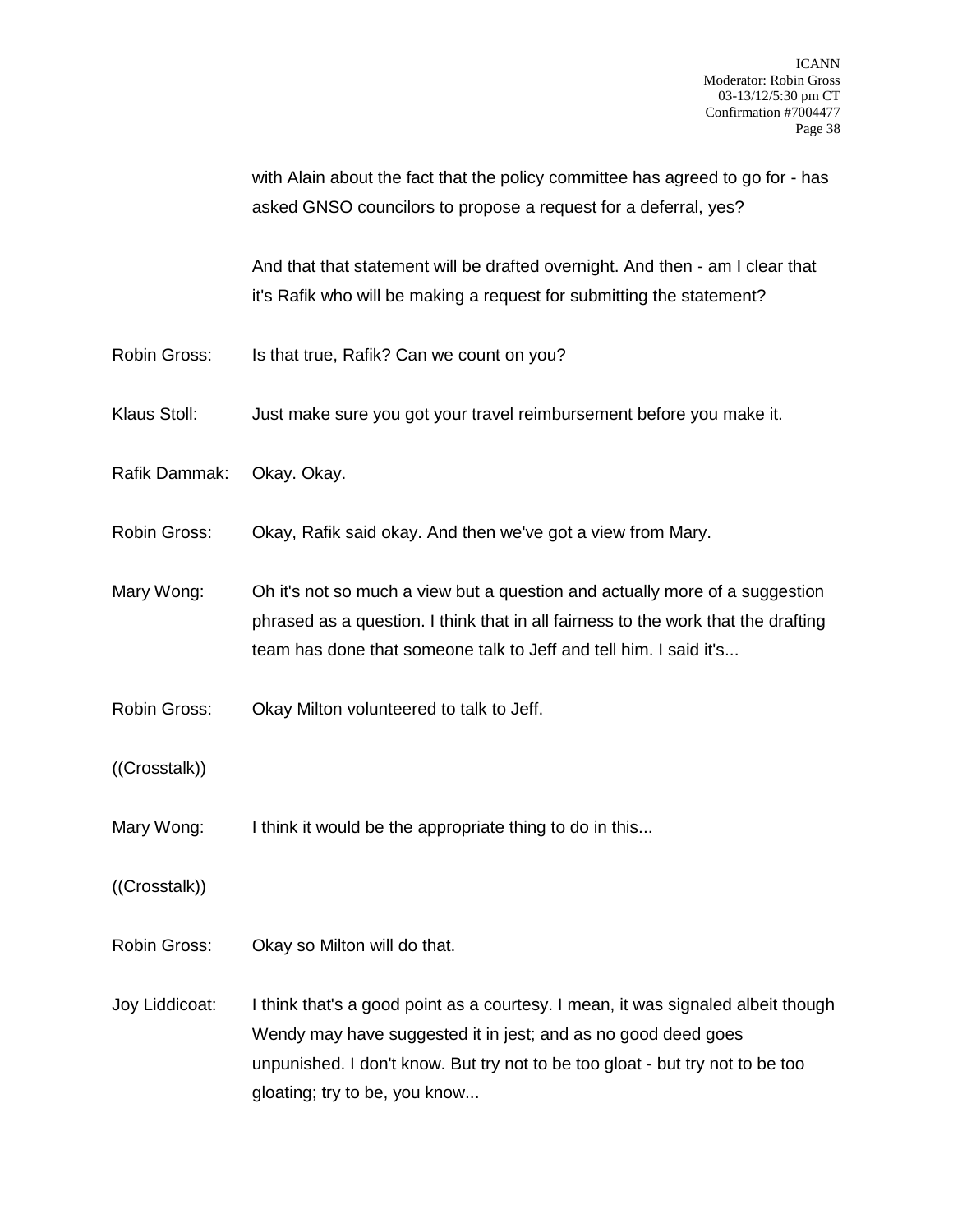## ((Crosstalk))

- Joy Liddicoat: Yes, okay good.
- Man: (Unintelligible).
- Robin Gross: Okay so do we have some clarity on this? We'll draft a statement tonight anyone who's interested. I mean, it will be very short and it will comprise some of the language from the IPC statement on the issue. Steve Metalitz can be rather articulate at times and we can just borrow his language.

Klaus.

- Klaus Stoll: (Unintelligible).
- Robin Gross: No I think the lunch with the Board tomorrow is just sort of informal. We don't really have a discussion agenda or specific topics. We're just supposed to, you know...
- ((Crosstalk))
- Robin Gross: ...get to know each other.
- Mary Wong: ...from giving individual Board members we chat to a heads up right, on what's going to happen.
- Robin Gross: If you want to. Yes, a head's up about the love that they can expect from our friendly GAC representatives.
- Mary Wong: Yes. I mean, if the blow is going to fall we might as well get it started and know the extent of the nuclear reaction we're setting off.
- Robin Gross: And you can always blame me and Milton really. We're good at that.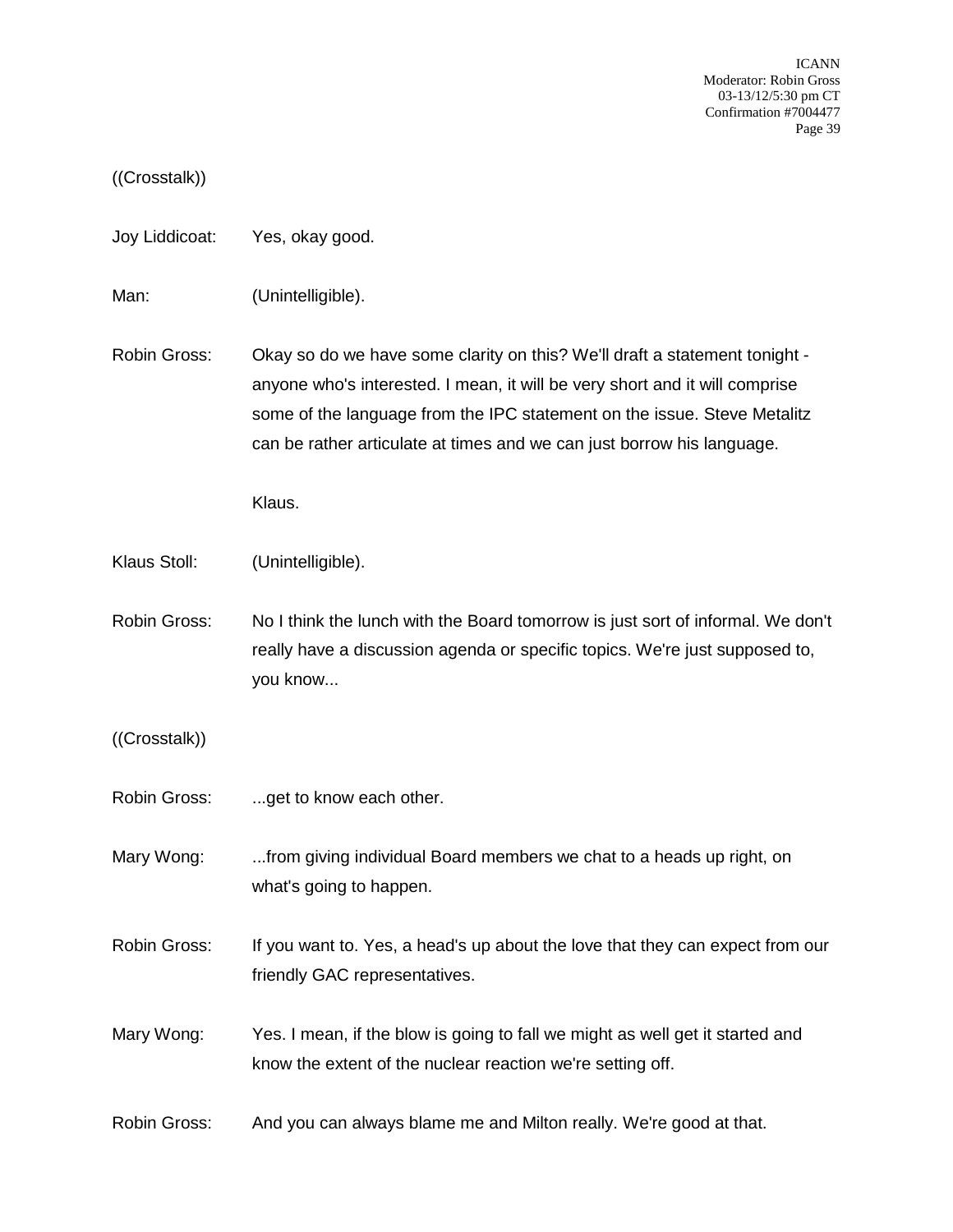Bill Drake: Actually I think we should say that none of us wanted to do it but Milton told us we had to.

- Milton Mueller: Oh yes...
- Robin Gross: Is that MM or MC?
- Milton Mueller: Look, I wouldn't spread the word too widely. I think you don't want to tip your hand strategically too much you just want to make sure it gets done, right?
- Robin Gross: Yes, I worry that...
- ((Crosstalk))
- Milton Mueller: I mean, I'm worried that I'm literally worried about the fact that Jeff or whoever is chairing the meeting might not call on you because he thinks he can...
- Mary Wong: No that wouldn't happen, Milton.
- Milton Mueller: You don't think so?
- Mary Wong: Yes...
- Robin Gross: No but I could see them trying to cook up some well, you're not allowed to defer.
- Milton Mueller: But that did happen that kind of stuff did happen when I was on the Council. I'm not lying.
- Joy Liddicoat: Of course that raises another question then just in the event that for some unforeseen reason their deferral request is somehow particularly denied then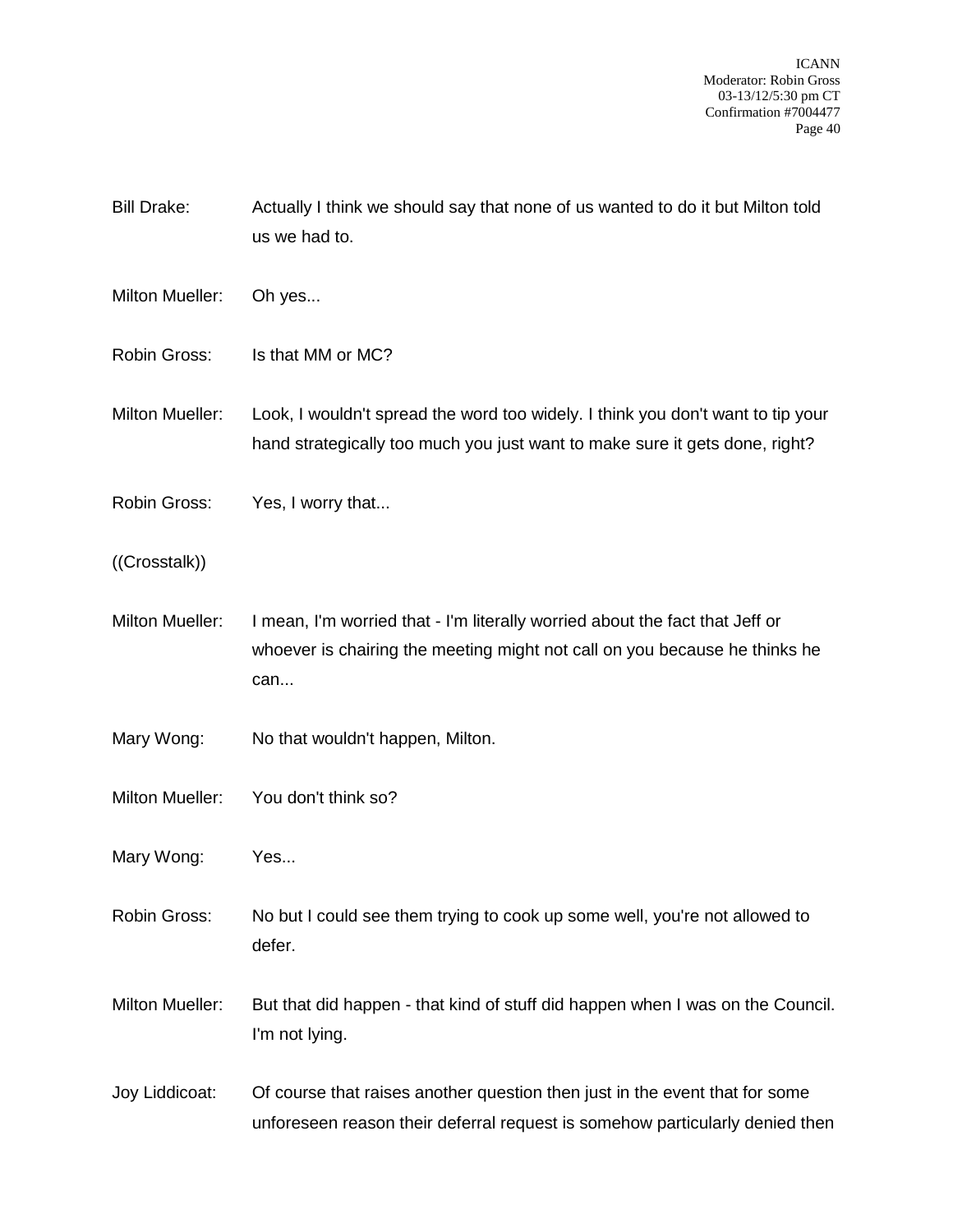- I don't know but, you know, is there a need for a Plan B? I take it we would both know in relation...

Mary Wong: I think we should abstain because an abstention is effectively a no.

- Joy Liddicoat: Okay.
- Mary Wong: I mean, it achieves the same reason and continues the...
- ((Crosstalk))
- Klaus Stoll: On what basis could they tell us no to a deferral?

Robin Gross: I don't know. I'm just imagining, I mean, you know Jeff is like - he's very dominating and I could see him pulling Stephane aside and cooking up some rationale for why in this case there's some special mechanism that a deferral should not be allowed.

> And so frankly I am a little bit concerned about spreading the word to these guys too because I could see them trying to stop us. And they...

- Bill Drake: I will tell you that in the Council meeting when somebody I can't remember who - I think maybe it was Wendy - you'd mentioned the word deferral. Jeff yes, okay. And I talked to Jeff after the - during the coffee break and he was like, man I really hope you don't do that. Oh man, that would be - he was really animated, you know. So he could - they could get kind of hypercharged about this. I'm not sure we need to make a big courtesy call.
- Konstantinos Komaitis: Can I ask something? Is there anything in the Council process that will allow the Council to reconvene and vote on this thing in five days?
- Mary Wong: There is nothing to prevent it as far as I know nothing that allows it. And I think that is a loophole.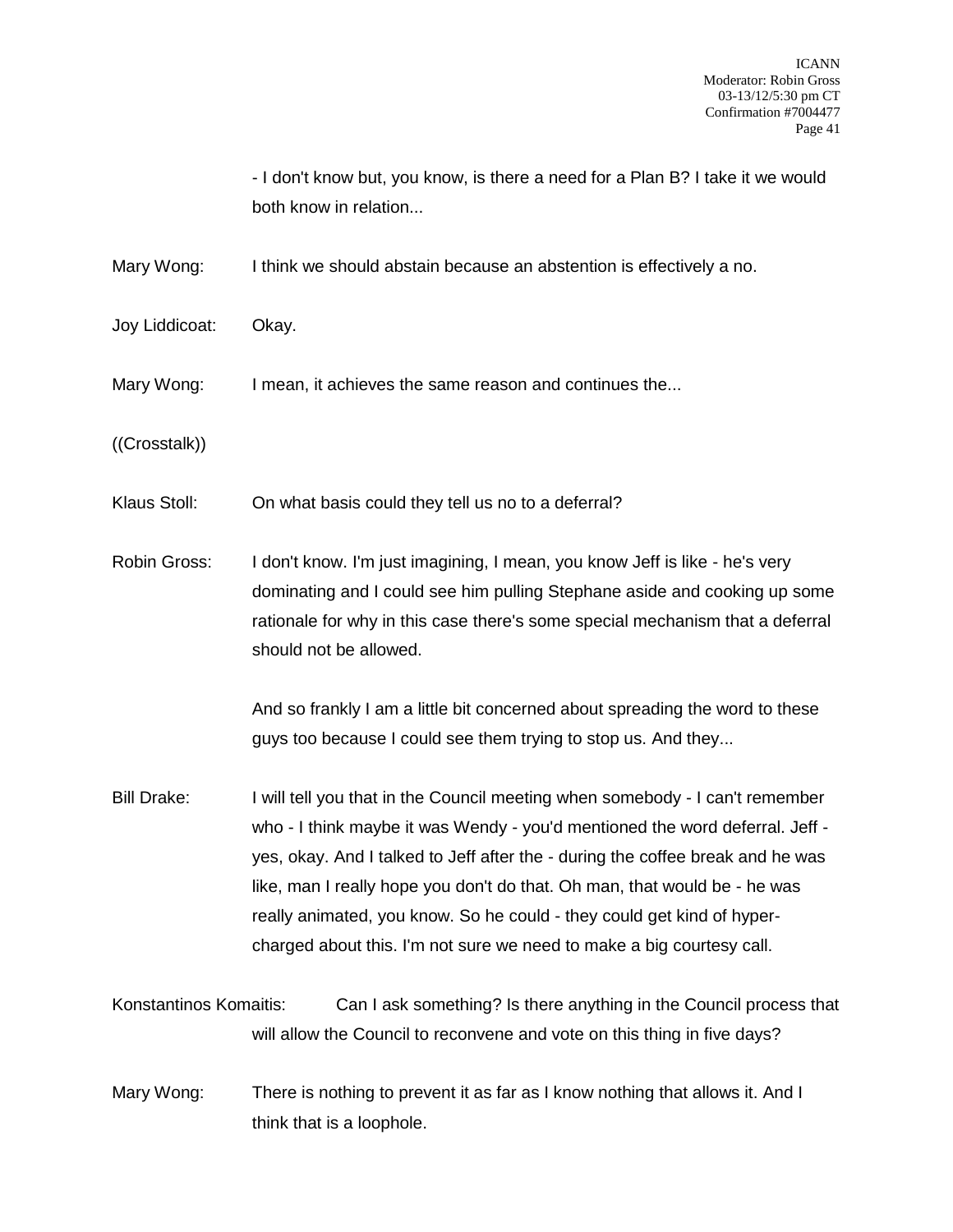Konstantinos Komaitis: No, no, I know we want to kill it but if it comes back in five days... Mary Wong: That was one of the fears... ((Crosstalk)) Konstantinos Komaitis: ...............deferral is pointless. Mary Wong: Yes because it would... ((Crosstalk)) Konstantinos Komaitis: ....because we're not stopping anything and we can re-defer it. Robin Gross: But is Jeff in the position to just demand on all the councilors that they vote on this in five days? I don't think so. ((Crosstalk)) Konstantinos Komaitis: No but that's what I'm trying to say but... ((Crosstalk)) Wendy Seltzer: Sorry, we need more notice of a meeting than that. Mary Wong: But they - and maybe I just need to go back and read the bylaws. My recollection of the bylaws don't say you can and don't say you cannot. But if I was Jeff - and maybe I shouldn't say this on the record - hi, Jeff, are you listening?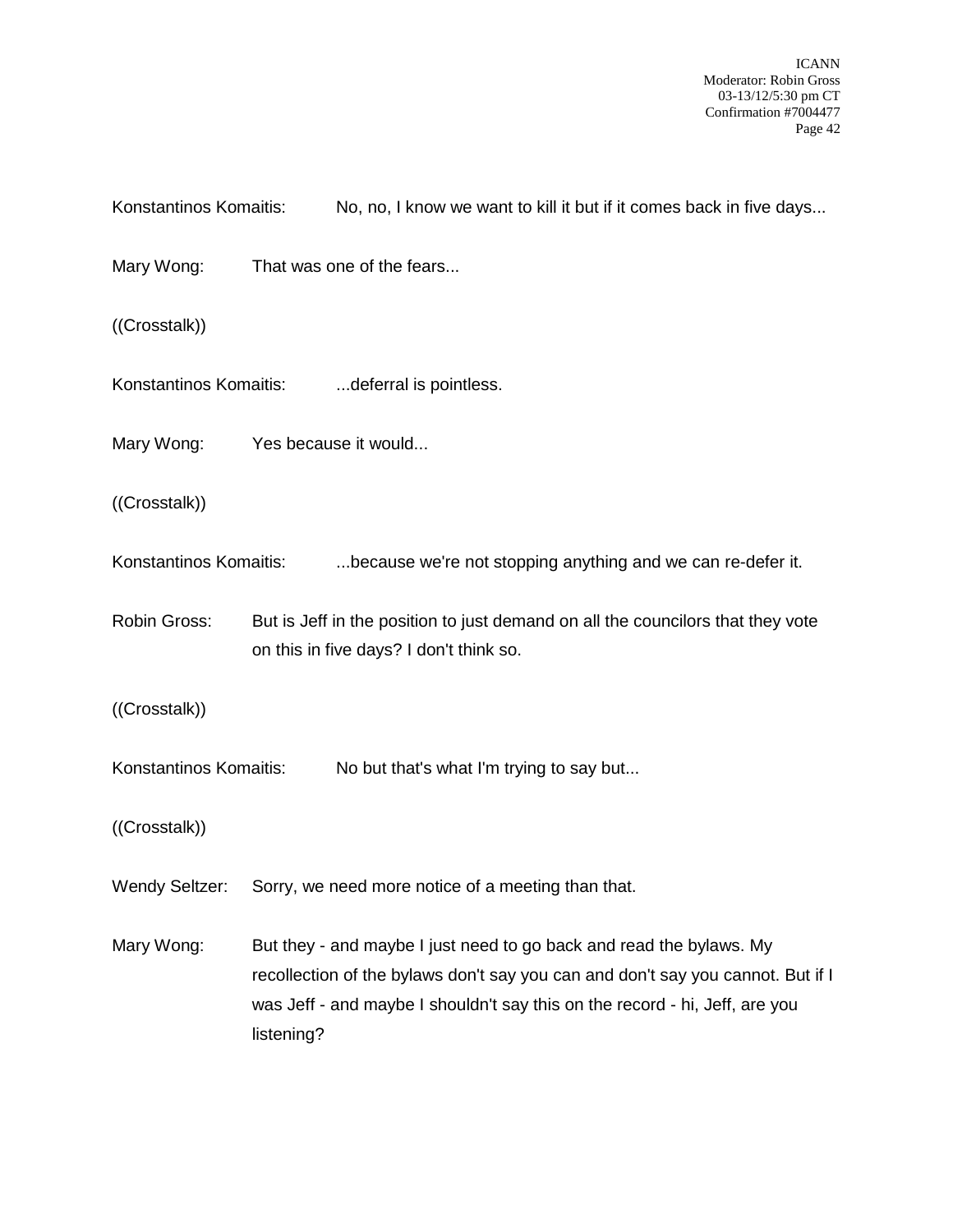I don't see why you need - I don't see why you couldn't request the Council following tomorrow's meeting to convene on the 24th of March to vote on this. Because that's still five days before task closes.

Konstantinos Komaitis: Okay, I mean, I have been thinking a lot about that - I'm sorry, Robin, I mean, I don't know - the recording can stop because we're way past the time here. But if there is a possibility of this coming back before the 12th of April deadline then all this discussion is pointless basically, okay?

> Because if it comes back then we cannot re-defer the motion passes and that (takes). So of course we have no way of knowing that exactly. Now me participating in the group I know that the idea - the 12th of April deadline has been the driving - the drive for many, many of the decisions that have been made.

> So I can easily see someone invoking the bylaws of a special case and reconvening a GNSO meeting to vote on this thing because in any case none of the normal processes have been followed here. None. I mean, there is not one single process that has been followed here.

> Now you ask me where that leaves us. I don't know. But if it comes back then we'll look like idiots. I mean, you know, the idea - yes. Well - yes but - so a possible solution, I don't know, would be to write a very strong-worded statement that goes out to everybody, the GAC, the GNSO, the Board, the ICANN community telling that we wanted to be fair however we do realize that the process can be bypassed as they have been bypassed and we are voting no but it's A, B, C.

> I don't know; I'm just thinking the scenario of this thing being voted on the first of April.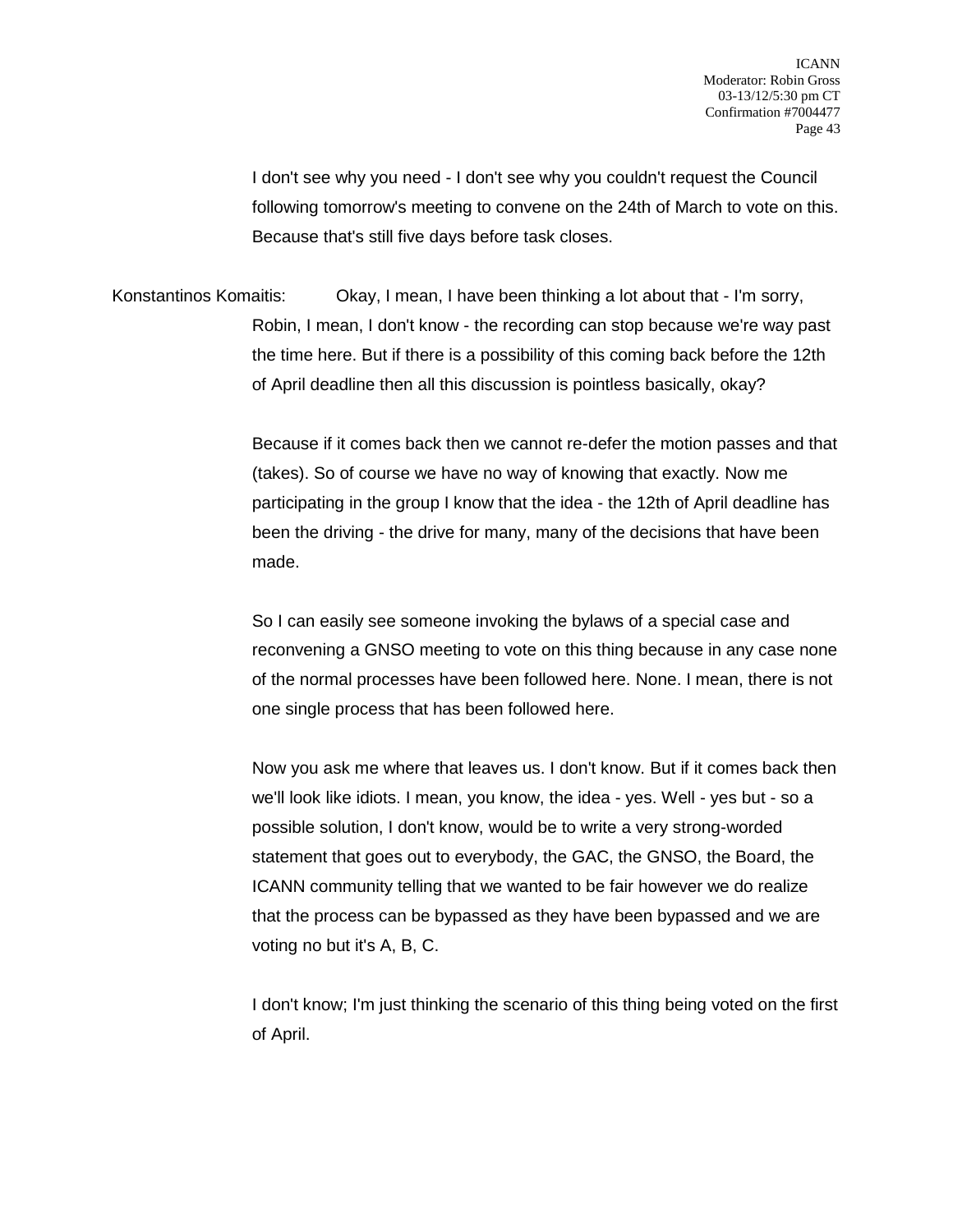- Milton Mueller: Even if that happens even if your worst case scenario happens you have inflicted pain on your opponents, okay? That is absolutely what it's about. If you say we really don't like this but we're going to vote for it...
- ((Crosstalk))
- Milton Mueller: ...who gives a shit? That makes you look like idiots. Now you don't know whether they can pull this rabbit out of their hat...
- ((Crosstalk))
- Milton Mueller: You don't know whether they can pull the rabbit out of the hat; maybe they can so there's actually a chance that this would work. And it shows that we mean business.
- Robin Gross: Right. They can't just not take our views into account, not take our views on board that three people, Jeff, Chuck and J. Scott, can get together and cook up a proposal and shove it down the throats of the entire GNSO. We're not going to let that happen without a fight. And we may very well lose but darn it we're going to fight.
- Klaus Stoll: Motto: NCUC, we're on the bottom ready to fight.
- Rafik Dammak: Mary is reading the bylaws, hold on.
- Mary Wong: I'm reading bylaws and the GNSO Operating Principles approved 22-September, 2011 or something. The bylaws really don't say anything but the Operating Principles do say a few interesting things. Obviously the notice of a meeting - advance notice has to be posted at least seven days in advance; not an issue here, 24 of March is a while away.

The - and here - 3.4 of the GNSO Operating Principles, Meeting Schedules. The GNSO Chair and the GNSO Council will prepare a 12-month schedule of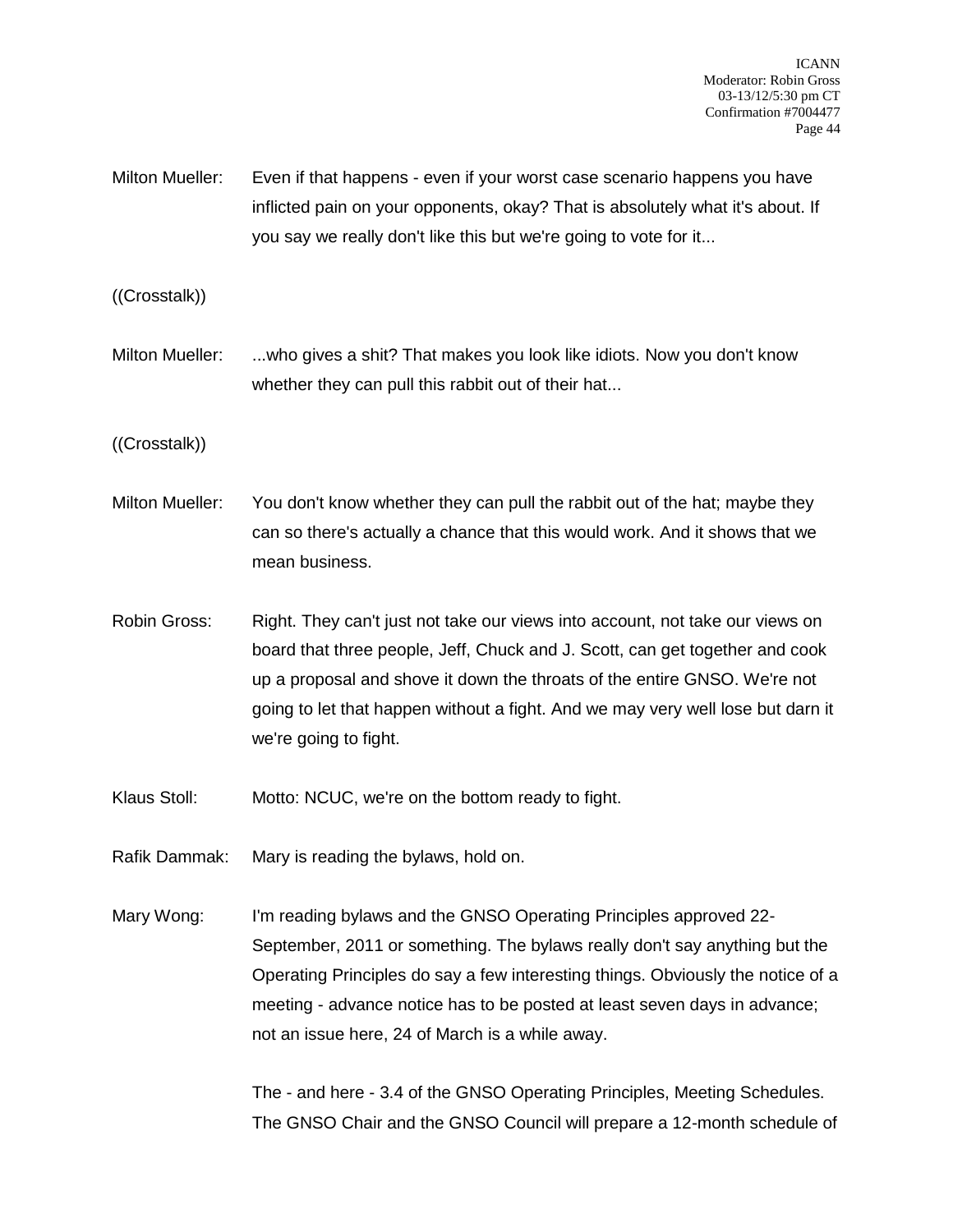meetings within 30 days following the annual meeting. That's been done, it's on our master calendar.

(Unintelligible), GNSO Council members may request changes to the schedule during the year which may be agreed upon by the Chair in consultation with the Council subject to the minimum period of notice below. And I think that's got to do with notice of motions and stuff like that.

- Bill Drake: (Unintelligible).
- Mary Wong: Subject to some period of notice.

Bill Drake: So, I mean, does there have to be consensus of the Council to hold another meeting?

- Mary Wong: Lovely, we can have a meeting about process in order to have a meeting about a meeting. I'm just saying there is that loophole and it's going to be used, guys, or at least I would if I were them. But maybe that's why I shouldn't have said it.
- Bill Drake: I think I really enjoy the dialectical character in this process. We've been here so long that Konstantinos has started to speak the arguments against that she was making an hour ago, that's good.

There is this risk but, you know, fine, I'm fine, let's do it. Let's ask for it, let's get it done. Just write a good rationale if they wanted - wants it again fuck it, oh sorry.

Robin Gross: Okay and I just...

Bill Drake: Can we turn the mics off now? It's after 6:00 - how long does this technically go on?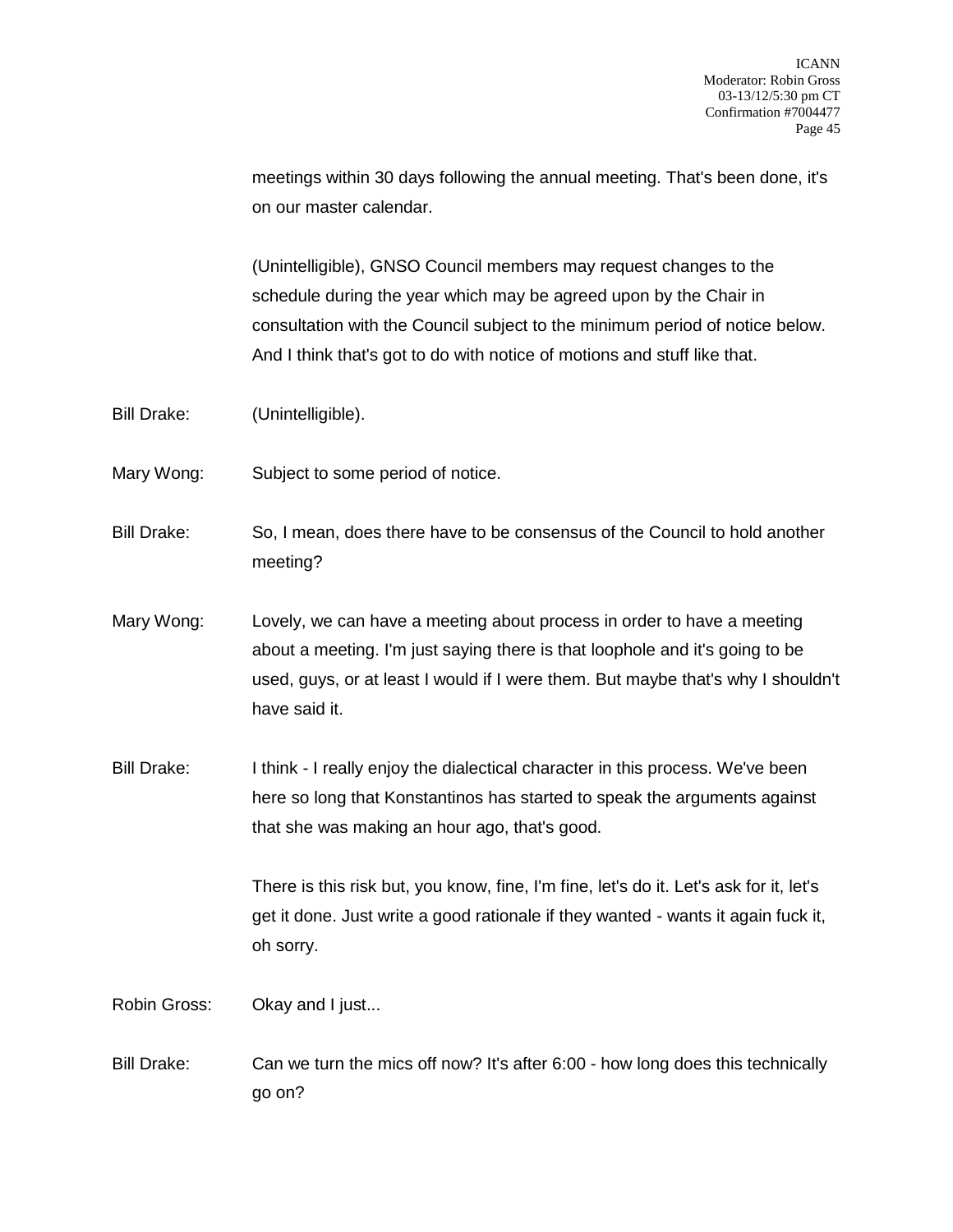## ((Crosstalk))

- Bill Drake: Are we...
- ((Crosstalk))
- Mary Wong: ...the operator has gone home.
- Bill Drake: Okay.
- Robin Gross: We're still recording and we've got the room until 6:30.
- Bill Drake: Then I wish to revise the extent of my remarks and that last inoperative term. Are we going to be able to talk about the rest of the motions before we go?
- Robin Gross: That's the last one. We...
- Bill Drake: No it is not. I'm sorry...
- Robin Gross: Okay which...
- ((Crosstalk))
- Robin Gross: Which one did I miss?
- Bill Drake: Well outreach we're going to have to...
- Robin Gross: Wait a minute I'm looking at the page. Where did I miss this?
- Bill Drake: Well because...
- Robin Gross: It's not on the page the motions for 14-March.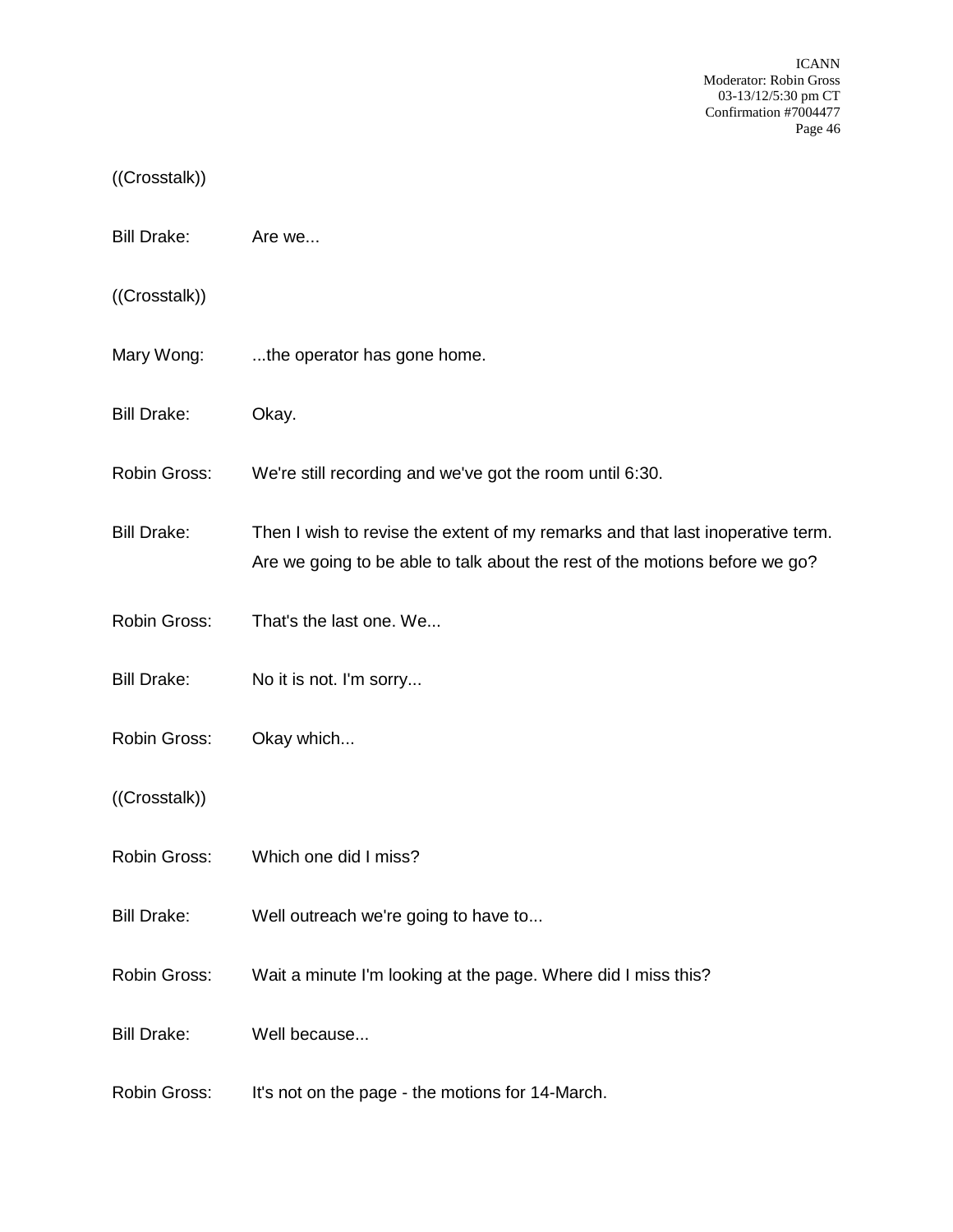- Bill Drake: I well okay I'm sorry, you're right. We're not going to vote a motion. I think we have to decide what we're doing that's what I want.
- Robin Gross: Okay so what do you propose for a way forward, Bill? I know you've been very involved in that issue.

((Crosstalk))

- Bill Drake: ...that I'm speaking on when I engage in this completely pointless and ridiculous conversation I like to know that I'm doing so on behalf of others too rather than just on my own view, okay? That's all. Because I spent time on this at the front end it's not a big policy issue like the other ones but it's something that's there and it'll come up and it'll be discussed.
- Robin Gross: So that's a good reason to just...
- Bill Drake: No if okay so well it I would want councilors to be listening to me when I'm talking about it otherwise it's kind of like not much point to it. Oh okay.
- Rafik Dammak: Understanding of the discussion with...
- Bill Drake: Because Wolf Ulrich and we have a little group that was supposed to figure out a compromise.

Robin Gross: I'm sorry I can't...

((Crosstalk))

Bill Drake: I know. Could you guys sit down so we can finish? Thanks. All right. I know everybody wants to go but we have one more thing. So, look, the point is this has been going on forever just like everything else in the Council.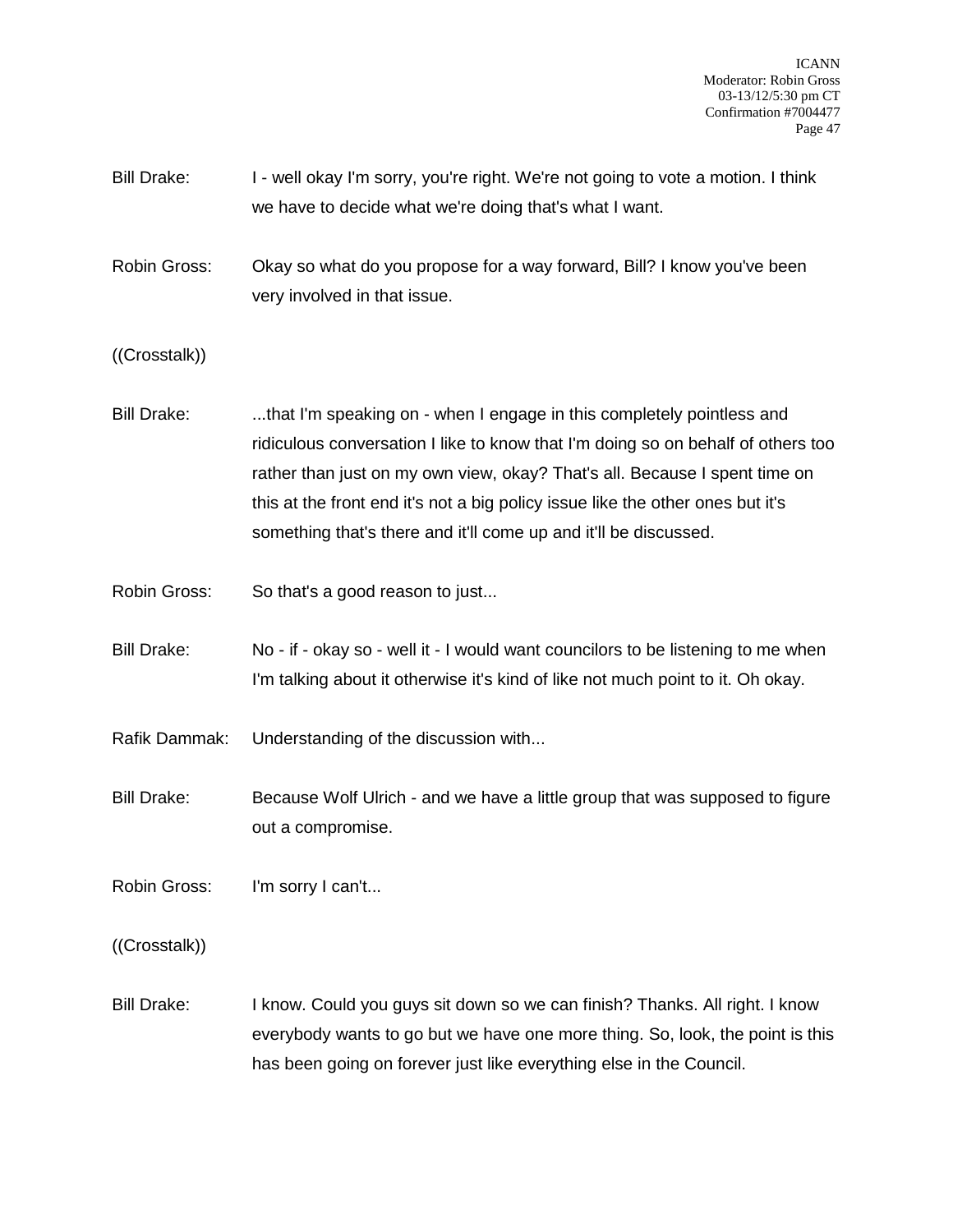And without replaying the whole thing again the point is that there was this outreach taskforce charter that everybody thought was going to be approved without any problem in which CSG shot down at the 12th hour.

And basically for - they did it because they don't want to have to have any kind of coordination on outreach and they want to be able just get some money from ICANN and do their own thing.

And so then a counter proposal was put forward by them that instead of approving the outreach taskforce proposal, the whole, we would simply ask the staff to go off and do a survey of outreach activities in the GNSO community and then revisit the issue later.

And I have said no I don't support this; we don't support this because essentially, number one, what they want to do is have the - the (unintelligible) was for the outreach taskforce - people from the community would study what they're doing and coordinate and so on.

Now they're saying we'll have the staff do it, okay? And once that's been done they will then say of course well we don't need to do the next step. We don't need to have an outreach taskforce. So they're putting this forward as a way to sort of like, you know, stop the process after one step.

And then, number two, I don't think the staff should be responsible for assessing how we do outreach. As I've said to them repeatedly I don't think the staff knows our space, knows our constituency, knows what issues we would face well enough to present a proper report about how we - what we're doing now and what else we might be doing.

So I have said we should either vote on the outreach taskforce thing or just let it die and then they have to answer to the Board. But the Board wants an answer.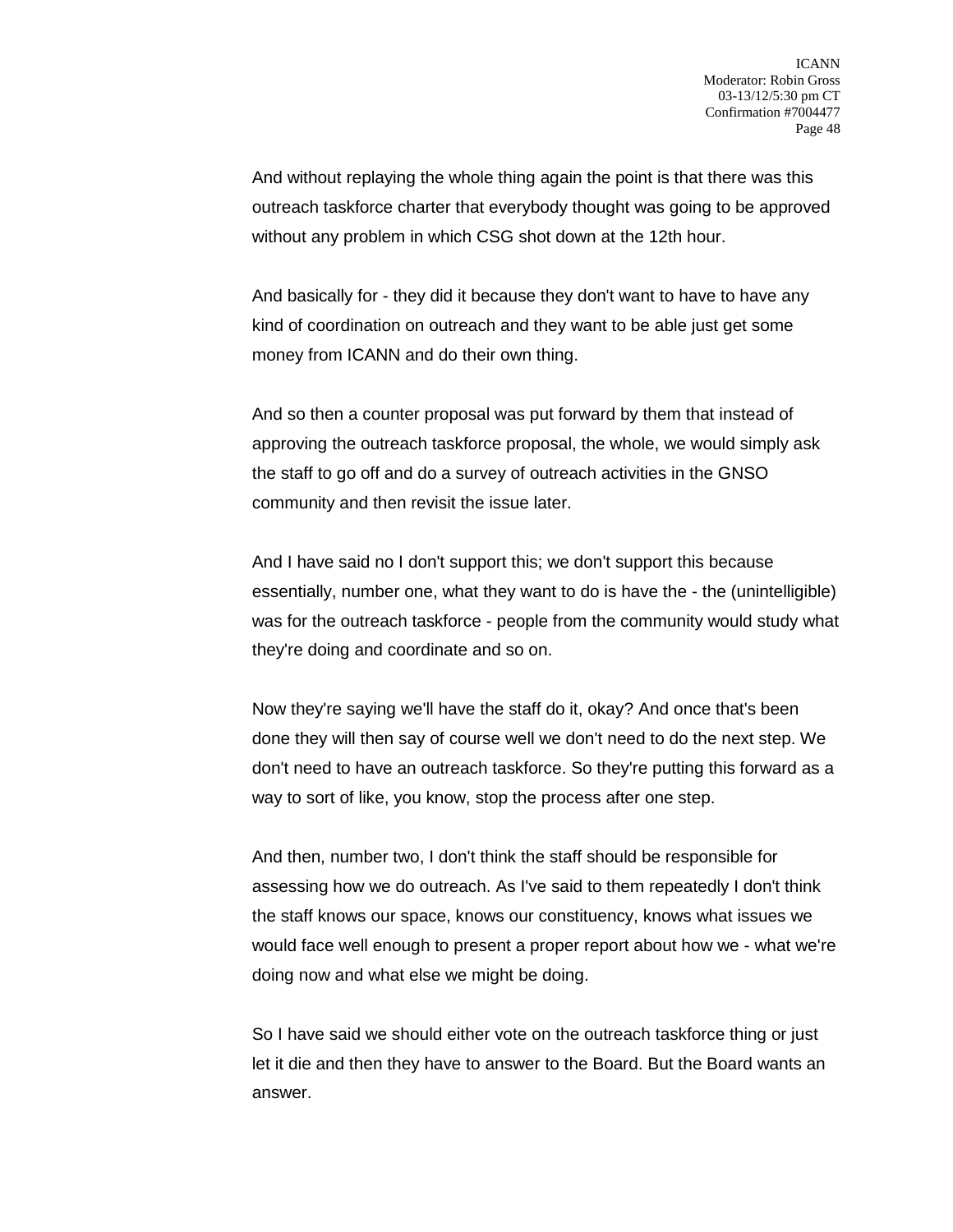So I would rather the answer to the Board be that - well we would have - the word would be they would know we would have done this however CSG killed it. And I'm fine with that. As opposed to us voting CSG's half measure which allows them to get way with pretending that they didn't kill it but then hoping this dies anyway if you follow me.

So when we have the conversation if that's okay I will say that that's kind of our view unless somebody has a different view.

Robin Gross: Bill that sounds right. It's a little...

((Crosstalk))

Robin Gross: Yes, thanks a lot for that, Bill, I really appreciate your staying on top of this issue and advice on this issue. And I think that sounds like the right way forward. But I would want to hear from others as well if anyone thinks that perhaps we should go in another direction or has some other ideas? Anyone in the membership?

((Crosstalk))

Bill Drake: By the way on an unrelated manner are you reading Avri's Skype from the GAC meeting? They are accepting that the GNSO may not reach agreement. They also state that the issue includes IGO letter. So you'd better amend the motion to include protection for all the IGOs.

((Crosstalk))

Joy Liddicoat: Are you saying that they - Bill, I'm sorry is she saying that they might anticipate a deferral then?

((Crosstalk))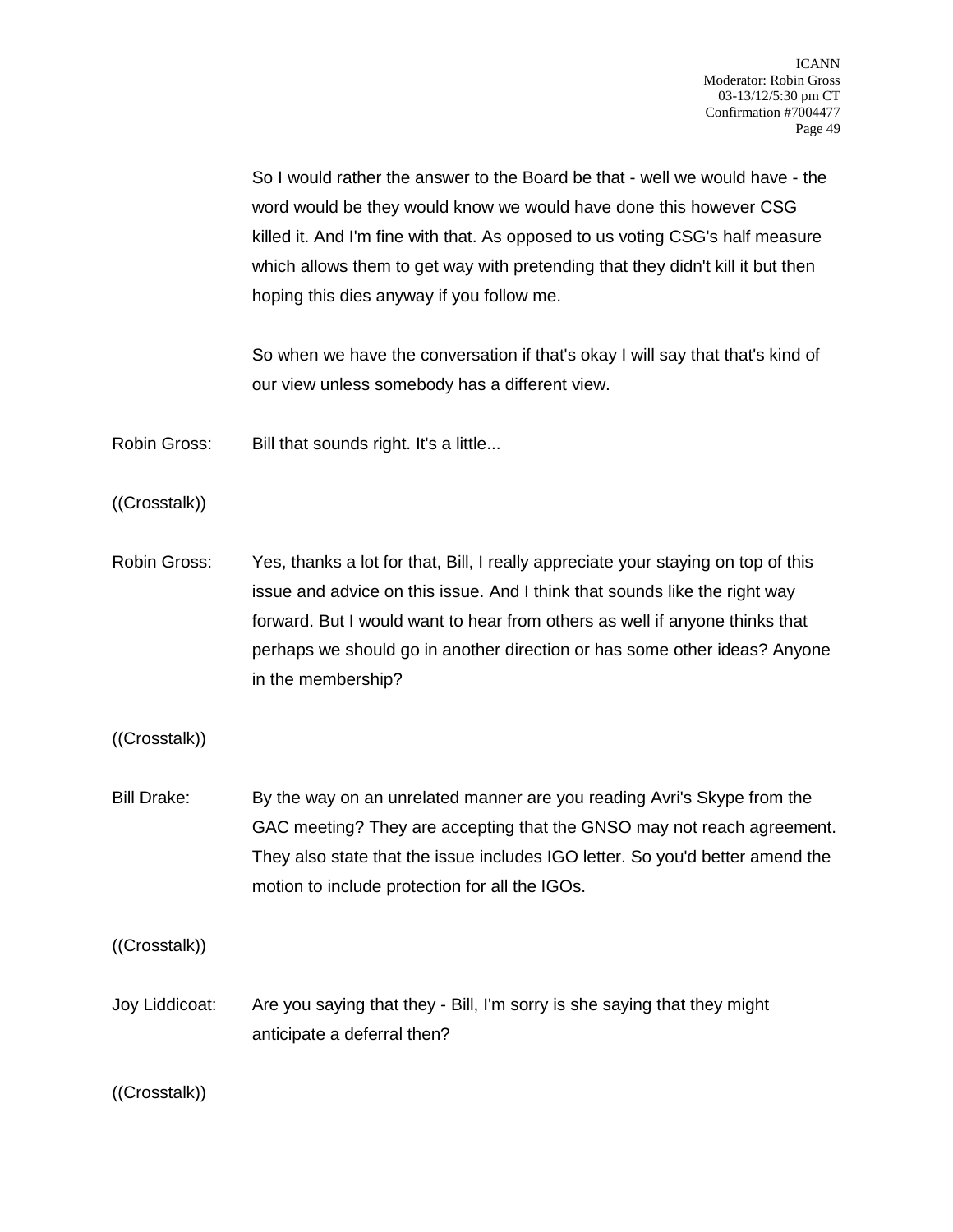Bill Drake: They're anticipating that this might happen.

Robin Gross: All right so it seems like we're finding more and more reasons as we go to call for the deferral. And so I'm going to take the full responsibility to have the drafting pen on that tonight. But I want to encourage anyone who wants to work with me on that to let me know.

> Avri has volunteered to help and Konstantinos has volunteered to help. And if anyone else would like...

((Crosstalk))

- Robin Gross: Where?
- ((Crosstalk))
- Robin Gross: Yes, I think before music night. I'm going to be around here. I'm going to go over to the - I'm going over to the NPOC reception and then so maybe right after that.
- ((Crosstalk))

Robin Gross: Yes, thank you very much, Klaus. I really appreciate your participation today.

Konstantinos Komaitis: This statement shouldn't be really long, I mean, there's no point in writing page after page it's just needs to be succinct and, you know, exactly bullet points. Well I've just sent an email to Alain so I'm hoping to hear from him. But I would really like also to grab him and ask him whether they're officially supporting it. But I hope they do.

Robin Gross: Okay does anyone else want to get in the queue on this? Bill.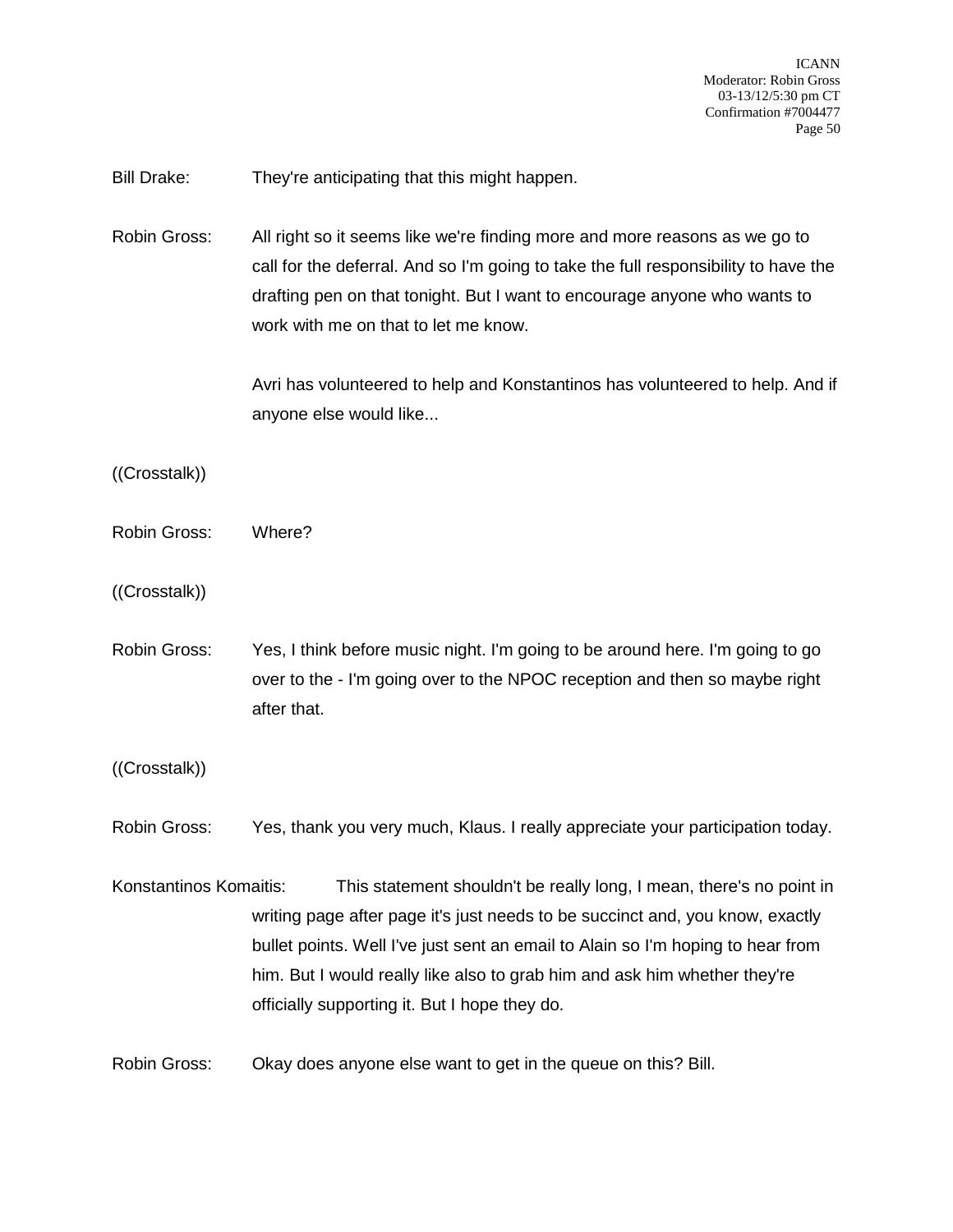Bill Drake: I just wanted to be clear, you're talking about Alain? I thought you said Elaine. I couldn't figure out...

((Crosstalk))

Robin Gross: I think how you spelled - isn't how you say his name Alain? Alain. Alain, okay I apologize. (Unintelligible) poor French.

> All right so have we reached closure on this? In fact if we go over to the GAC meeting right now - no I was going to - never mind. I'm - never mind, never mind.

- Bill Drake: Madame Chair? My recollection is that there was an agenda item that you put on there for around now that said go drinking and never look back.
- Robin Gross: And I don't see any reason to change that just because we're drafting.

((Crosstalk))

- Mary Wong: Sorry this is any other business. So I...
- Man: Boring.
- Mary Wong: ...I know. I propose that I get back to Steve Metalitz and tell him that we have talked about the batching proposal but we have not been able to get further into it. It's interesting so I think that we can continue talking about with them. Is that okay?

((Crosstalk))

Robin Gross: Yes, we just haven't had a chance to even read the proposal that they came up with a couple days ago so. All right I think that's a wrap. Thank you all, I really appreciate it.